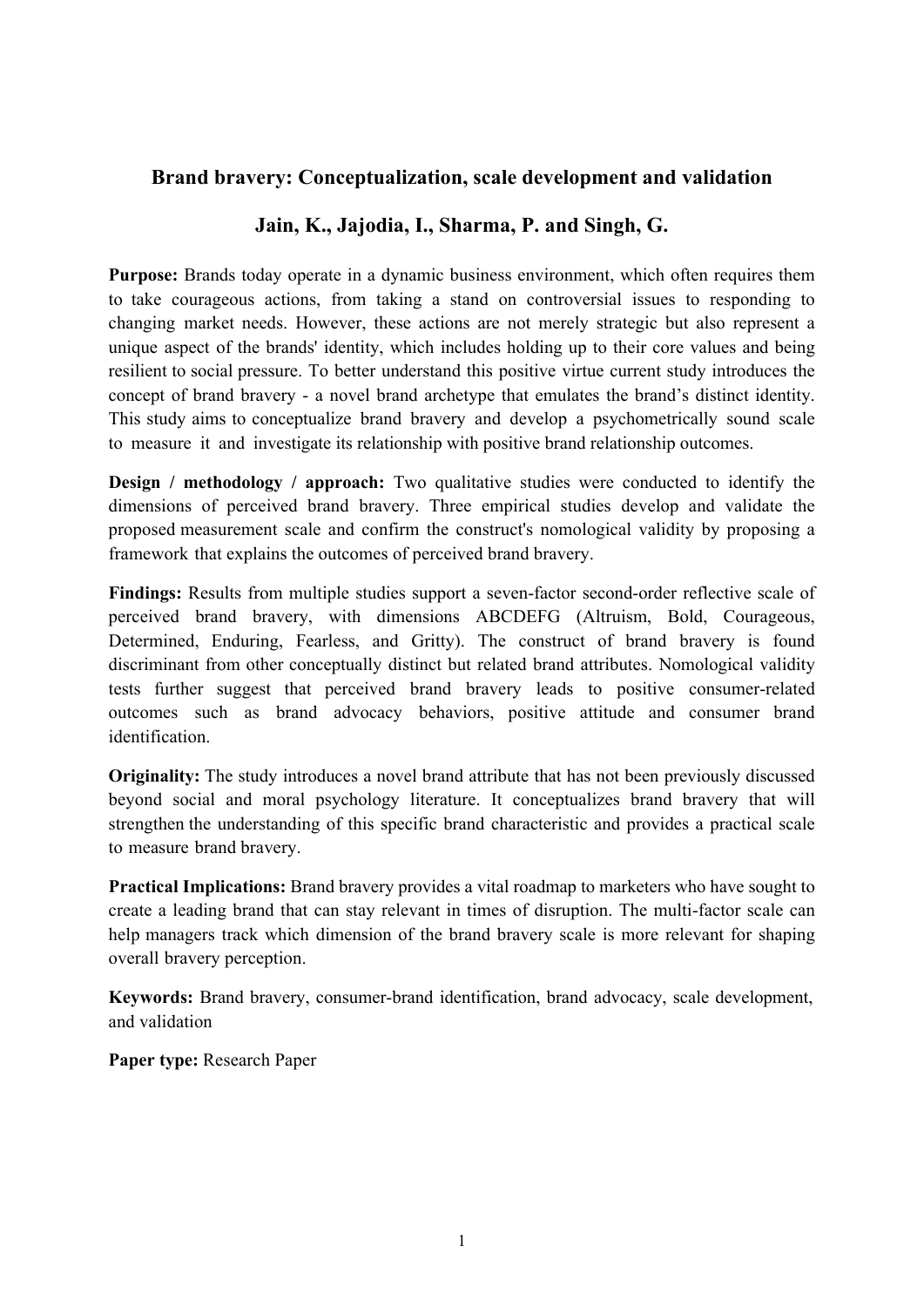## **1. Introduction**

*"Believe in something. Even if it means sacrificing everything."* 

This iconic slogan is from Nike's most popular yet controversial ad campaigns, featuring Colin Kaepernick - the former NFL quarterback. He is known for initiating protests against racism and social injustice after refusing to stand up for the national anthem during a pre-season NFL game. So, when Nike signed a multiyear deal with the activist athlete, the brand's patriotic fan base did not take it in good stride. The incident led to a performative outrage as people started to burn their Nike shoes and declared a moral boycott to denounce Colin Kaepernick. However, Nike firmly stood its ground and communicated what it believes in, even if it meant offending people.

The much talked about incident galvanized the debate among marketers about whether brands should convey their purpose through advertising. Brands like Nike and PandG are known for communicating their stand on sensitive socio-political issues that sometimes require withstanding the force of consumer power. Academia has discussed consumer's reactions to such brand activism (Abitbol et al. 2018; Mukherjee and Althuizen, 2020) and have shed light on the positive outcomes of corporate social advocacy (Dodd and Supa, 2015; Park and Jiang, 2020), where brands took a definitive stance on divisive issues. Nevertheless, Nike's example is not merely an act of advocacy or a reflection of its creative audacity. It also represents a unique aspect of the brands' identity, which includes holding up to its core values and being resilient to social pressure. However, is that desirable for brands that are typically expected to achieve simple outcomes like consumer satisfaction and loyalty? Despite the backlash following the Kaepernick campaign, Nike saw 31% boost in online sales and increased store traffic (Edison Trends, 2018). Clearly, consumer's expectations from brands are evolving. Having established that consumers desire to build human like relationship with brands (Fournier, 1998), use them to express their ideal selves (Belk, 1988; Hogg et al., 2000), and prefer brands they perceive to be congruent with their self concept (Aaker 1999; Sirgy, 1982), it will be interesting to know if consumers can look up to brands who are not hesitant to communicate their values and beliefs. More recently, in this vein, many corporations, big and small, have issued statements in solidarity with the "Black Lives Matter" movement in the US. Whether the consumer perceives these brand actions as an act of compulsion or a positive virtue that reflects the brand's identity is worth exploring.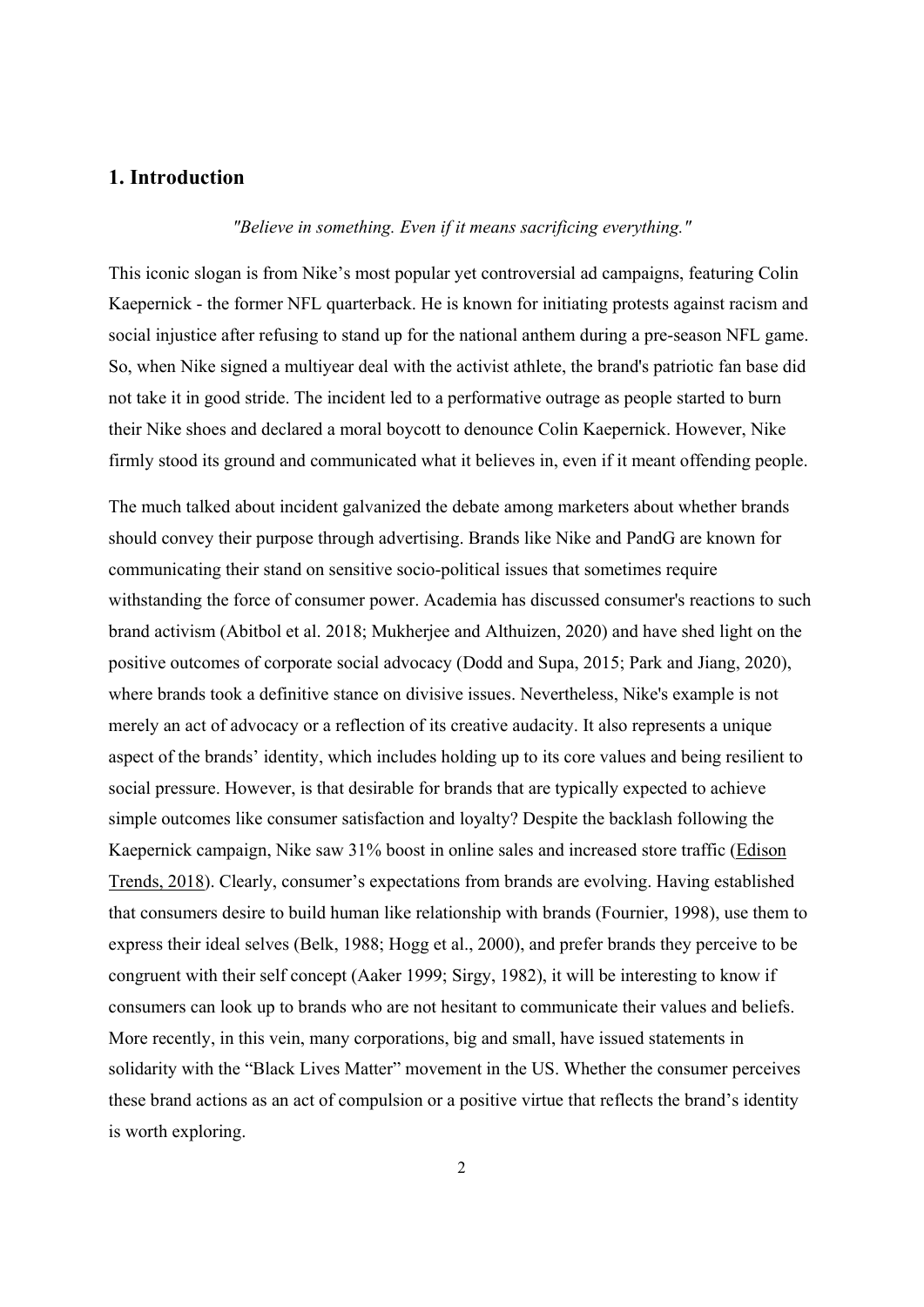This question is more important now than ever, as the world is going through a global health emergency. These uncertain times, brought upon us by the global outbreak of novel Coronavirus, have put big corporations under critical observation for their response to this crisis. Some brands rose to the occasion and embraced new paradigms of responsibility, empathy, and agility. Some took bold, short-term actions responding to new marketplace needs. LVMH, for instance, started a production line for manufacturing facemasks and sanitizers (Schultz, 2020). Brands tried to set themselves apart by being most responsive to this crisis and expressing their desire to be useful, serve, and not just sell and make impactful decisions. This global pandemic has called upon brands to actively engage and delve on the importance of their purpose to consumers while they show resilience in thriving in these turbulent times. According to Kapferer (2012), leading brands are guided by personal goals; they have clarity of their identity, which is resistant to change. Having a purpose and being driven by it is a crucial aspect of a brand's identity reflected in the brand's culture, positioning, core values, and personality (Kapferer, 2012; Harris and de Chernatony, 2001; de Chernatony, 2002). Brands like Nike and LVMH represent an emerging breed of such brands that stay true to their core identity and do not conform to the standard norms of brand behavior. To better understand this unique attribute of these brands' personality, the current study introduces "the brave" – a novel brand archetype that emulates the brand's distinct identity.

The oxford dictionary defines bravery as the quality of being courageous. In today's dynamic world, brands are continually confronting situations that often require them to be courageous – from taking a stand on controversial issues to responding to changing market needs. Traditionally, in psychology, being brave has been associated with willingness to make sacrifices (Lord, 1918), concern for others (Oliner, 2003), moral excellence (Walker et al., 2010) redemptive behaviors (Walker and Frimer, 2007), and heroism (Jayawickreme and Di Stefano, 2012; Dunlop and Walker, 2013). However, branding literature has no explicit reference to brave personality, its characteristics, and whether it could attract consumer attention. Some recent studies have discussed actions similar to Nike's Kaepernick campaign under brand activism (Mukherjee and Althuizen, 2020), and corporate social/political advocacy (Frynas et al., 2017; Kim et al., 2019; Hoffmann et al., 2020; Park and Jiang, 2020). Corporate social responsibility (CSR) literature also covers some ground in this context by discussing brands' voluntary activities to fulfill their obligations to various stakeholders, communities, and society (Coombs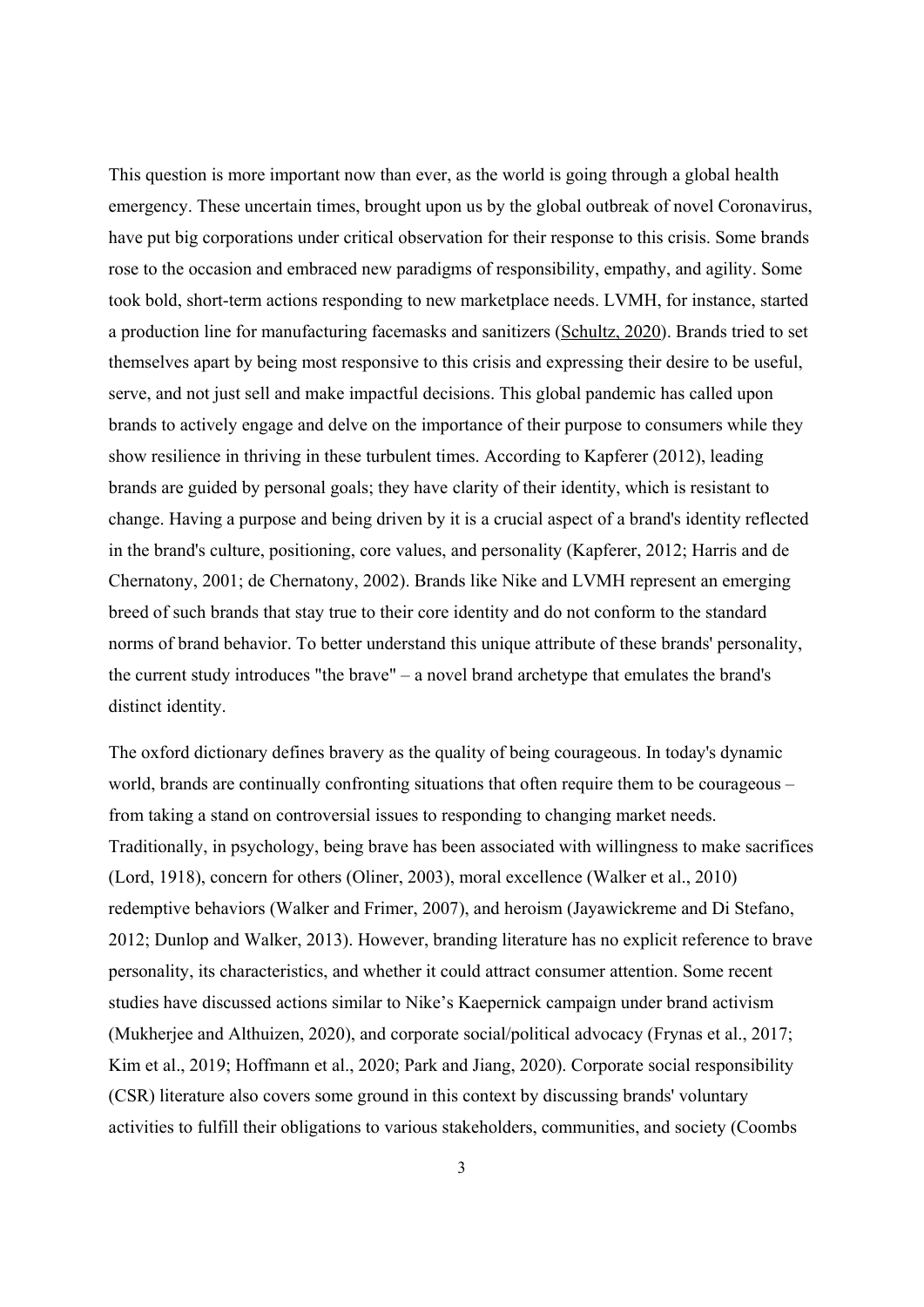and Holladay, 2011; He and Harris, 2020). However, the authors could not find an apparent consensus among researchers regarding a construct representing these brand activities as a signal of brand identity, and its influence on positive brand-related outcomes.

In this vein, the authors initially offer a conceptualization of brand bravery following the construct definition guidelines recommended in the literature (Goertz, 2006; Mackenzie et al., 2011; Podsakoff et al., 2016). First, a set of possible attributes of bravery are collected by examining existing literature from psychology and branding. Next, two qualitative studies are conducted to validate those attributes and identify new characteristics. Based on these attributes, a preliminary definition of brand bravery is generated following a review by two independent judges (Gilliam and Voss, 2010).

The authors then develop an integrative framework and scale for measuring brand bravery. Next, brand bravery is linked with various favorable brand-related outcomes such as brand advocacy behaviors, attitude, and congruity with the self-concept. The study aims to expand the theoretical understanding of the concept of brand bravery and shed light on its importance for consumers' brand-related attitudes and behaviors and its appeal to consumers' self-identity. This research provides marketers and academics with a practical instrument to evaluate what constitutes brand bravery and identify its strategic importance. The proposed scale can also be used to provide a precise examination of consumer perception of brand bravery and assess consumers' response to the brand's actions. The study's findings can help marketers assess the importance of incorporating brave as part of their identity and fostering positive brand-related outcomes. This study can also help business communication experts to understand how specific brand actions can serve as signals of brave brand identity.

In the upcoming sections, the concept of brand bravery is introduced by drawing insights from psychology literature on bravery, brand identity, and brand personality archetype by Carl Jung. Based on the literature and two qualitative studies, the dimensions of brand bravery are identified. Next, the process of scale development is presented. A series of empirical studies are used to validate the scale of perceived brand bravery. Finally, a conceptual framework is proposed that tests the nomological validity of the scale as well as establish its relationship with positive brand-related outcomes.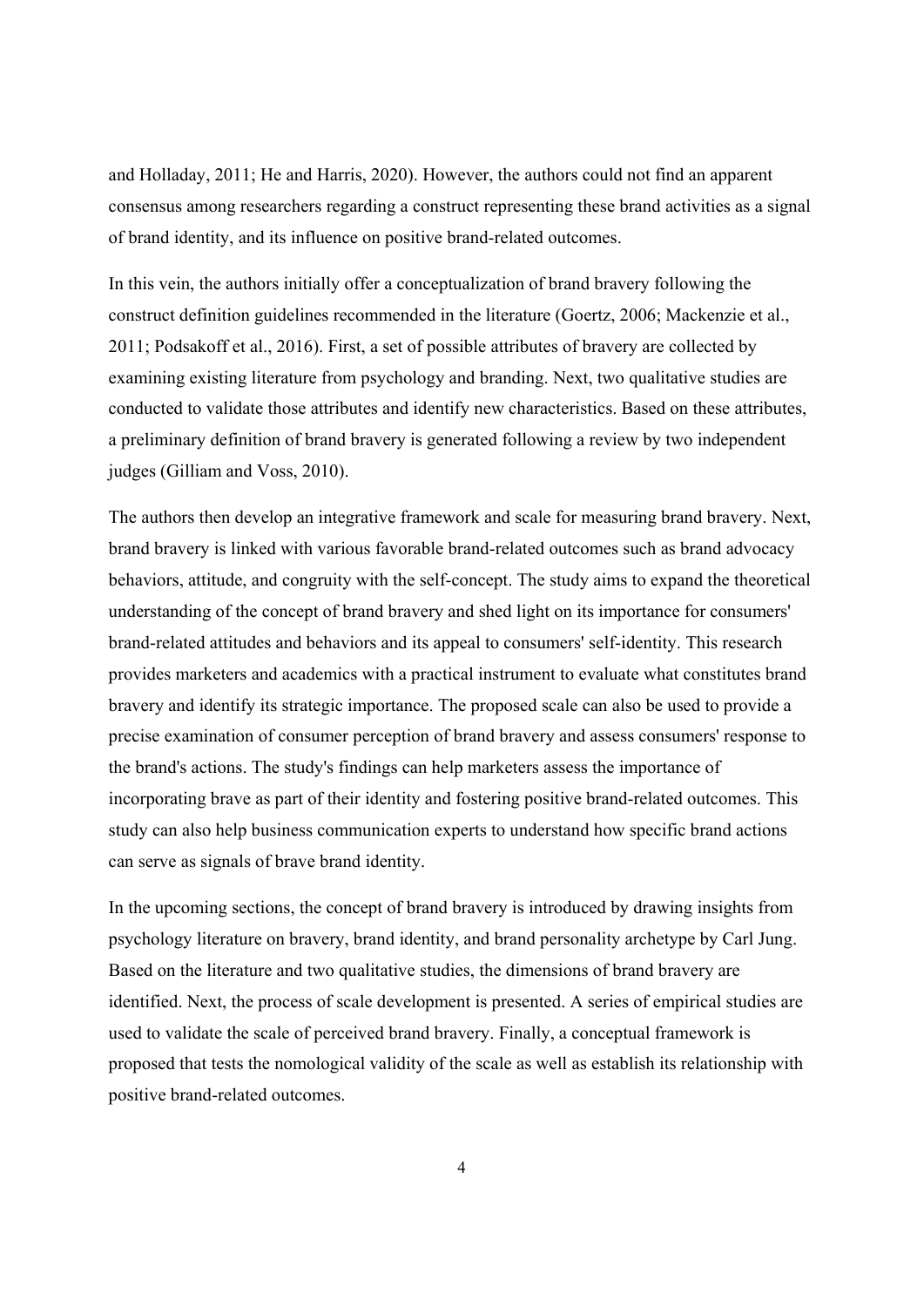## **2. Theoretical background and conceptualization**

While marketers strive to create distinct brand identities, marketing and branding literature has no clear reference of brave bravery, what it means to be brave and what characterizes brave brands. Therefore to conceptualize brand bravery, the authors refer to psychology literature that has investigated personality traits associated with bravery and use grounded theory to identify characteristics associated with brave brands.

Early psychologists defined bravery as a willingness to sacrifice one's life to save others' lives (Lord, 1918). A series of research was then undertaken to seek explanation for such remarkable actions of bravery which led to diverse perspectives. London (1970) observed that brave individuals possess heightened sense of adventurousness and are attached to a role model. Later, Oliner (2003) found brave exemplars exhibiting increased sense of self efficacy and concern for others' welfare. Walker and Frimer (2007) self-efficacy personas are characterized by a heightened degree of motivation and redemptive behaviors. Through a series of qualitative studies, Walker and Hennig (2004) proposed 67 characteristics for the brave type (e.g., heroic, intrepid, faces danger). Walker et al. (2010) also identified personality characteristics associated with moral excellence alongside brave and caring personalities. Later, Dunlop and Walker (2013) drew upon a personality profile of brave exemplars and found that dominance, need for personal growth, and early life elements such as redemptions and early advantages are underlying traits leading to exceptional bravery. In the classification of character strengths and virtues, bravery has been defined as the ability to not being held by difficulties or challenges (Ruch and Proyer, 2015; Martínez-Martí and Ruch, 2017).

Theoretically, some aspects of bravery, as discussed in psychology literature, overlap with the concept of heroism. Extant studies discuss heroism as a commitment to noble causes and the welfare of others and propensity to make sacrifices to achieve their purpose (Franco et al., 2011; Franco and Zimbardo, 2006; Becker and Eagly, 2004). The courage shown by rescuers of the weak (such as Oskar Schindler, who saved over a thousand Jews during the Second World War) has been studied in the context of both bravery and heroism (London, 1970; Jayawickreme and Di Stefano, 2012; Dunlop and Walker, 2013). Bravery, as it happens, has been identified as character strength of heroism (Peterson and Seligman, 2004; Seligman, 2002a, 2011; Jayawickreme and Di Stefano, 2011; Kinsella et al., 2015a, 2017). Due to a lack of precise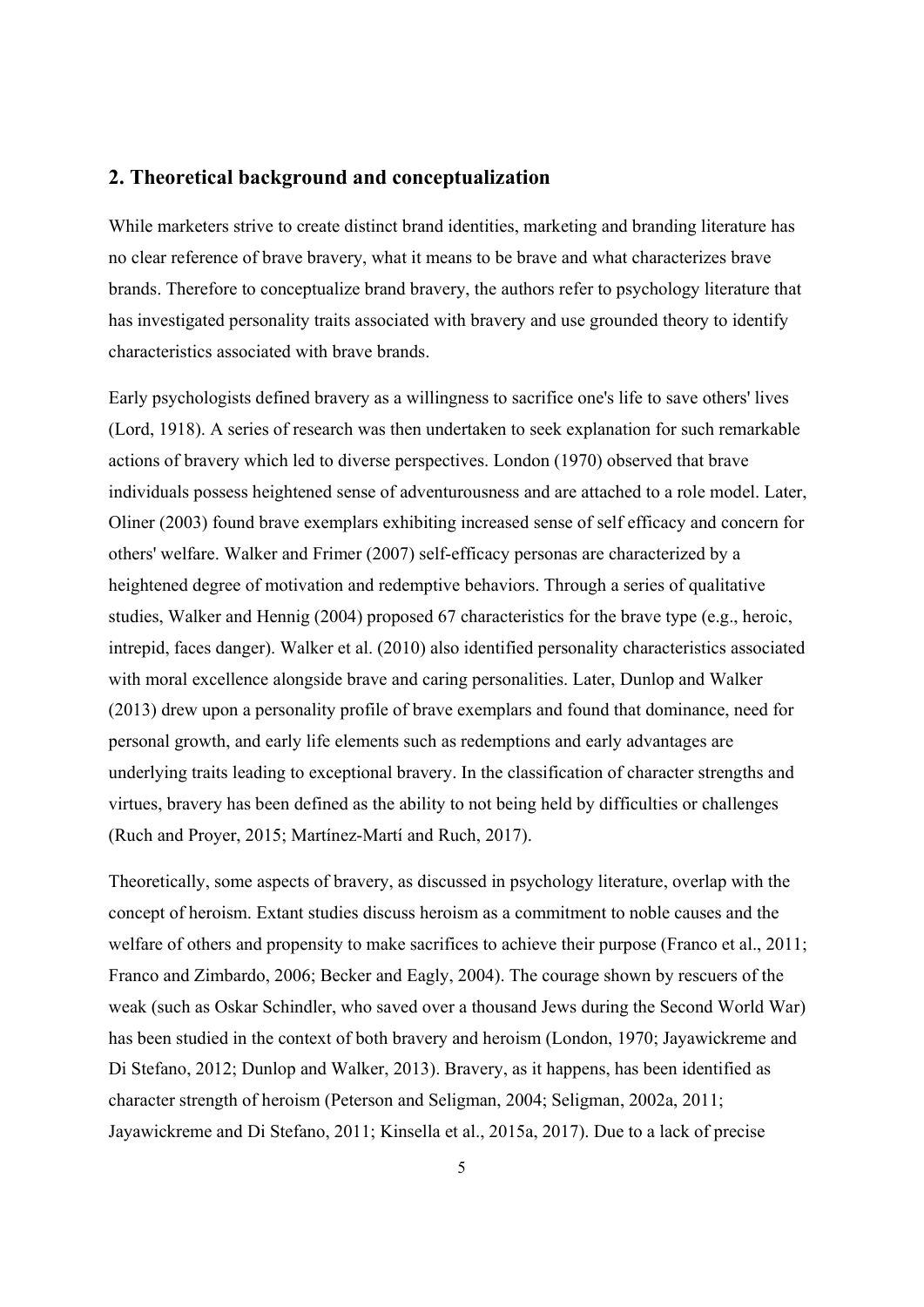terminology and consistency in conceptual analysis, bravery and heroism have been used interchangeably in academic and public discourse, despite historical and philosophical distinction between the two concepts. Table 1 summarizes the various contexts in which the concept of brave has been referred to and highlights the key characteristics discussed in that context.

#### **---------------------Insert Table 1 here----------------**

The closest reference to brand bravery in the context of marketing and branding literature is brand personality archetype "hero", proposed by Pearson and Mark (2001), who developed Carl Jung's (1938) 12-archetype model to study practices of brand storytelling. They define and identify brands by analyzing brand personality archetypes in their book "The Hero and the Outlaws". Pearson and Mark (2001) describe heroic brand personality as a brand that does not hold back from taking difficult action, which exerts mastery in a way that improves the world. Brands like Nike have been discussed in reference to heroic characteristics, someone who loves challenges (Smith, 2016). Smith (2016) considered brand philanthropy and corporate social responsibility as a natural fit for the hero archetype and mentioned being brave as a sub archetype of the hero. In this vein, it can be argued that that brave brands develop the idea of proving one's worth through courageous actions. Exemplars of brave brands must set themselves apart through their deeds and acts. According to Interbrand Global CEO, Charles Trevail, living with what you believe in is even more important than making money for brands. Earlier Smith and Milligan (2011) discussed examples of brands that were brave in doing business. These brands demonstrated that purpose comes before profit, went beyond customer expectations, and relentlessly differentiated themselves from everyone else by being bold in their thought and execution. Barth and Kemp-Robertson (2018), in their book "The contagious commandments: ten steps to brand bravery" suggested brands to take chances, defy conventions, and stand out from the herd (p.258). Hence, brave brands would possess the courage to intercept the future and not just flow with it. Marketers believe that being "brave" requires moving away from stereotypical marketing norms in communication strategy and at a basic level of creative ideation (Adams, 2018).

Experts have also discussed marketing for social causes as a facet of true brand bravery. PandG's Chief Brand Officer, Marc Pritchard pointed out the importance of being brave for the marketing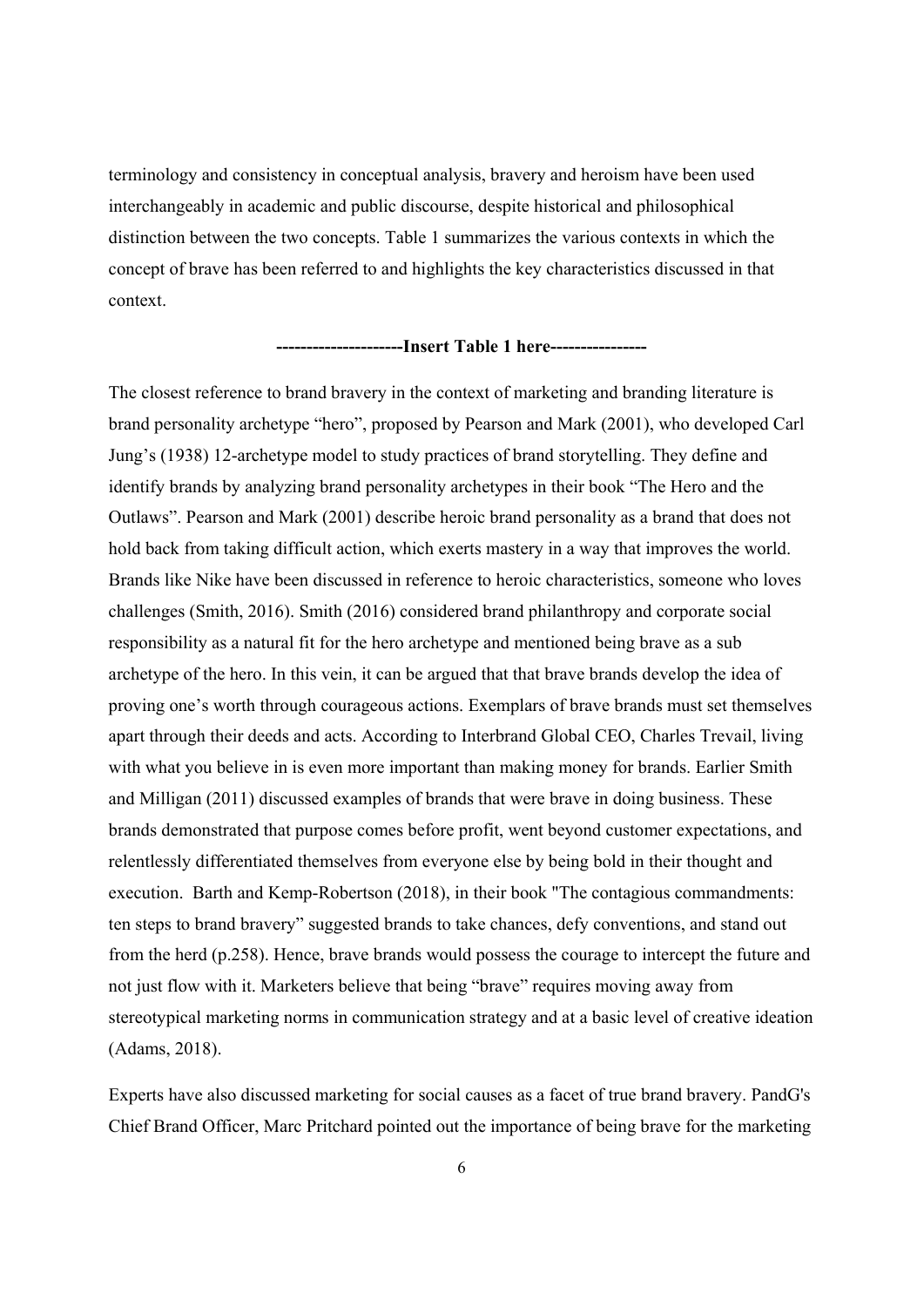leaders such as the CMOs who should live out the values they embrace and build trust within their teams (Adams, 2018). The executive reported his own experience, where he underplayed his mixed heritage for fear of being judged, as an inspiration for PandG's "The Talk" campaign that examines how black parents discuss racial biases with their kids. Despite the backlash, the brand doubled their PR and ad expenses behind the campaign, a move which they considered as brave.

Considering the above characterization, consumers can perceive a brand to be brave, if it accepts challenges (*enduring*), thinks of the greater good (*altruistic*), sticks to its core values (*determined*), challenge existing norms *(bold)* and is not afraid to take risks (*fearless*). However, the fragmented definition of bravery in psychology and its lack of reference in branding and consumer research illustrates that there is no convergence for the definition of bravery in literature, highlighting the need to establish a clear and empirically grounded understanding of brand bravery. To further validate these traits of bravery in the context of brands and identify new dimensions, the authors used an exploratory approach.

### **2.1 Study 1: Qualitative study**

Two studies, one using an open-ended elicitation procedure and one focus group were conducted to identify characteristics of brand bravery. Qualitative methods are well suited for developing a theory or defining a new construct (Patton, 2001). In study 1, N=100 university students were asked to write down examples of people they considered brave and why. This was done to ensure that the characteristics identified from literature were consistent with the general perception of bravery. The same respondents were then asked to think of a brand that they considered brave and provide a brief narrative to support their answers (Table 2). In the second study, a focus group (8 participants) was conducted, which lasted for 60 minutes. Informants were asked to discuss questions like "which brand comes to your mind when you think of the word brave?", "what are the essential characteristics that you relate with brave brands?". Data from the two studies were then coded and analyzed using constant comparison to arrange and reduce the coded data. The analysis led to the identification of six themes related to brand bravery that the authors termed as ABCDEF of brand bravery (Altruism, Bold, Confident, Determined, Enduring, and Fearless).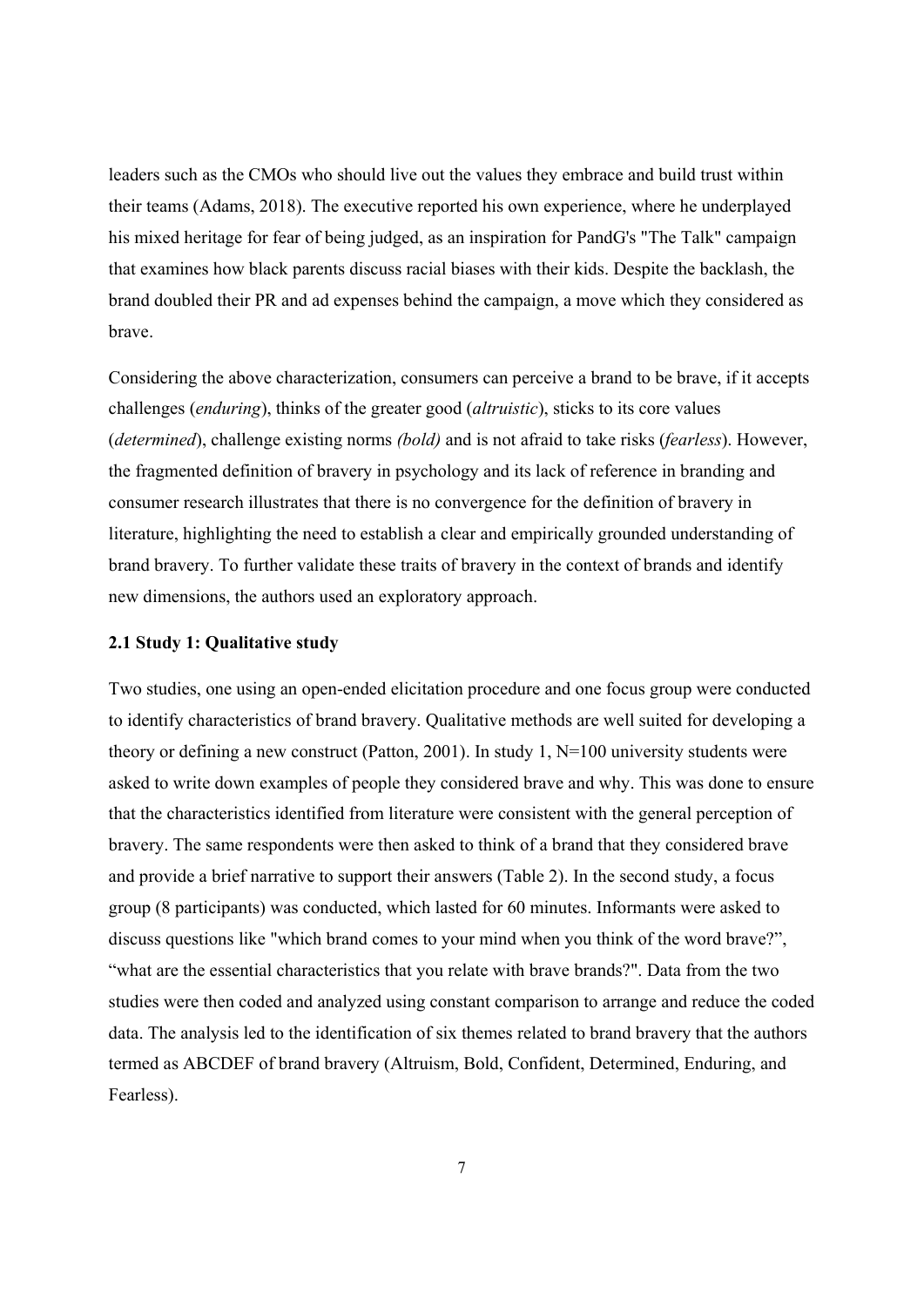**-----------Insert Table 2 here------------** 

### *Altruism*

Altruism emerged as a prominent theme from the qualitative study. Participants reported that they perceived brands contributing to social and environmental causes as brave (table 2). Rising above profit-making and thinking about the benefit of the stakeholders and society requires courage. Participants specifically talked about brands like Lego and Burger King for their movement against plastic usage as brave, as these actions were selfless and motivated by ensuring consumer well being. Skittles was brave for standing up for Queer rights. Luxury brands like Prada and Burberry were perceived as brave for going fur-free to protest against animal cruelty, despite the long association of fur with luxury clothing. This theme also converges with prior literature in psychology that has associated altruism with characteristics of bravery (Becker and Eagly, 2004; Peterson, 2006) as the primary motivation of the brave is to help others by committing to noble causes (Franco et al., 2011; Franco and Zimbardo, 2006).

### *Bold*

This theme includes brands that were discussed for their defiant marketing strategies and nonconformity to industry stereotypes. In particular, participants used Netflix's example for its atypical decision to stream all episodes of the famous web series House of Cards on its platform that proved to be a turning point for the brand. Some respondents also talked about Coco Chanel for breaking the stereotypes related to women's clothing back in the days when woman fashion revolved around tight clothing and corsets. Both brands chose not to conform to conventional ways of performing business. Prior studies have found that such defiance can be perceived as innovative by consumers (Barone and Jewell, 2013). In consumer psychology, non-conforming behaviors have been associated with positive inferences about status and competence (Bellezza et al., 2014). Smith and Milligan (2011), in their book "Bold: How to be Brave in Business and Win", have discussed brands that stand out of the crowd by challenging industry norms, suggesting that non-conformity can also be perceived as brave.

### *Confident*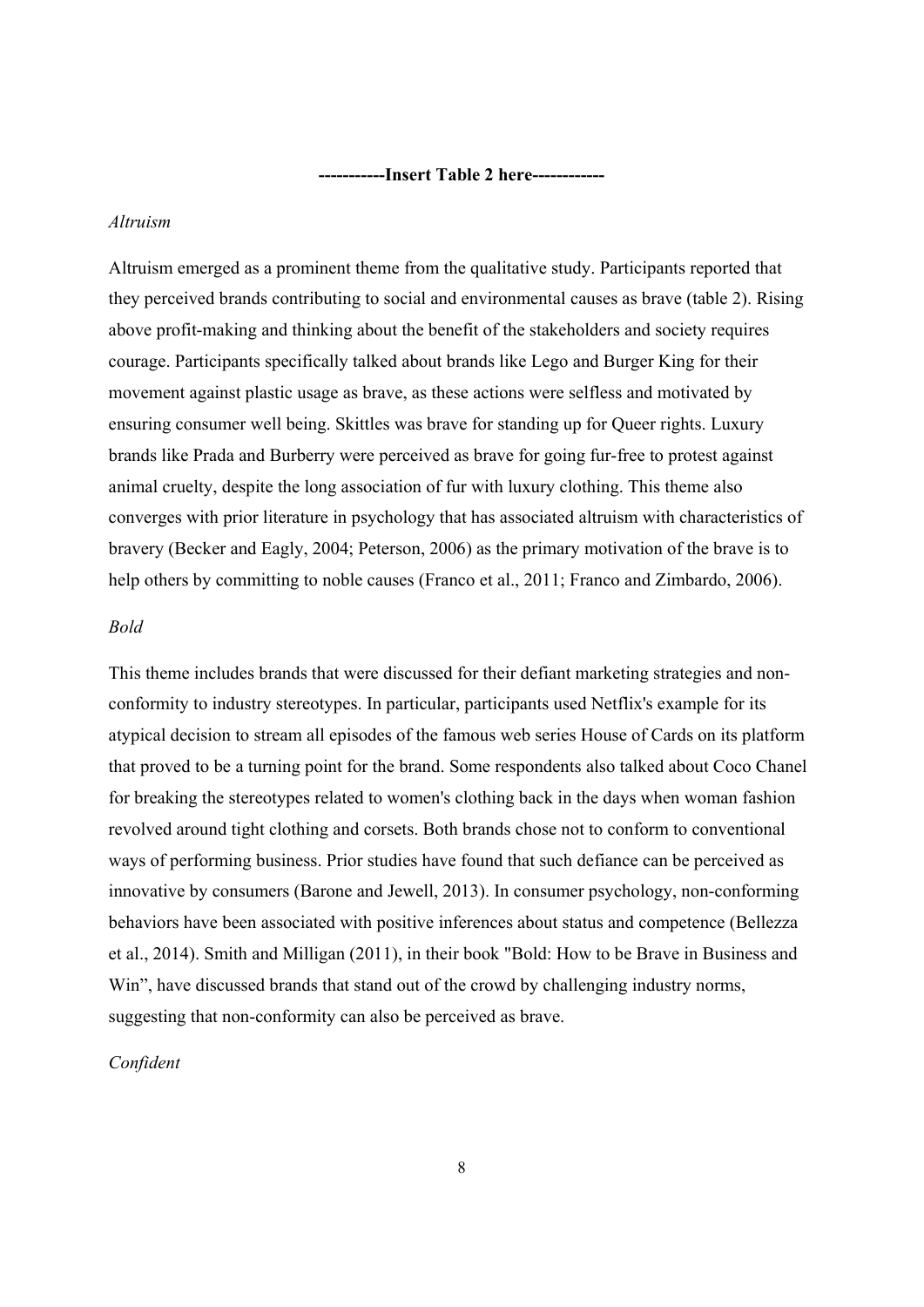This theme sheds light on a positive characteristic of brands that have confidently admitted to their mistakes and shortcomings. Respondents in the qualitative study opined that acknowledging one's mistakes is an act of bravery and courage as everyone does not have the mettle to do it. When KFC issued an apology for running short on its key ingredient, it won the consumers' hearts through this brave move. A leading Indian e-commerce company Flipkart was able to regain customers' trust after the company's CEO sent a personal apology email to its customers when the platform's "big billion sale" led to vast chaos. Respondents argued that such acts could only be pulled off by brands that are confident of their image. Based on the participant's responses, it can be inferred that accepting one's mistakes reflects the confidence of the brands, which is an integral part of being brave.

### *Determined*

Another critical characteristic of brand bravery is related to brands' determination towards their core values. When introducing the concept of bravery at the beginning of this study, the authors referred to the famous Colin Kaepernick campaign by Nike. This incident was vastly discussed during the qualitative studies as an ideal illustration of brand bravery. Respondents argued that such acts define what a brand stands for. Similarly, Starbucks employed 10,000 refugees after the immigration ban on middle-east countries by US President Donald Trump, reflecting the brand's determination to reaffirm its identity. This move clearly advocates the brand's stance on an important socio-political issue and signals its image of being liberal and accommodating to all. These acts reflect a unique and "uninhibited" aspect of the brands' identity, which forms an essential characteristic of being perceived as brave (Lee and Cho, 2012).

### *Enduring*

Referring to brands that made a comeback after suffering setbacks and failure in business, endurance forms a crucial aspect of being brave. Brands like Nokia and Nestle's Maggi (Table2) were mentioned for withstanding crisis situations and showing a strong spirit of sustaining adversities. This constituent trait of bravery has been echoed in VIA classification of six virtues and character strengths (Ruch and Proyer, 2015; Martínez-Martí and Ruch, 2017) (Table 1). Evidently, bravery as been previously associated with attributes of resilience (Hutchinson et al., 2010; Martínez-Martí and Ruch, 2017). This observation can indirectly be linked with the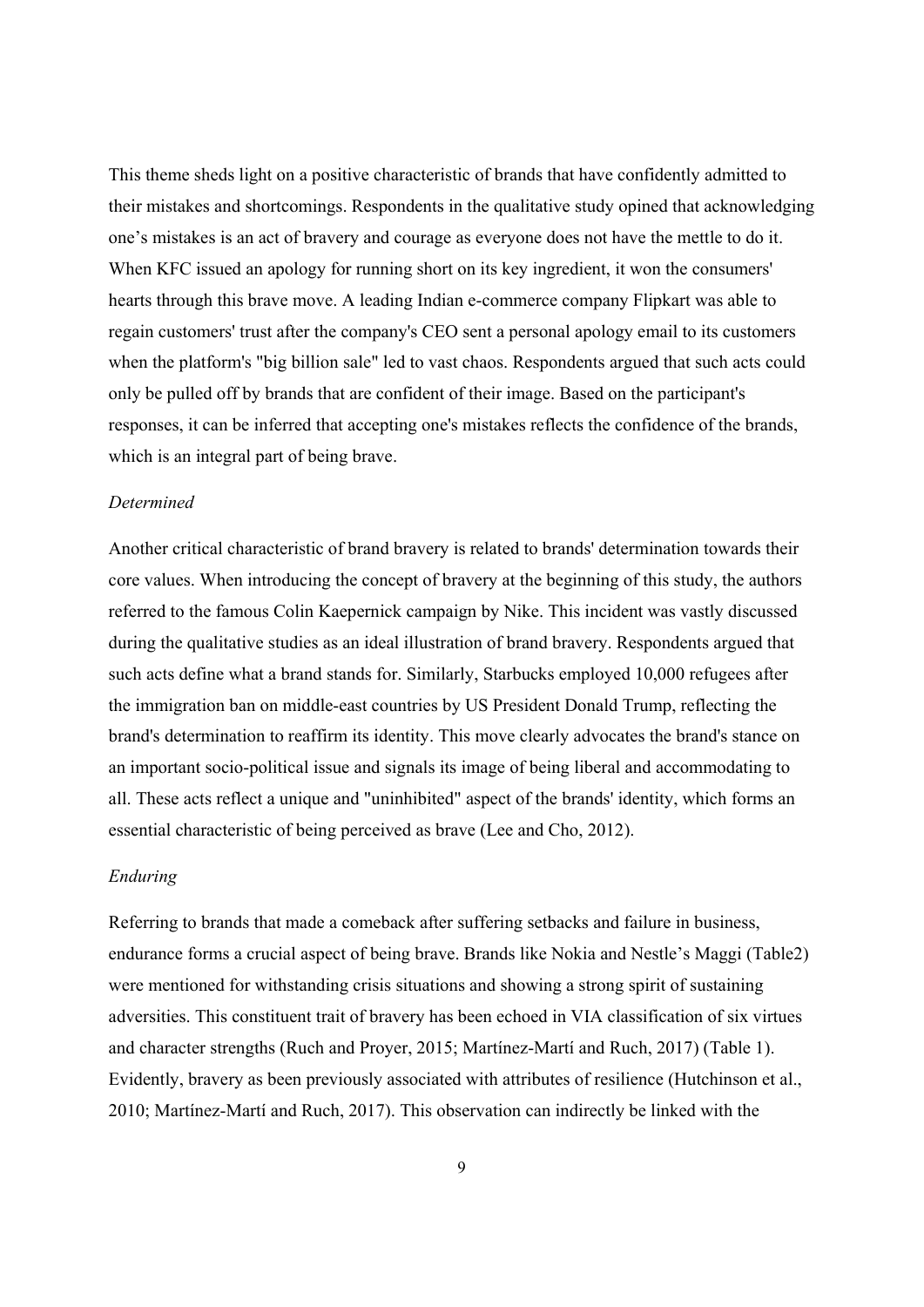findings of Peterson et al. (2006), who relate bravery with life satisfaction following a physical illness. As such, brave brands will not shy away from challenges and confront the tough situation with determination.

### *Fearless*

Characterized by risk-taking behaviors, the fearless dimension of brave discusses brands that showed courage in entering a new business with no certainty of success. Fearless brands are not scared to innovate (Apple), dare to venture in new business lines (Pantanjali entering an already competitive FMCG market in India), and can be unconventional in doing business (Adidas launching the 'superstar' sneakers from the 80's). This theme converges with the definition of bravery linked with pro-social risk-takers and heroism in the psychology literature (Levenson, 1990; Martínez-Martí and Ruch2017). Jordan (2005) has also associated bravery with one's capacity to move into a situation despite feeling fear and hesitation. The various illustrations from qualitative study 1 reinforce this aspect of bravery in the context of brands.

### **Definition**

Five of the themes that emerged from the qualitative study (altruism, bold, determined, enduring, and fearless) converge with existing conceptualization of bravery in prior literature. The new characteristic trait identified from the qualitative study was confident, which is reflected by the brand's strength in accepting its mistakes. A confident brand is sure of its image and the values it portrays and is therefore not afraid to declare its flaws. Based on these themes, it can be argued that brave brands are the ones that are selfless and committed to the overall well being of different stakeholders, are bold and intrepid, confident enough to admit when they falter, determined towards upholding their core values and beliefs, resilient in times of crisis and courageous in taking risks.

### **3. Scale development methodology**

Findings from study 1 confirm that brand bravery is a construct with multiple components. Studies 2 to 4 aim to empirically validate these different dimensions of brand bravery and provide evidence for its predictive validity.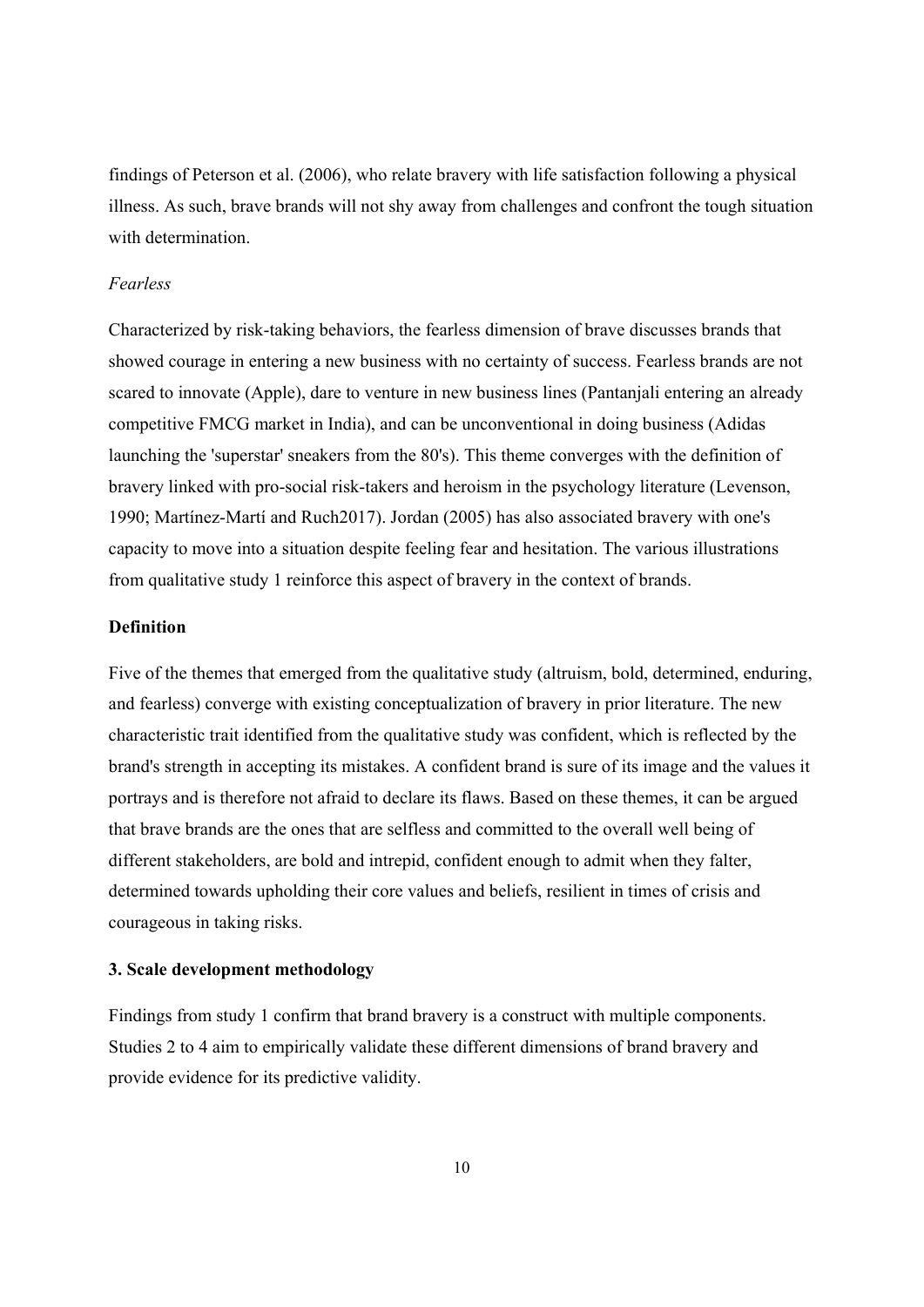### *3.1 Item Generation, content and face validity*

Based on the responses received from qualitative studies, an initial pool of 51 items was created and divided into six dimensions (Strauss and Corbin, 1994) according to the themes identified from the qualitative analysis (ABCDEF: Altruism, Bold, Confident, Determined, Enduring and Fearless). Next, following the process by Yi and Gong (2013), four experts, including two Ph. D. scholars and two marketing professors, evaluated these items by judging their relevance, clarity of wordings, and their representation of the concept of brand bravery (Foroudi et al., 2014). Before evaluating, the experts were provided with the illustrations for each dimension (shortlisted from the illustration from qualitative study 1). First, the authors asked the experts to indicate if the items represented their assigned dimension (ABCDEF) (1 = not applicable and  $5 =$ applicable). They were also asked to rate the level of representation of the generated items for the concept of brave brands ( $1=$  not at all representative and  $5=$  clearly representative). This process is widely recommended and used in management research for ensuring the face and content validity of the scale items (Zaichkowsky, 1985; Bearden et al., 1993; Yi and Gong, 2013; Morhart et al., 2015; Odoom et al., 2019). Based on their evaluation, the authors retained all items rated 3 and above in both level of representation for bravery and its specific dimension. Following this process, 31 items were used for scale construction. The scale constituted six subscales with five items each for **altruism, bold, enduring**, and **fearless**, four items for **determined** and seven items for **confident** (Appendix A).

### *3.2 Study 2: Item refinement, dimensionality, and reliability*

With the item pool development, the next step is to examine the scale's psychometric properties and test construct validity (MacKenzie et al., 2011). Thus, a survey, including all 31 items developed to measure perceived brand bravery's underlying dimensions, was conducted. An online questionnaire was circulated among 250 respondents. The questionnaire initially provided the oxford dictionary definition of bravery and then exposed the respondents with some examples of human bravery mentioned by respondents in study 1 (Appendix B).Respondents were then instructed to think of a brand that they will associate with similar bravery characteristics, from any of the examples presented in the questionnaire. The respondents rated that brand on the scale items generated earlier on a five-point Likert scale  $(1 = \text{completely})$ disagree and  $5 =$  completely agree). After removing incomplete questionnaires, data ( $N = 238$ ,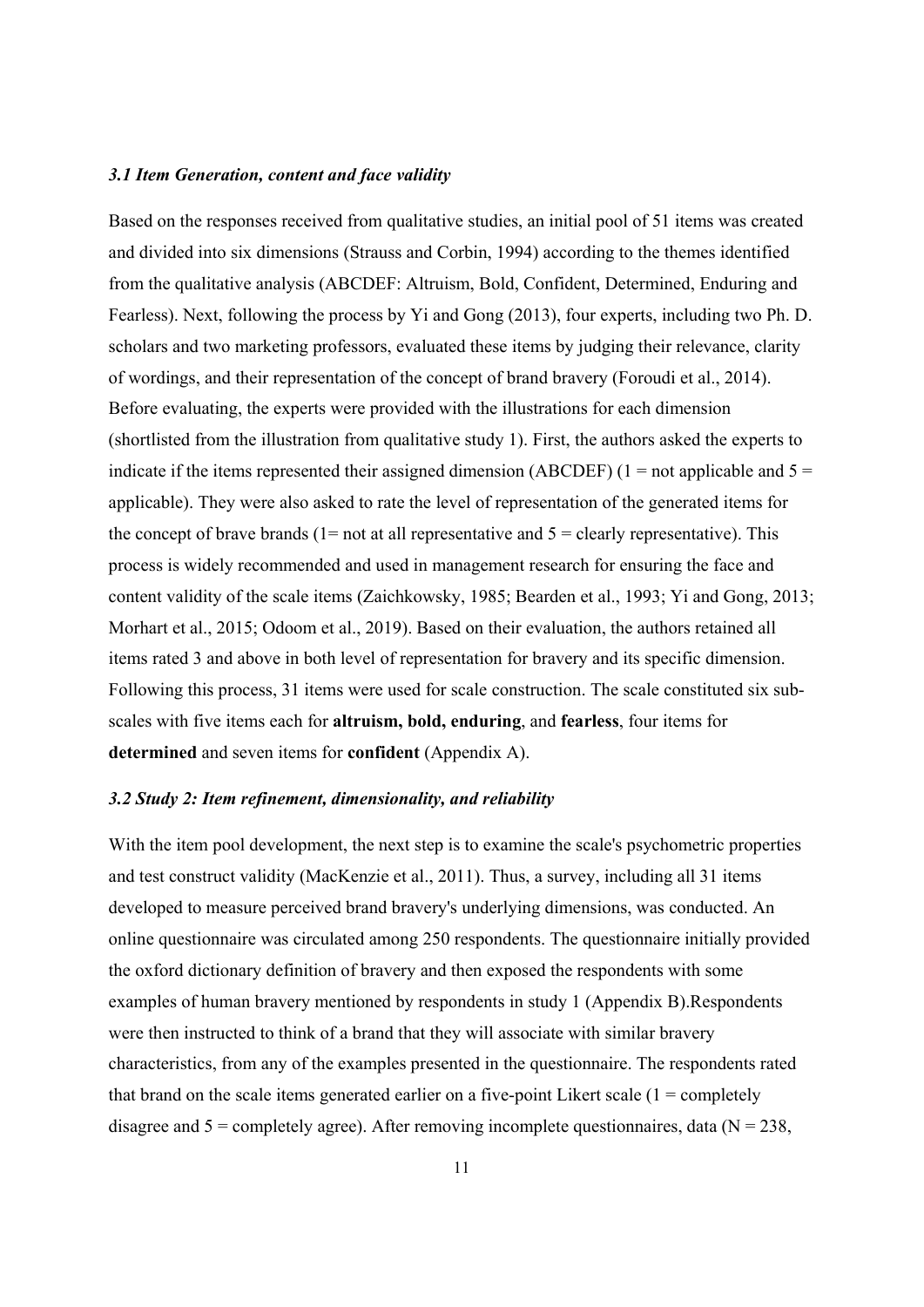Male: 45.8%, Female: 54.2%; Mean Age: 29 years) was subjected to principal component analysis (PCA), which indicated seven factors based on eigenvalues. An exploratory factor analysis (EFA) using varimax rotation was conducted. Using an iterative process, items with factor loading less than 0.50, high cross loadings of more than 0.40, and low commonalities below 0.30 were eliminated (Hair et al., 2010), leading to a clean 24 items 7-factors matrix. The examination of the scree plot also indicated the presence of seven factors. All the seven factors had eigenvalues greater than one and explained 57.09% of the total variance. The Kaiser–Meyer Olkin (KMO) value of 0.818 and a significant chi-square value for Bartlett's test of sphericity ( $\chi^2$ )  $= 1115.02$ ) indicated that factor analysis was appropriate for the data.

The most commonly named brands for bravery in the survey were Apple, Nike, McDonald's, KFC, Nokia, Adidas, Maggi, Amul, Skittles, Mahindra, Tata, and Tesla. Some of the items, initially categorized in a different sub-factor among ABCDEF (in study 2), did not load on the same factor and were therefore included in their new factor. Since two items heavily loaded separately as the new 7th factor, the authors renamed the initially identified dimensions into seven sub-factors (ABCDEFG).Based on the results of the EFA, a seven dimension brave brand scale was conceptualized. For the purpose of maintaining the initial nomenclature, the dimension confident was renamed as gritty, and courageous was introduced as the new dimension, thus leading to the acronym ABCDEFG: Altruism, Bold, Courageous, Determined, Enduring, Fearless and Gritty. Table 3 presents the final list of items retained for confirmatory factor analysis.

**--------------Insert table 3 here-----------------** 

### *3.2.1 Confirmatory Factor Analysis*

Keeping in mind the themes identified in qualitative study (study 1), confirmatory factor analysis was performed, using a reflective model at each level. The characteristics of bravery derived earlier appear more like the manifestations of brand bravery rather than being formative measures. CFA confirmed a final model with brand bravery as second-order reflective construct consisting of 7 first-order factors (ABCDEFG) (Figure 1).

**--------------Insert Figure1 here-----------------**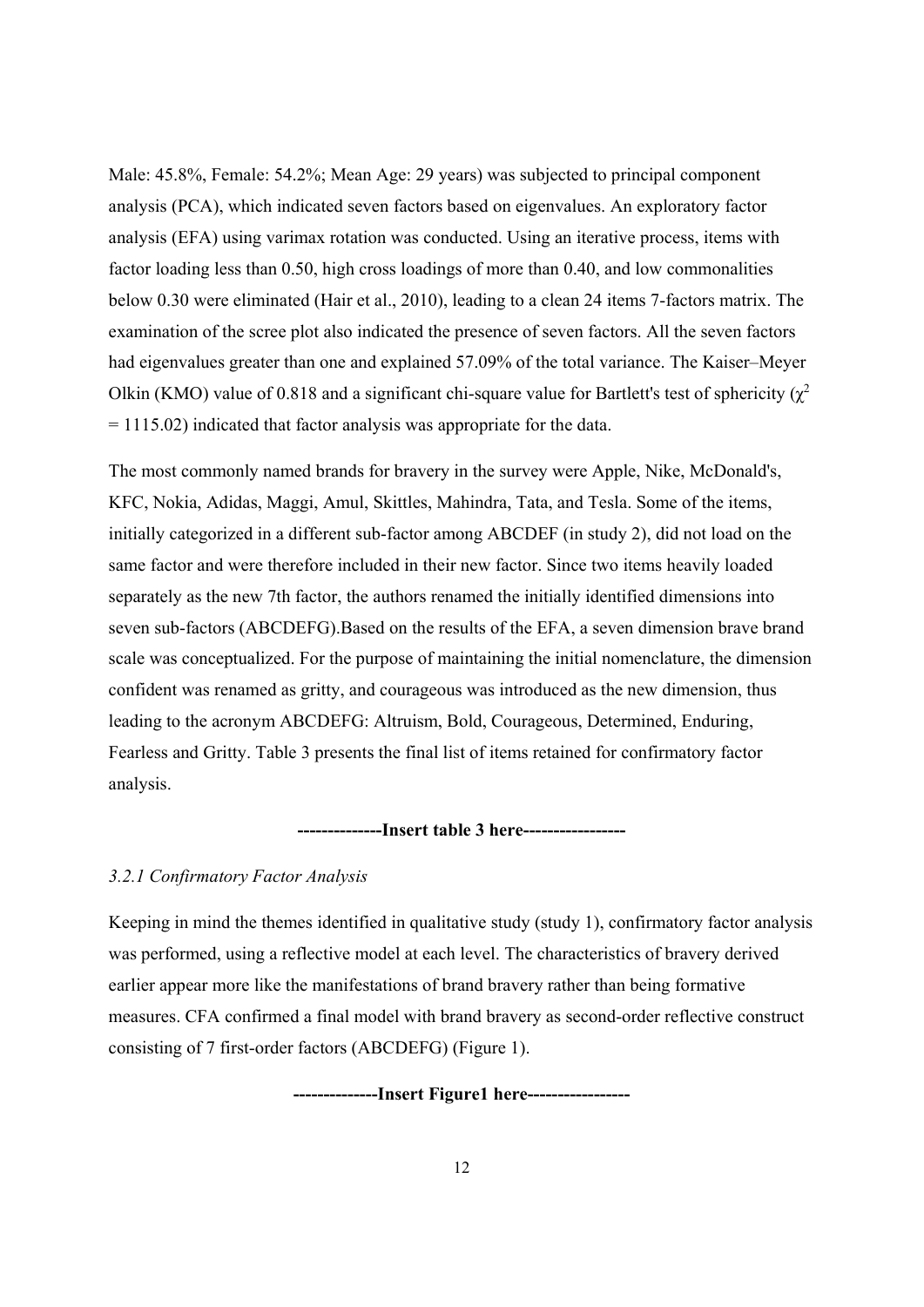The results of the CFA for higher-order brand bravery reflective construct reported acceptable measurement model fit of the data ( $\chi^2$  = 309.68,  $\chi^2$ /df = 1.259, CFI = 0.929, RMSEA = 0.037, SRMR = 0.059) (Hu and Bentler, 1999). Convergent validity of the scale was examined based on factor loadings, average variance explained (AVE), and composite reliability (CR). As indicated in figure 1 and table 3, the factor loading of the construct perceived brand bravery on each of its seven dimensions was above the recommended value of 0.5 (Hair et al., 2006; Byrne, 2010). The AVE of the scale was 0.579, which is above the desired value of 0.5, and composite reliability was observed to be 0.904 (Fornell and Larcker, 1981; Hair et al., 2010; Hu and Bentler, 1999). Additionally, a measure of internal consistency, Cronbach's alpha was reported as 0.859. Together, these values indicate that no further elimination of items is necessary and supports high construct reliability and validity of the proposed 24-items brave brand scale with seven dimensions.

#### *3.3 Study 3: Discriminant Validity*

Brand bravery is a perceived attribute of the brand. It, therefore, should be conceptually different from other attributes such as the dimensions of perceived brand authenticity (Morhart et al., 2015), in particular, brand integrity and brand credibility; and also from brand trustworthiness (Erdem and Swait, 2004). The integrity of the brand is reflected by the values it communicates and the perceived intentionality behind it, while the credibility of the brand indicates its willingness to stick to its promises (Morhart et al., 2015). Similarly, brand trustworthiness indicates the extent to which brands fulfill their commitments (Erdem and Swait, 2004). These constructs were chosen as they all are perceived attributes of the brand similar to brand bravery and indicate desirable brand characteristics, leading to positive outcomes. There is also a theoretical overlap between these constructs and some bravery characteristics such as altruism, determined, and courageous (as defined in table 2). Therefore, the latent construct of higherorder brand bravery must indicate discriminant validity from these constructs. To establish discriminant validity from conceptually different but related constructs, a survey using the same method as employed in study 2, was conducted. A total of  $N = 300$  responses (38.3% females and 61.67% males, mean age 31.2 years), were collected. After eliminating incomplete responses, 280 responses were used for the analysis. Four items to measure brand integrity and three items for credibility were adopted from Morhart et al., 2015); 5 items to measure brand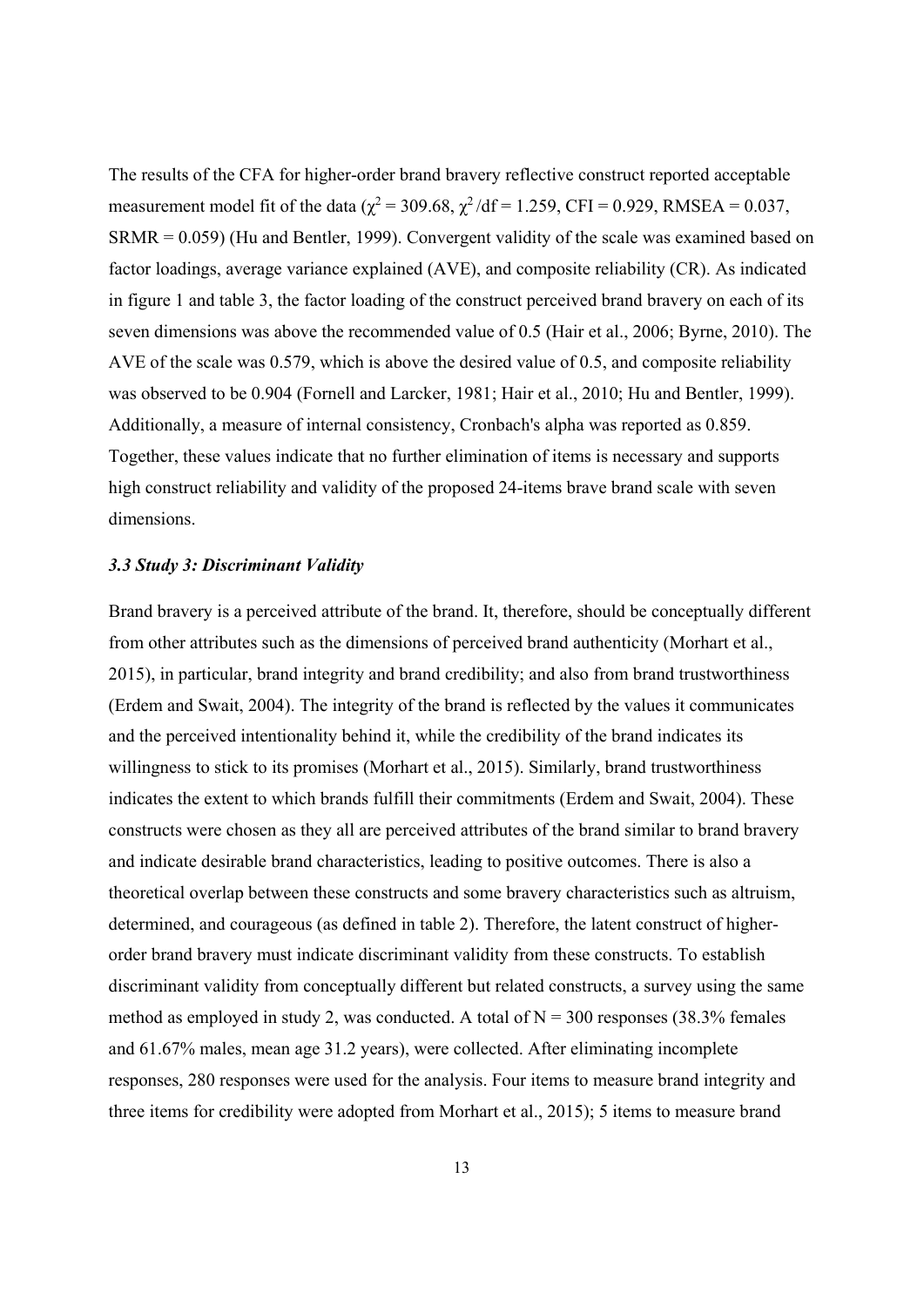trustworthiness were taken from the work of Erdem and Swait (2004). All the items were measured on a five-point Likert scale.

Following the procedure by Wang et al. (2019), the chi-square difference test was used to assess discriminant validity. Three sets of CFA were performed. In each set, the pair of two constructs (e.g., brand bravery and integrity) was first tested as a single-factor model and then as a twofactor model. The model fit comparison of the two models in each set is represented in table 4. In every set, the CFA models with two factors indicated better model fit parameters reflecting that the two constructs are distinct (Anderson and Gerbing, 1988). The improvement in  $\gamma^2$  from the one-factor model to the two-factor model indicates that the concept of brand bravery is distinct from the brand trustworthiness and the two brand authenticity dimensions - integrity and credibility.

## **--------------------Insert Table 4 here------------------**

In addition to the chi-square difference test, discriminant validity was also established using Fornell-Larcker criterion (Table 5), according to which the squared correlations  $(r^2)$  between constructs should be less than the AVE of the construct (Fornell and Larcker, 1981).

## **-------------Insert table 5 here--------------**

The scale development process is summarized in Figure 2

### **-------------Insert Figure 2 here--------------**

### **4. Nomological Validity**

To test the brand bravery scale's nomological validity, the relationship of brand bravery with other constructs was tested. Considering that brand bravery is a desirable attribute of the brand, it is expected to lead to positive outcomes like resistance to negative information, brand advocacy, brand attitude, and consumer brand identification. Additionally, self-brand congruity is posited to mediate the relationship between perceived brand bravery, brand attitude, and consumer brand identification.

*4.1 Outcomes of perceived brand bravery: Advocacy behavior, positive attitude and self-brand identification (SBI)*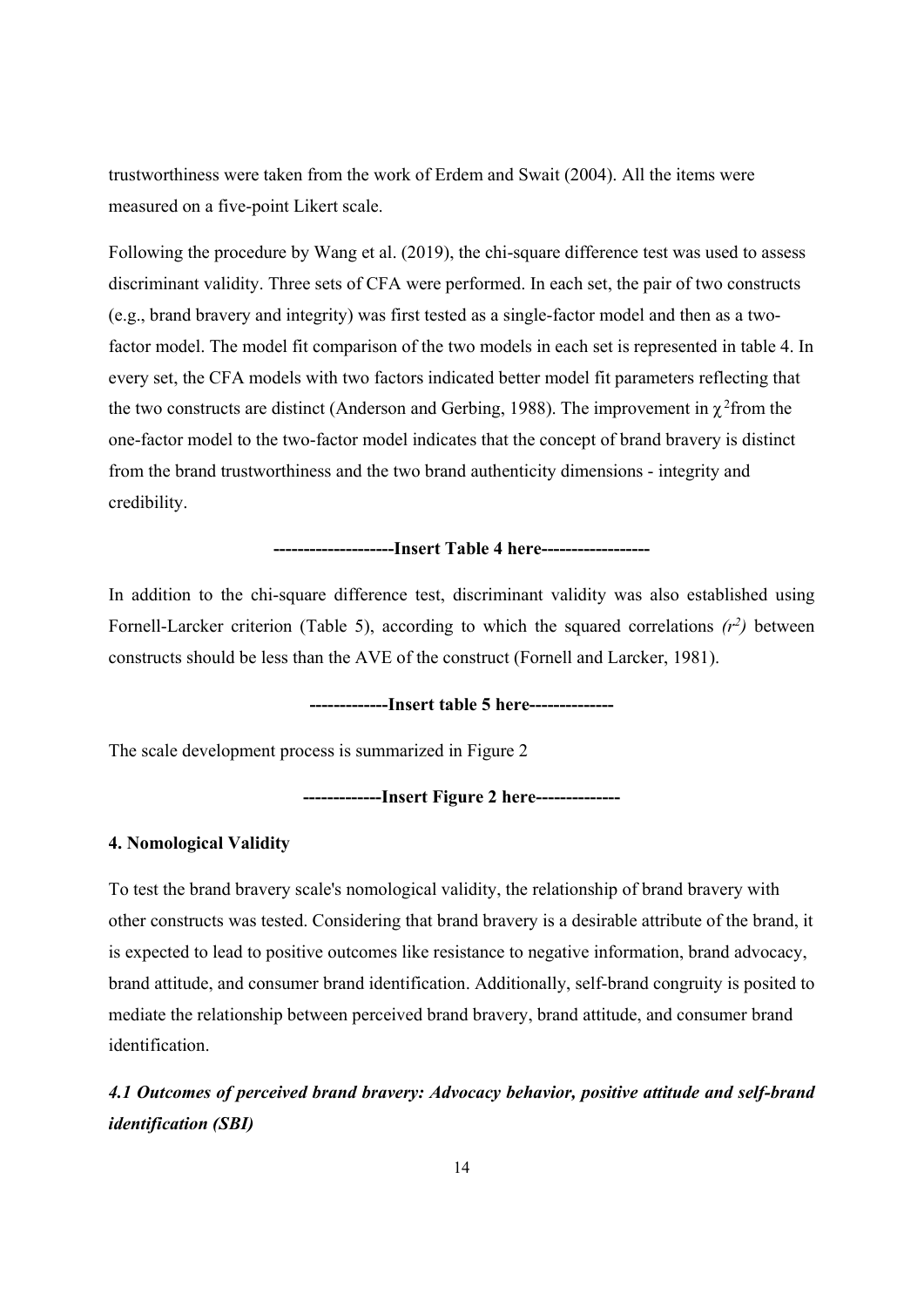Bravery is a strong persona to portray. Going by definitions of bravery from psychology literature, it can be asserted that being brave would mean commanding respect and admiration. Due to the higher level of perceived goodwill attached to the concept of bravery, it is posited that brand bravery can create a buffering effect on the consumers, making them resistant to negative information against the brand. In times of vast information influx, polarized opinions, and social networking platforms that encourage freedom of voice, information diffusion is not always within the brands' control. Therefore, branding strategists emphasize the need to have a strong and favorable brand image. A brand's CSR image has been earlier found to influence resistance to negative information (Eisingeric et al., 2011) and, more recently, on brand advocacy (Xie et al., 2019). Brand identity research also supports the immunization effect of brand identity fusion against transgressions (Lin and Sung, 2014). Consumers often engage in pro-social behaviors to support the benefactors (McCullough et al., 2008) and doer of good deeds (Algoe and Haidt, 2009). Since bravery is associated with altruistic and courageous acts, consumers' emotional and evaluative reactions will drive them to advocate the brands they perceive as brave. This positive assessment of the brand's actions can also lead to a favorable attitude towards the brand. Therefore, it is expected that perceived brand bravery will influence overall brand attitude and brand advocacy behaviors, such as resistance to negative information and positive word of mouth.

## **H1: Perceived brand bravery will positively influence consumers' brand advocacy behaviors; resistance to negative information (H1a) and positive word of mouth (H1b)**

## **H2: Perceived brand bravery will positively influence brand attitude**

Extant research on brand personality (Aaker, 1997), extended self-concept (Belk, 1988; Hogg et al., 2000; Sirgy, 1982) and consumer-brand relationships (Fournier, 1998) indicate that consumers use brands as an expression of their own identity. Perspectives from social identity theory also shed light on how brands can represent consumers' social and self-identities (Lam et al., 2012). Consumers use brands they perceive to be a representation of their identities, for selfenhancement purposes. Consumer brand identification is strengthened when a brand meets selfenhancement or self-consistency needs (Bhattacharya and Sen, 2003). Further support exists for symbolic antecedents of identification in the literature (Bhattacharya and Sen, 2003; Kuenzel and Halliday, 2008; Stokburger-Sauer et al., 2012; Tuškej et al., 2013). Wolter et al., (2015) and,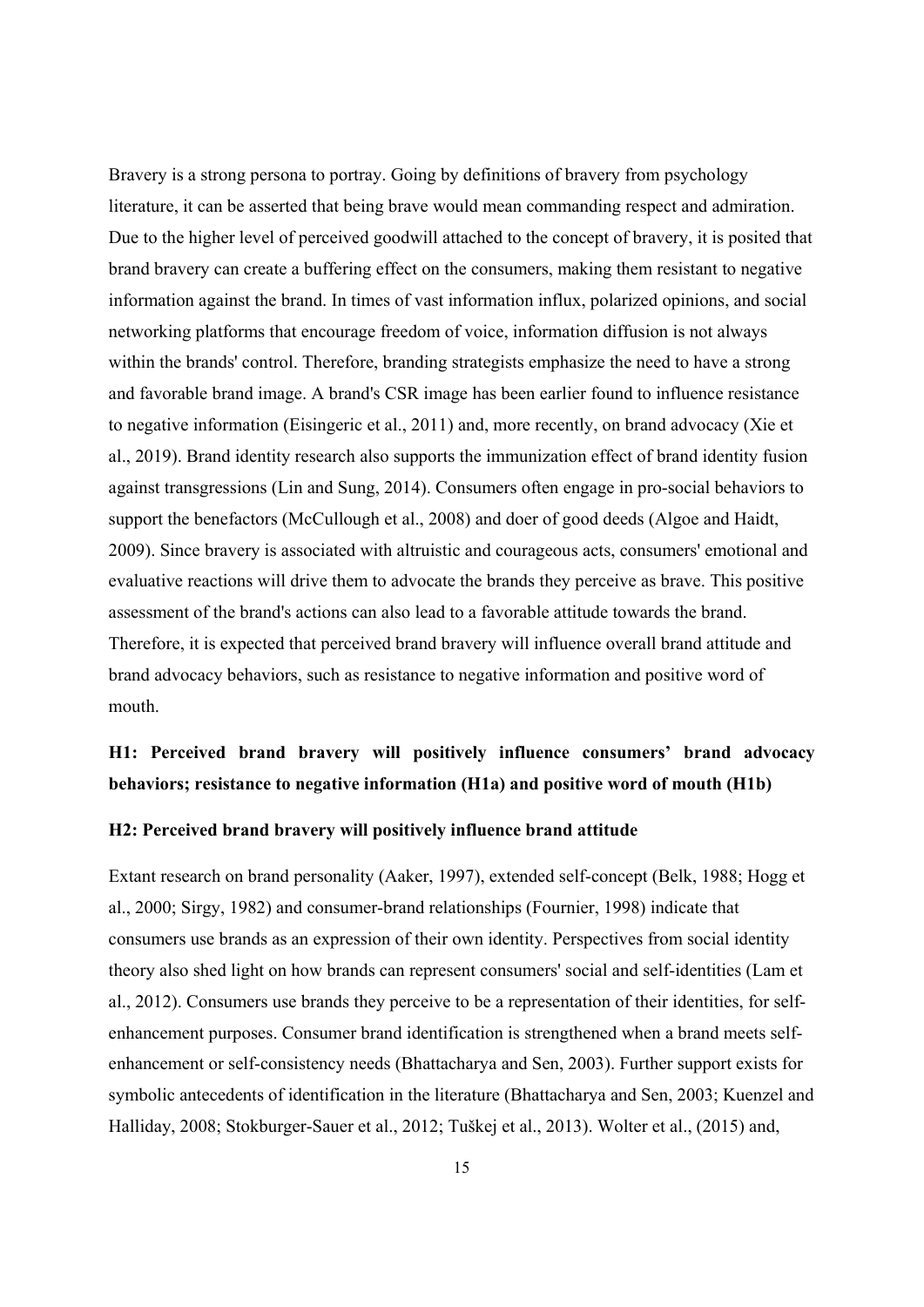more recently, Tuškej and Podnar, (2018) provided evidence for the role of brand image and prestige in affecting self-brand identification. Brand bravery will allow consumers to evaluate the level of similarity between the brand and the self, which, in turn, can help an individual express who they are and help them satisfy their needs for self-definition and enhancement. Therefore, it is posited:

### **H3: Perceived brand bravery will positively influence consumer brand identification**

## *4.2 Mediating Effect of self-brand congruity*

Prior research has asserted that brand personality (Aaker, 1997) can influence consumer psychology by aligning with consumers' self-concepts (Malär et al., 2011; Su and Reynolds, 2017). People try to gain self-image congruity by seeking consistency in their external behaviors and internal beliefs (Aaker and Fournier, 1995). In the context of branding, consumers will be inclined towards brands whose image is coherent with the personality, the individual desires to express. Bravery is a value-expressive feature of a brand that the consumers can use to express their own personal values or images, leading to symbolic image congruity. Self-image congruity reflects the match between these value expressive features and the consumers' self-concepts (Sirgy and Johar, 1999). Prior studies indicate that self congruity can yield to various positive outcomes such as favorable attitude towards a brand (Graeff, 1996; Sirgy, 1982), brand preference, purchase intentions and perceived closeness with the brand (Jamal and Al-Marri, 2007; Graeff, 1996; Sirgy et al., 1997). Perceived similarity with the brand can also strengthen self-brand identification (Bhattacharya and Sen, 2003). Therefore, it is inferred that perceived brand bravery will affect brand attitude and consumer-brand identification, both directly and indirectly, through self-brand congruity.

## **H4: self-brand congruity will mediate the relationship between perceived brand bravery and brand attitude**

## **H5: self-brand congruity will mediate the relationship between perceived brand bravery and consumer brand identification**

Based on the hypothesized relationship, the following theoretical framework is proposed

**---------------Insert Figure 3 here-----------**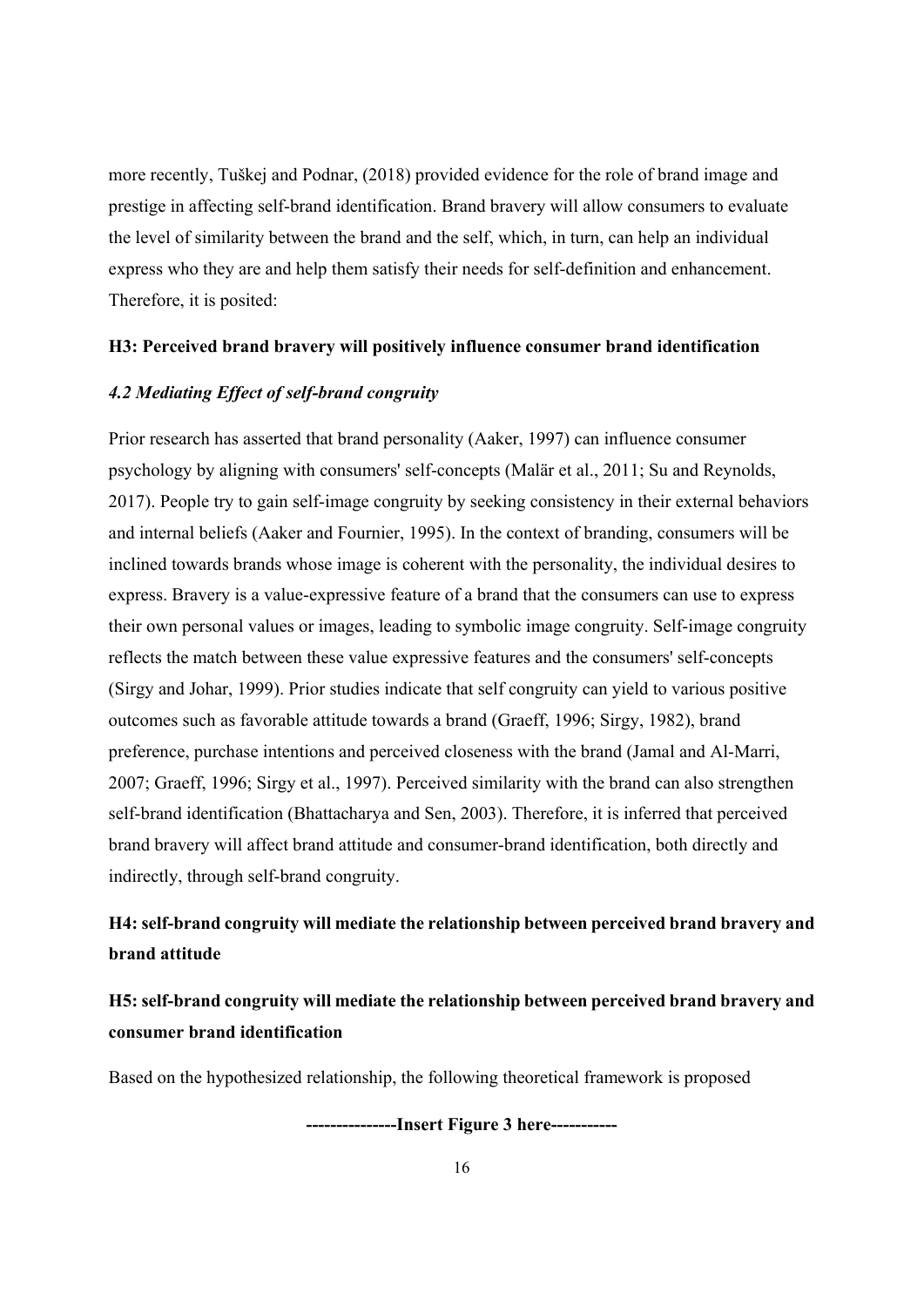## *4.3 Study 4*

### *4.3.1 Procedure*

A total of 220 university students were recruited to participate in the survey in exchange for extra credits. After eliminating incomplete survey responses, 205 responses (56% Males and 43% Female, mean age 22 years) were used for analysis. Similar to the method used in earlier studies, participants were asked to think of a brand they consider as brave and briefly provide a reason for it. The hypothesized relationships were tested using Structural Equation Modelling using AMOS v23. Respondents were asked to provide their level of agreement with the scale items of perceived brand bravery and other dependent variables. Four items for resistance to negative information were borrowed from Eisingerich et al. (2011). Three items for positive word of mouth were adapted from Kim et al. (2001) and Xie et al., (2019). Brand attitude was measured using the four items adapted from Edell and Burke, (1987), Mitchell and Olsen (1981) and recently used by Esmark Jones et al., (2018). Self-brand congruity was measured using three items by Sirgy et al. (1997). Four items for consumer brand identification were adapted from earlier studies (Wolter et al., 2015; Tuškej and Podnar, 2018). All items were measured on a five-point Likert scale and are listed in Appendix C.

### *4.3.2 Common method variance*

At first, the data were tested for common method variance using Harman's one-factor method (Gunkel et al., 2016; Podsakoff et al., 2003). A single factor was observed to account for 29% of the total variance, which indicates that common method bias is not present. This was further validated by using confirmatory factor analysis (CFA) test in Amos v23 (Fuller et al., 2016). The value of  $\chi^2$  of the single-factor CFA model was significantly worse than the multi-factor model. The single-factor CFA model, which had all items loading on one factor  $(\chi^2=3170.711)$ , df = 819), was evaluated against the proposed CFA model with six constructs ( $\chi^2$  = 1251.324, df = 798) using the chi-square difference test. The value of  $\Delta \chi^2 = 1919.387$ , distributed with df =21, was found significant at  $p \le 0.001$ . This suggests that the proposed measurement model is a better fit compared to the model with the common factor (Werner and Schermelleh-Engel, 2010). This analysis supports that the data is free of common method bias.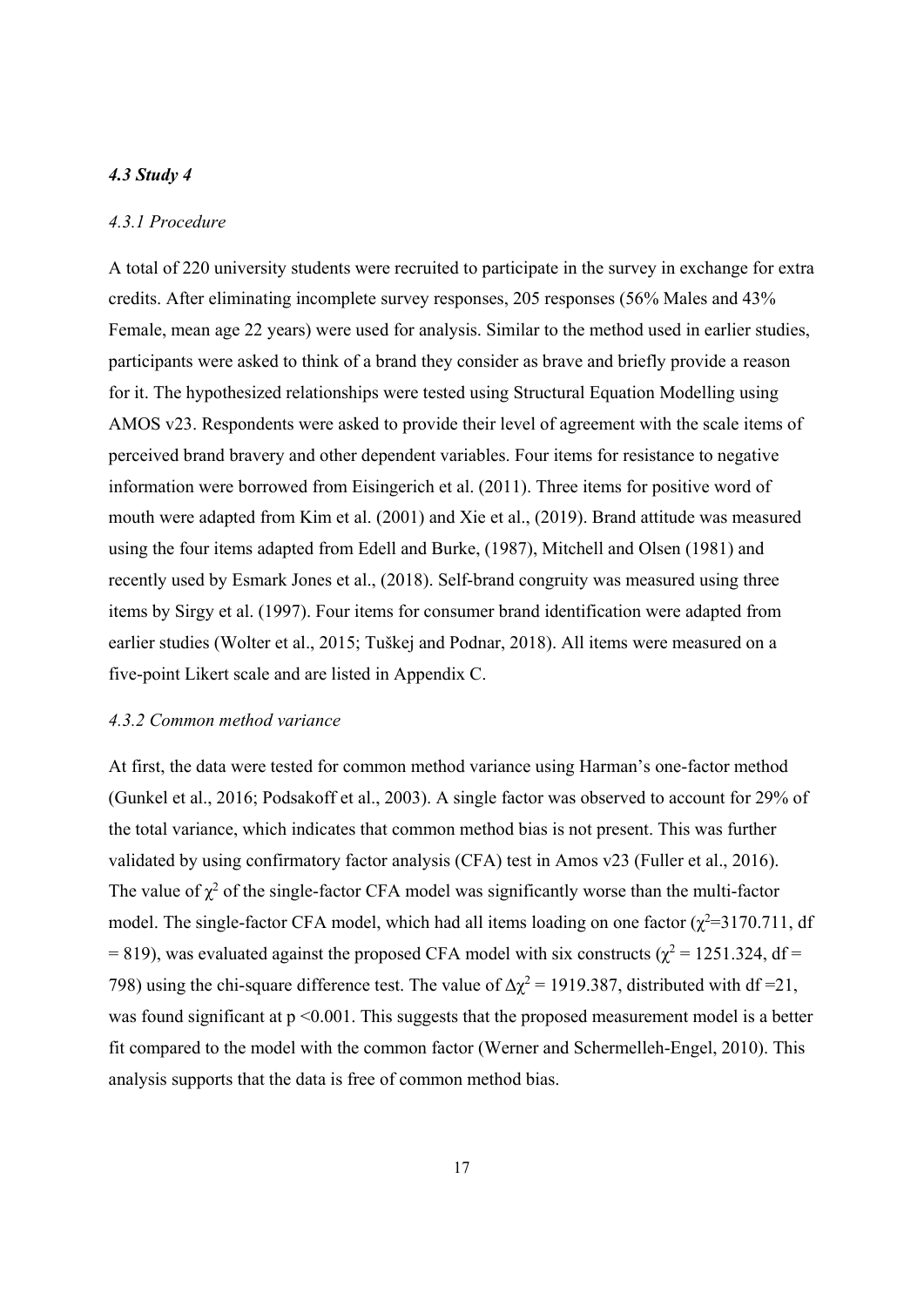### *4.4 Findings*

Some new brands were mentioned as brave in this study. While Apple, Nike, and Amul reappeared in this study, brands like Burger King, Being Human, Coca-Cola, Gillette, Harley-Davidson, Reliance Jio, and Netflix were also reported to be brave by this student sample.

CFA again confirmed the validity of the brave brand scale across the different sample. Convergent validity was confirmed for all constructs on the basis of the value of alpha, AVE, and composite reliability. Cronbach's alpha for all the constructs was above the criterion of 0.70, and composite reliability ranged from 0.861 to 0.978. The AVE was above the desired value of 0.5 (Fornell and Larcker, 1981; Hair et al., 2006). These figures establish the convergent validity of these indicators as distinct latent constructs (Table 6).

### **------------Insert Table 6 here-------------**

All constructs were significantly correlated but also showed discriminant validity in this sample. As per the Fornell-Larcker criterion the AVE of all constructs was found to be greater than the squared correlation among all factors (Table 7). The measurement model fit was satisfactory with  $\chi^2$  = 1251.324, *df* = 798,  $\chi^2/df$  = 1.568, CFI = 0.914, SRMR = 0.056 and RMSEA = 0.056.

### **------------Insert Table 7 here-------------**

All the proposed hypotheses were supported (Table 8). The strongest effect of brand bravery was observed on brand advocacy behaviors including resistance to negative information ( $\beta_{H1a}$  = 0.991,  $p$  < 0.01) and positive word of mouth ( $\beta$ <sub>H1b</sub> = 1.081,  $p$  < 0.01). The direct effects of brand bravery on brand attitude ( $β<sub>2</sub> = 0.569$ ,  $p < 0.01$ ) and consumer brand identification ( $β<sub>H3</sub> = 0.924$ , *p* < 0.01) were also found significant. The model fit for nomological SEM was also found to be satisfactory with  $\chi^2 = 1281.837$ ,  $df = 805$ ,  $\chi^2/df = 1.592$ , CFI = 0.908, SRMR = 0.08 and  $RMSEA = 0.051$ .

### **------------Insert Table 8 here-------------**

The mediation model was examined using the bootstrapping process recommended by Hayes (2018). For mediation to exist, it is suggested that there must be a significant direct effect of the independent variable (perceived brand bravery) on the outcome variable (consumer-brand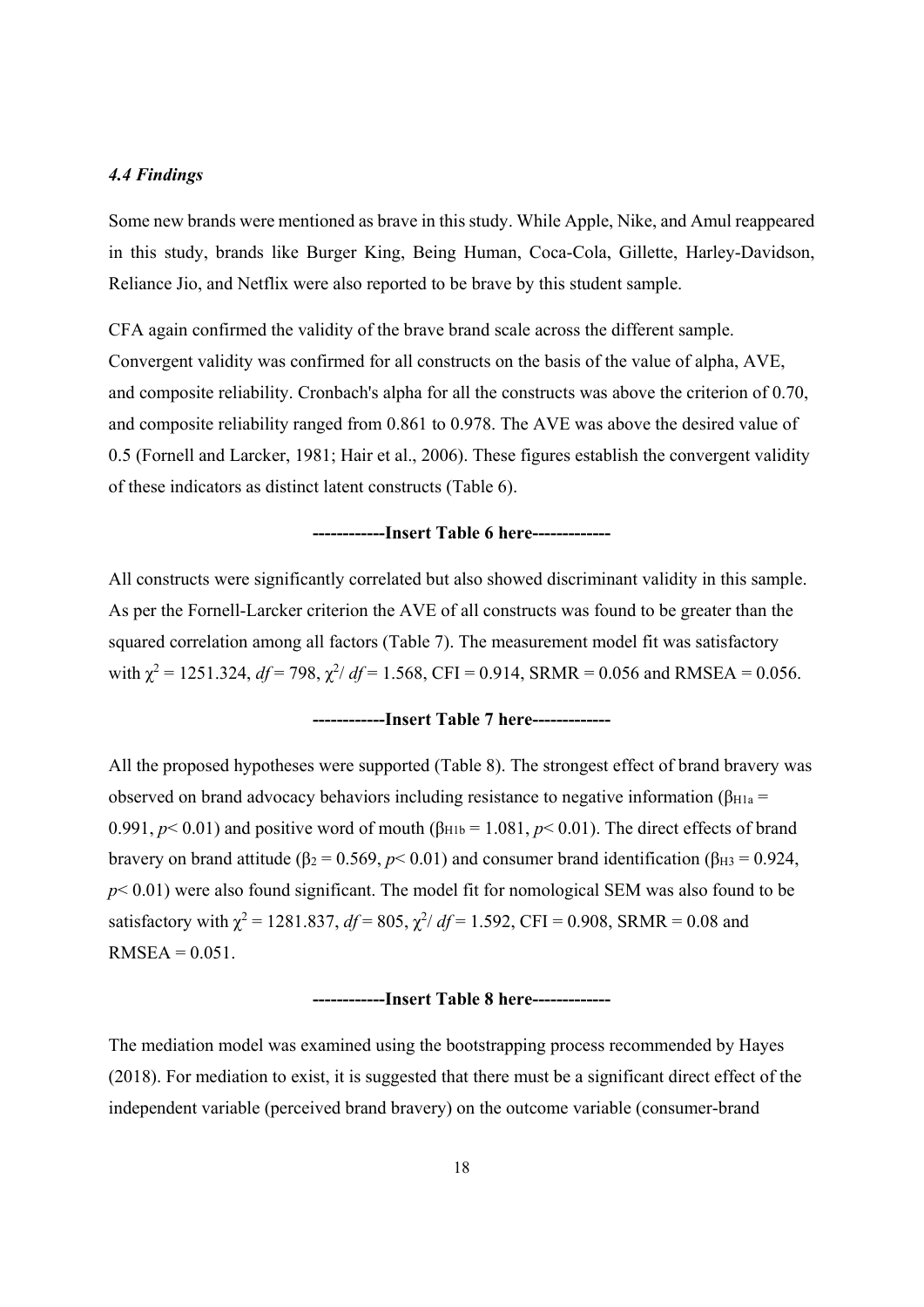identification and brand attitude). Thereafter, the significance of direct and indirect effects is checked in the presence of the mediator to assess whether there is partial or full mediation (Hayes, 2018; Preacher et al., 2007). A significant indirect effect supports the presence of a mediating effect. If the direct effect between the independent and dependent variable becomes non-significant, full mediation is indicated whereas if the direct effect continues to be significant, but the effect size is reduced, partial mediation is present.

Results of the mediation analyses summarized in table 9 indicate that both hypothesized paths are partially mediated by self-brand congruity. There was a significant direct effect between brand bravery and brand attitude ( $\beta = 0.321$ ,  $p < 0.05$ ), and at the same time, the indirect effect was significant ( $\beta$  = 0.140, p = 0.029), providing support for H4. Similarly, the direct effect between brand bravery and consumer brand identification was significant ( $\beta = 0.547$ ,  $p < 0.01$ ) along with a significant indirect path ( $\beta$  = 0.225, p < 0.01) supporting H5.

## **------------Insert Table 9 here-------------**

Based on the findings of this study, it can be concluded that the measure of brand bravery has nomological validity. In sum, this study also finds evidence for convergent and discriminant validity, thus lending support to the construct validity of the brand bravery scale.

### **5. General Discussion**

The current study establishes the characteristics of brand bravery. A brand can be perceived as brave if it is seen as altruistic, bold, courageous, determined, enduring, fearless, or gritty. Nike was the most frequently mentioned brave brand across studies and perceived as courageous, determined, and fearless. Nike's ad campaign and its creative audacity further strengthen this perception. Respondents reported brands like Mahindra and Tata as brave for their altruistic endeavors. Brands like Maggi and Nokia were mentioned as brave for their grit and endurance in making a comeback after the fallout. KFC is brave for its boldness. Many other brands that are fearless and take chances to innovate and adapt to changing market needs are seen as brave. Overall, the study offers a comprehensive understanding of the concept of brave by conceptualizing the brand bravery construct and developing a valid measure indicating the strength and significance of perceived brand bravery. The final 24 items consisting of seven correlated lower-order factors capture a stable brand bravery structure validated across three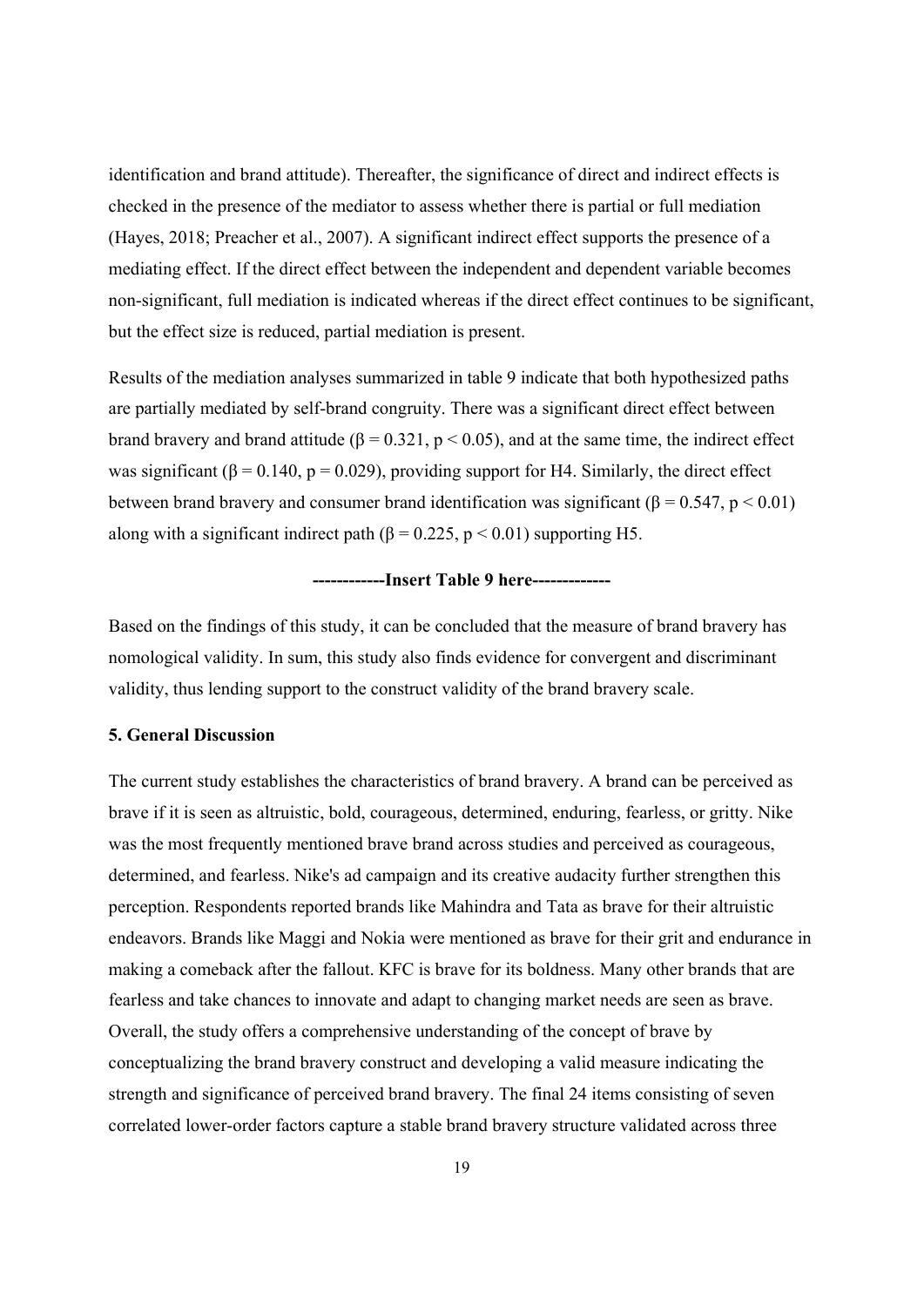studies and samples. The scale is psychometrically sound and observed to be distinguishable from other conceptually distinct but related constructs, such as brand integrity, credibility, and trustworthiness. Finally, the nomological framework provides empirical support for theoretical predictions and indicates its effect on positive consumer-related outcomes.

### **6. Importance of brand bravery and practical implications**

In a rapidly changing global scenario and growing consumer cynicism, where does the future of brands lie and how to manage the volatility of consumer-brand relationships? This question grew even more pertinent as this study was developed while coursing through the Covid-19 pandemic. Many global brands have come forward to lend their support for different causes in these unprecedented circumstances, moving away from their core product offerings and rising above competitive rivalries to build industrial collaborations. Global brands are currently facing multiple challenges; managing uncertainty, loss of business, communication, and dealing with fake news, to name a few. This crisis is the ideal time for brands to be brave and build resilience to combat these challenges. Being brave is a part of your core identity and not just a business strategy. Brands who are clear in their vision and values will find it easier to be brave and tread through difficult times.

Marketers are forever keen to position their brands that can have a lasting impact on consumers' minds. Experts suggest the need for brands to have a clear and persistent vision (Interbrand, 2018) and willingness to do things differently (Adams, 2018). The dividends of being brave are apparent from the examples of brands like Nike or even Netflix that offer valuable lessons in understanding what the modern conscious consumer expects from brands. These brands were successfully able to withstand market disruptions and stay relevant with their fearless approach and clear long term vision. Research suggests that 86% consumers prefer brands that take stand for social issues and 64% of these consumers are willing to purchase from such brands (Shelton Group, 2018). Moreover, millennials are growing increasingly conscious about supporting the brands that care for the community. Recent study on brand activism by Mukherjee and Althuizen (2020) posits that consumers' attitude and behavioral intentions may substantially reduce if they disagree with a brand's stance on a particular socio-political issue. Although being brave goes beyond caring for a cause, it is a crucial strategy to capture the minds of belief-driven consumers, who prefer brands that align with their values. Recent times have witnessed growing turbulence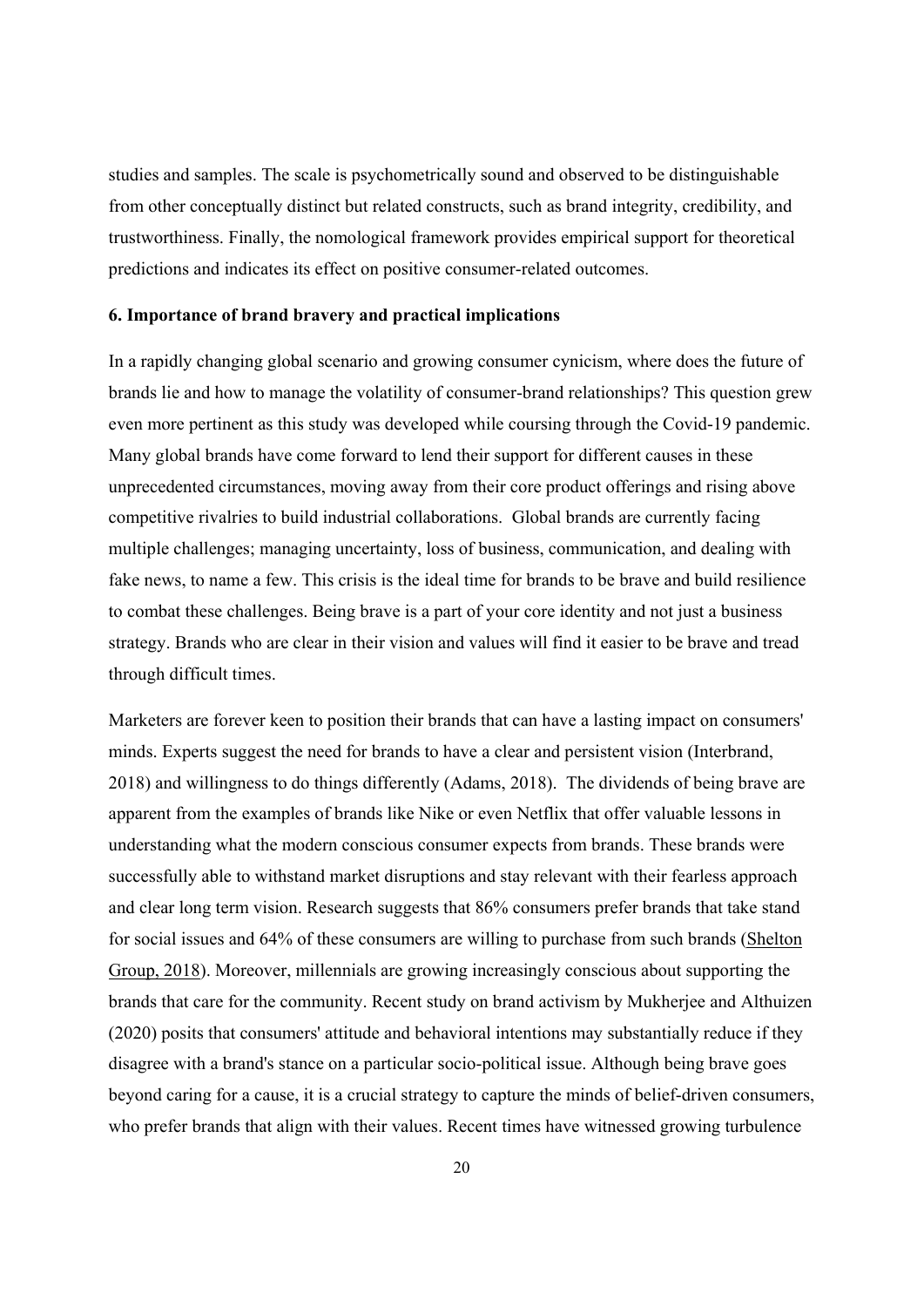on social and political fronts with movements like "black lives matter" receiving solidarity worldwide. In response, Washington's NFL team officially dropped the 87 years old Redskins name for its racial slur. A famous Indian cosmetic brand, "Fair and Lovely" replaces the word "fair" from its name in another incident. Do consumers perceive these actions as truly brave or merely a response under pressure? The current study provides a tool for marketers to assess this perception of consumers.

This research also provides empirical support for the positive outcomes of perceived brand bravery. Perception of bravery in brands can influence advocacy behaviors, including resistance to negative information and positive word of mouth, which is a desirable outcome for brands as they have limited control over the diffusion of information. The findings of the study support that brand bravery can influence self-brand congruity and consumer-brand identification, which are significant drivers of positive consumer-brand relationship (Grohmann, 2009; Maläret al., 2011), including purchase behavior, loyalty and even brand love (Albert and Merunka, 2013; Bergkvist and Bech-Larsen, 2010). Prior research supports that a brand's preceding reputation can act as a buffer against a crisis and facilitate damage repair (Coombs and Holladay, 2001, 2006). Having a brave personality can help brands build a reputation that can deflect post-crisis damage, making them resilient.

Brand bravery provides an important roadmap to marketers who have sought to create a leading brand that stays relevant in these times of disruption. Building on a qualitative study on bravery, the current research provides illustrations of brands perceived as brave, and build an amenable construct for quantitative research. The findings offer insights on what is considered brave and provide a valuable tool that can help marketers create and manage brave brands. The multi-factor scale can help managers track which dimension of the brave brand scale is more relevant for shaping overall bravery perception. This instrument can also be used to test and evaluate the effectiveness of marketing and communication campaigns designed to position the brand as brave. It can also help assess the strategically important outcomes of brand bravery before and after a marketing campaign. Overall, this study can help marketers shape their brands in light of the rapid changes in the future.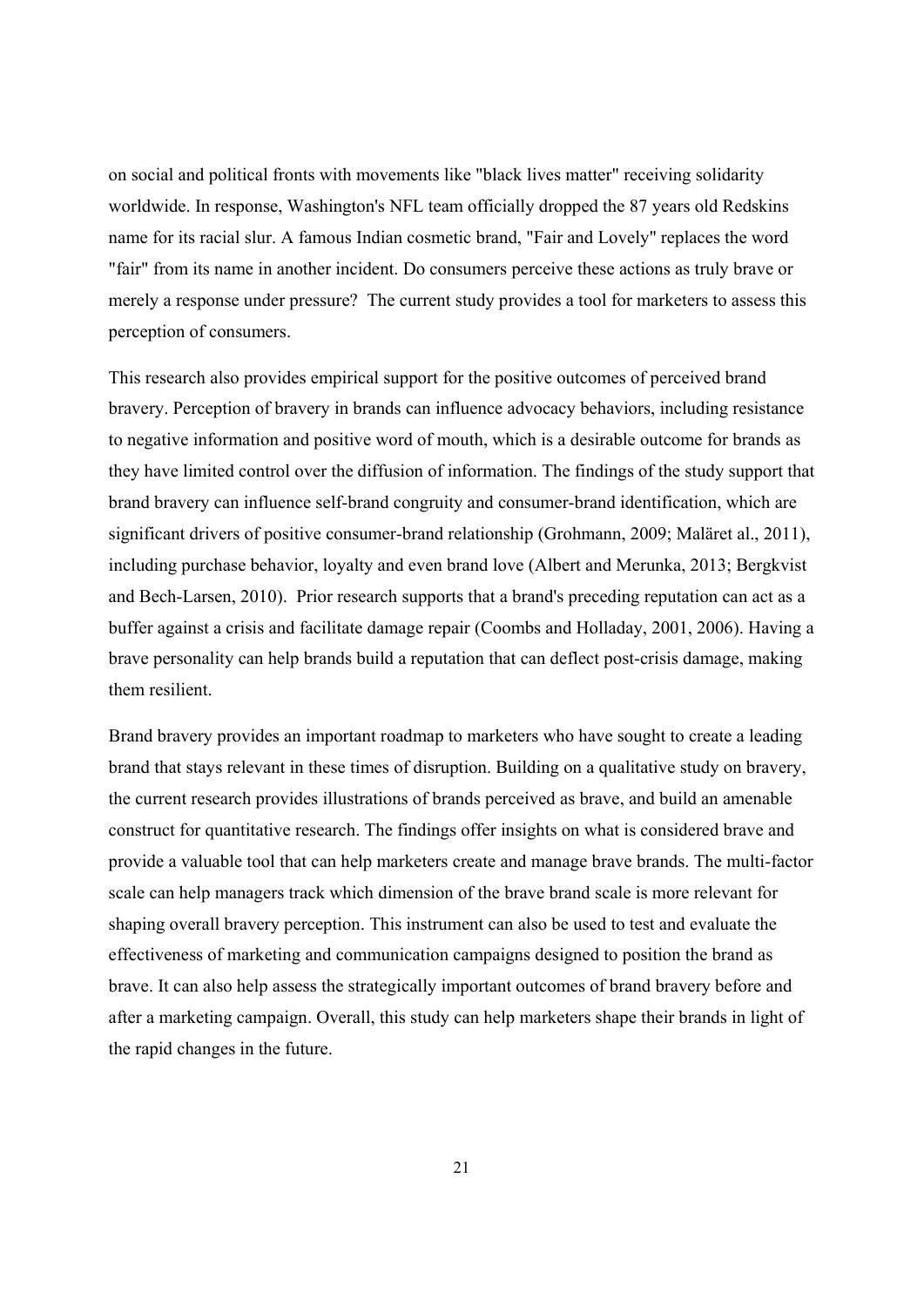#### **7. Theoretical implications**

This research contributes to the literature on brand identity and personality by introducing a novel concept of brand bravery. Acknowledging that little is known about the conceptual definition of bravery and its outcomes, the current study is the first to integrate the psychological dimension of bravery in the context of branding literature. Determining if a brand is brave requires demonstrating its ability to survive disruptions, staying true to its values, turning ideas into reality, and fearlessly communicating its beliefs. The results of the study support a multidimensional conceptualization and reflect on the importance of brand bravery. Theoretically, the development and validation of the brave brand scale will strengthen the understanding of this specific brand characteristic.

Marketing scholars have predominantly focused on the brand's CSR image and reputation in leading to positive marketing outcomes (Yoon et al., 2006; Kim and Woo, 2018). The current study focuses on a particular dimensional impact of reputation and explains how being brave can be the future of brands. Further, this study contributes to the consumer-brand relationship and self-concept domain by establishing the relationship between brand bravery and various positive brand-related outcomes, both behavioral and cognitive. The study also offers crucial insights on consumer behavior and perceptions towards a strong and clear brand identity.

### **8. Limitations and future directions**

The study is a starting point for a discussion on brand bravery. Many important questions remain to be explored by future research. One is regarding the relation of brand bravery with other brand personality constructs and other emerging brand attributes like brand charisma (Semaan et al., 2019), brand activism (Mukherjee and Althuizen, 2020) and brand authenticity (Morhart et al., 2015). The current study found the effect of brand bravery on attitude and consumer brand identification was partially mediated by self-brand congruity. Although nomological validity supported theoretical prediction, future studies should manipulate other variables and use experiments to establish further causal relationships.

Second, though the results of study 3 and 4 established discriminant validity of brand bravery with other constructs, the study did not employ multitrait-multimethod (MTMM) data, which can provide more robust conclusions regarding discriminant validity. Third, the perceptions of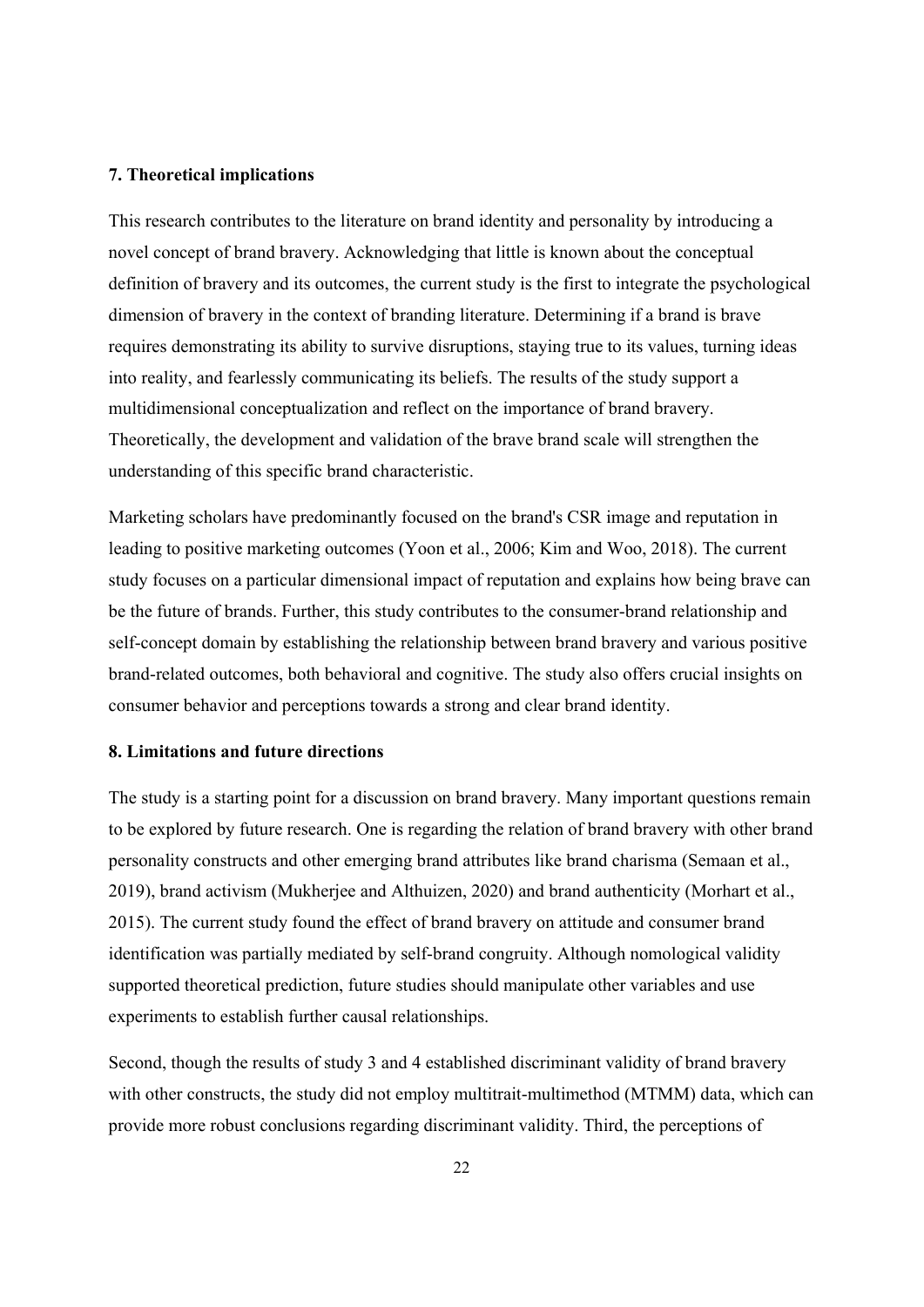bravery can vary due to interpersonal and cultural influences. The current scale development and validation can be further benefited by follow-up analysis using alternate samples, which can also help establish cross-cultural validity. Given that brand bravery is subjective, future studies can also study the influence of individual personality type and other symbolic and brand-related drivers on brand bravery and its outcomes. The buffering effect of brand bravery can also be tested in case of product harm crisis (Kim and Woo, 2018). Finally, future research can study the effect of individual brand bravery dimensions on consumer behavior. Overall, much remains to be explored pertaining to the understanding of brand bravery constructs. Future studies are encouraged to investigate further how this particular novel brand attribute can contribute to the brand's success.

## **References**

Aaker, J. and Fournier, S., (1995). A brand as a character, a partner and a person: Three perspectives on the question of brand personality. *ACR North American Advances*.

Aaker, J. L. (1999). The malleable self: The role of self-expression in persuasion. *Journal of marketing research*, 36(1), 45-57.

Aaker, J.L., (1997). Dimensions of brand personality. *Journal of marketing research*, 34(3), pp.347-356.

Abitbol, A., Lee, N., Seltzer, T. and Lee, S.Y., (2018). racetogether: Starbucks' attempt to discuss race in America and its impact on company reputation and employees. *Public Relations Journal*, 12(1), pp.1-28.

Adams, P. (2018), What true brand bravery looks like, according to marketers who took the leap, *Marketing Dive*, Available at: https://www.marketingdive.com/news/what-true-brand-braverylooks-like-according-to-marketers-who-took-the-lea/539093/

Albert, N. and Merunka, D., (2013). The role of brand love in consumer-brand relationships. *Journal of Consumer Marketing*. Vol. 30 No. 3, pp. 258-266. https://doi.org/10.1108/07363761311328928

Algoe, S.B. and Haidt, J., (2009). Witnessing excellence in action: The 'other-praising'emotions of elevation, gratitude, and admiration. *The journal of positive psychology*, 4(2), pp.105-127.

Anderson, J.C. and Gerbing, D.W. (1988), "Structural equation modeling in practice: a review and recommended two-step approach", *Psychological Bulletin*, Vol. 103 No. 3, pp. 411-423.

Barone, M. J., and Jewell, R. D. (2013). The innovator's license: A latitude to deviate from category norms. *Journal of Marketing*, 77(1), 120-134.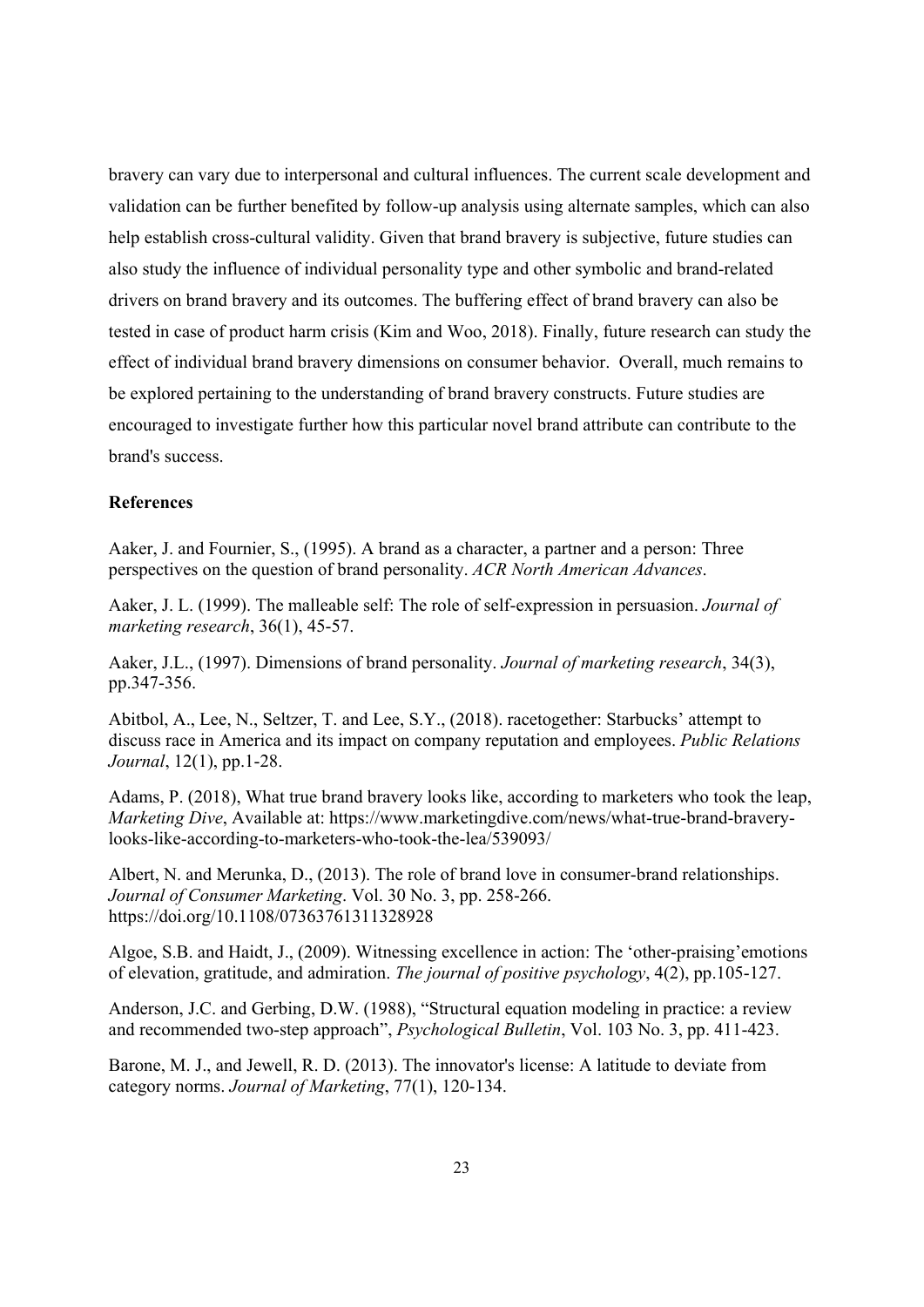Barth C. and Kemp-Robertson P. (2018), The Contagious Commandments: Ten Steps to Brand Bravery, Penguin Books Ltd, London, UK

Bearden, W.O., Netemeyer, R. and Mobley, M.F. (1993), Handbook of Marketing Scales, Sage Publication, Newburg Park, CA.

Becker, S.W. and Eagly, A.H., (2004). The heroism of women and men. *American Psychologist*, 59(3), p.163.

Belk, R.W. (1988), "Possessions and the extended self", *Journal of Consumer Research*, Vol. 15No. 2, pp. 139-168.

Bellezza, S., Gino, F., and Keinan, A. (2014). The red sneakers effect: Inferring status and competence from signals of nonconformity. *Journal of consumer research*, 41(1), 35-54.

Bergkvist, L. and Bech-Larsen, T., (2010). Two studies of consequences and actionable antecedents of brand love. *Journal of brand management*, 17(7), pp.504-518.

Bhattacharya, C.B. and Sen, S. (2003), "Consumer-company identification: a framework for understanding consumers' relationships with companies", *Journal of Marketing*, Vol. 67 No. 2, pp. 76-88.

Byrne, B. M. (2013). Structural equation modeling with AMOS: Basic concepts, applications, and programming. Routledge.

Coombs, W. T., and Holladay, S. J. (2011). An exploration of the effects of victim visuals on perceptions and reactions to crisis events. *Public Relations Review*, 37(2), 115-120. https://doi.org/10.1016/j.pubrev.2011.01.006

Coombs, W.T. and Holladay, S.J., (2001). An extended examination of the crisis situations: A fusion of the relational management and symbolic approaches. *Journal of public relations research*, 13(4), pp.321-340.

Coombs, W.T. and Holladay, S.J., (2006). Unpacking the halo effect: Reputation and crisis management. *Journal of Communication Management*. Vol. 10 No. 2, pp. 123-137. https://doi.org/10.1108/13632540610664698

Davis, K. (2018). Brave Leadership: Unleash Your Most Confident, Powerful, and Authentic Self to Get the Results You Need. Greenleaf Book Group.

De Chernatony, L., (2002). Would a brand smell any sweeter by a corporate name? *Corporate reputation review*, 5(2-3), pp.114-132.

Dodd, M.D. and Supa, D., (2015). Testing the viability of corporate social advocacy as a predictor of purchase intention. *Communication Research Reports*, 32(4), pp.287-293.

Dorner, A. (2012). Morally Adaptive or Morally Maladaptive: A Look at Compassion, Mercy, and Bravery. ESSAI, 10(1), 17.

Dunlop, W.L. and Walker, L.J., (2013). The personality profile of brave exemplars: A personcentered analysis. *Journal of Research in Personality*, 47(4), pp.380-384.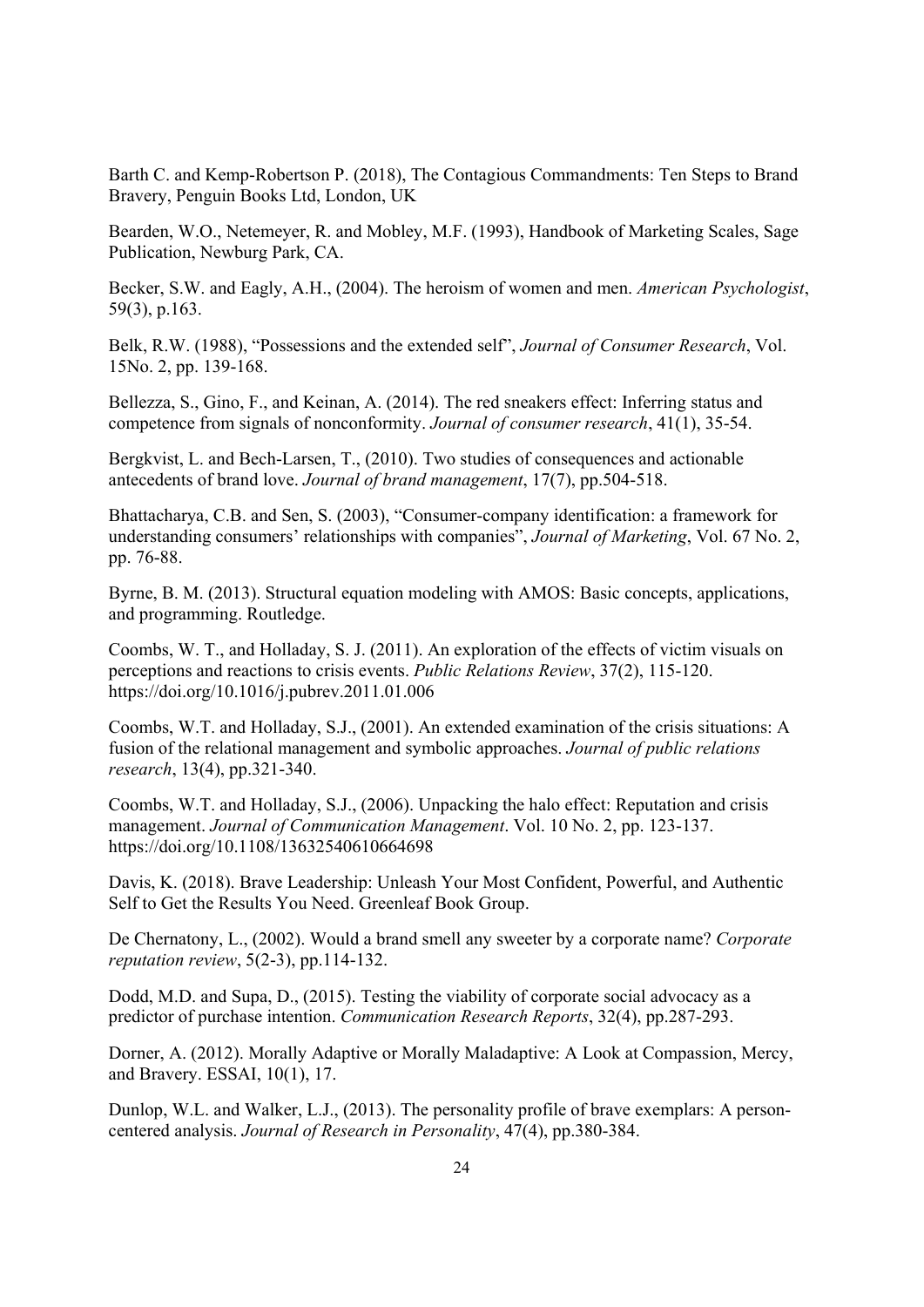Edell, J.A. and Burke, M.C., (1987). The power of feelings in understanding advertising effects. *Journal of Consumer research*, 14(3), pp.421-433.

Edelman (2018). Earned brand. Available at: https://www.edelman.com/sites/g/files/aatuss191/files/2018- 10/2018\_Edelman\_Earned\_Brand\_Executive\_Summary\_Brochure.pdf

Edison Trends, (2018). "Nike Online Sales Grew 31% Over Labor Day Weekend and Kaepernick Ad Campaign" available at: https://trends.edison.tech/research/nike-labor-day-2018.html

Eisingerich, A.B., Rubera, G., Seifert, M. and Bhardwaj, G., (2011). Doing good and doing better despite negative information?: The role of corporate social responsibility in consumer resistance to negative information. *Journal of Service Research*, 14(1), pp.60-75.

Erdem, T. and Swait, J., (2004). Brand credibility, brand consideration, and choice. *Journal of consumer research*, 31(1), pp.191-198.

Esmark Jones, C.L., Stevens, J.L., Breazeale, M. and Spaid, B.I., (2018). Tell it like it is: The effects of differing responses to negative online reviews. *Psychology and Marketing*, 35(12), pp.891-901.

Fornell, C., and Larcker, D. F. (1981). Structural equation models with unobservable variables and measurement error: Algebra and statistics. *Journal of Marketing Research*, 18(3), 382–388. https://doi.org/10.2307/3150980.

Foroudi, P., Melewar, T.C. and Gupta, S. (2014), "Linking corporate logo, corporate image, and reputation: an examination of consumer perceptions in the financial setting", *Journal of Business Research*, Vol. 67 No. 11, pp. 2269-2281.

Fournier, S. (1998). Consumers and their brands: Developing relationship theory in consumer research. *Journal of consumer research*, 24(4), 343-373.

Franco, Z. and Zimbardo, P., (2006). The banality of heroism. *Greater Good*, 3(2), pp.30-35.

Franco, Z.E., Blau, K. and Zimbardo, P.G., (2011). Heroism: A conceptual analysis and differentiation between heroic action and altruism. *Review of general psychology*, 15(2), pp.99- 113.

Frynas, J.G., Child, J. and Tarba, S.Y., (2017). Non‐market social and political strategies–new integrative approaches and interdisciplinary borrowings. *British Journal of Management*, 28(4), pp.559-574.

Fuller, C.M., Simmering, M.J., Atinc, G., Atinc, Y. and Babin, B.J., (2016). Common methods variance detection in business research. *Journal of Business Research*, 69(8), pp.3192-3198.

Gilliam, D. A., and Voss, K. (2013). A proposed procedure for construct definition in marketing. European Journal of Marketing. Vol. 47 No. 1/2, pp. 5-26. https://doi.org/10.1108/03090561311285439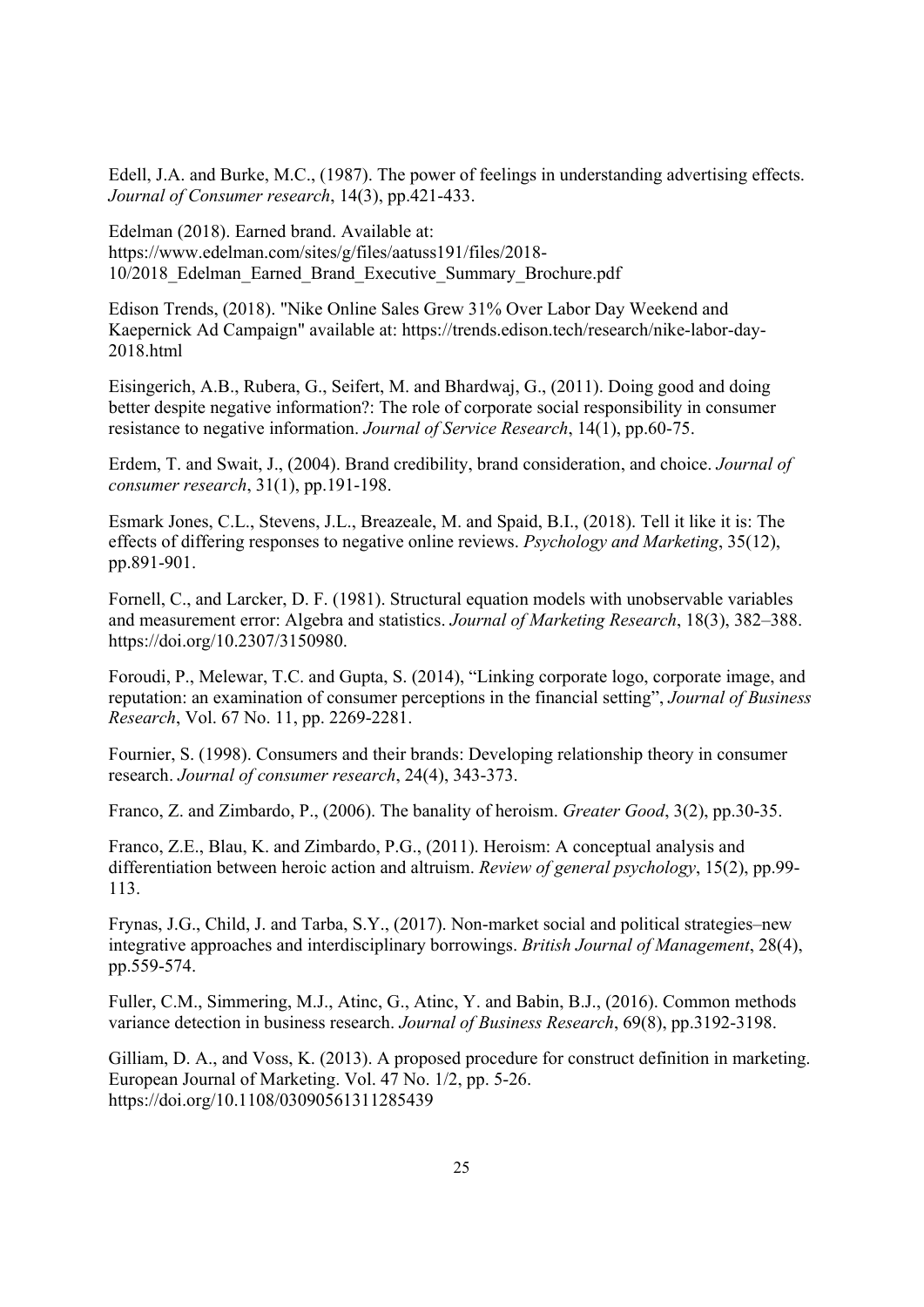Goertz, G. (2006), Social Science Concepts: A User's Guide, Princeton University Press, Princeton, NJ.

Graeff, T.R., (1996). Using promotional messages to manage the effects of brand and self‐image on brand evaluations. *Journal of consumer marketing*. Vol. 13 No. 3, pp. 4-18. https://doi.org/10.1108/07363769610118921

Grohmann, B., (2009). Gender dimensions of brand personality. *Journal of marketing research*, 46(1), pp.105-119.

Gunkel, M., Schlaegel, C. and Taras, V., (2016). Cultural values, emotional intelligence, and conflict handling styles: A global study. Journal of World Business, 51(4), pp.568-585.

Hair, J. F., Anderson, R., Tatham, R., and Black, W. (2006). Multivariate data analysis (6th ed.). New Jersey: Prentice Hall.

Hair, J. F., Black, W. C., Babin, B. J., and Anderson, R. E. (2010). Multivariate data analysis (7rd ed.). Upper Saddle River, New Jersey: Pearson Prentice Hall.

Harris, F. and de Chernatony, L. (2001), "Corporate branding and corporate brand performance", *European Journal of Marketing*, Vol. 35 No. 3/4, pp. 441-456. https://doi.org/10.1108/03090560110382101

Hayes, A. F. (2018). Partial, conditional, and moderated moderated mediation: Quantification, inference, and interpretation. *Communication Monographs*, 85(1), 4–40.

He, H., and Harris, L. (2020). The Impact of Covid-19 Pandemic on Corporate Social Responsibility and Marketing Philosophy. *Journal of Business Research*. 116, pp. 176-182

Hoffmann, J., Nyborg, K., Averhoff, C., and Olesen, S. (2020). The contingency of corporate political advocacy: Nike's 'dream crazy'campaign with Colin Kaepernick. *Public Relations Inquiry*, 9(2), DOI: https://doi.org/10.1177%2F2046147X20920802

Hogg, M.K., Cox, A.J. and Keeling, K., (2000). The impact of self-monitoring on image congruence and product/brand evaluation. *European journal of marketing*. Vol. 34 No. 5/6, pp. 641-667. https://doi.org/10.1108/03090560010321974

Hu, L.T. and Bentler, P.M., (1999). Cutoff criteria for fit indexes in covariance structure analysis: Conventional criteria versus new alternatives. *Structural equation modeling: a multidisciplinary journal*, 6(1), pp.1-55.

Hutchinson, A., Stuart, A., and Pretorius, H. (2010). Biological contributions to well-being: The relationships amongst temperament, character strengths and resilience. SA *Journal Of Industrial Psychology*, 36(2), 1–10. doi: http://dx.doi.org/10.4102/sajip.v36i2.844

Interbrand (2018), "Activating Brave", Best global brands 2018

Jamal, A. and Al-Marri, M., (2007). Exploring the effect of self-image congruence and brand preference on satisfaction: the role of expertise. *Journal of Marketing Management*, 23(7-8), pp.613-629.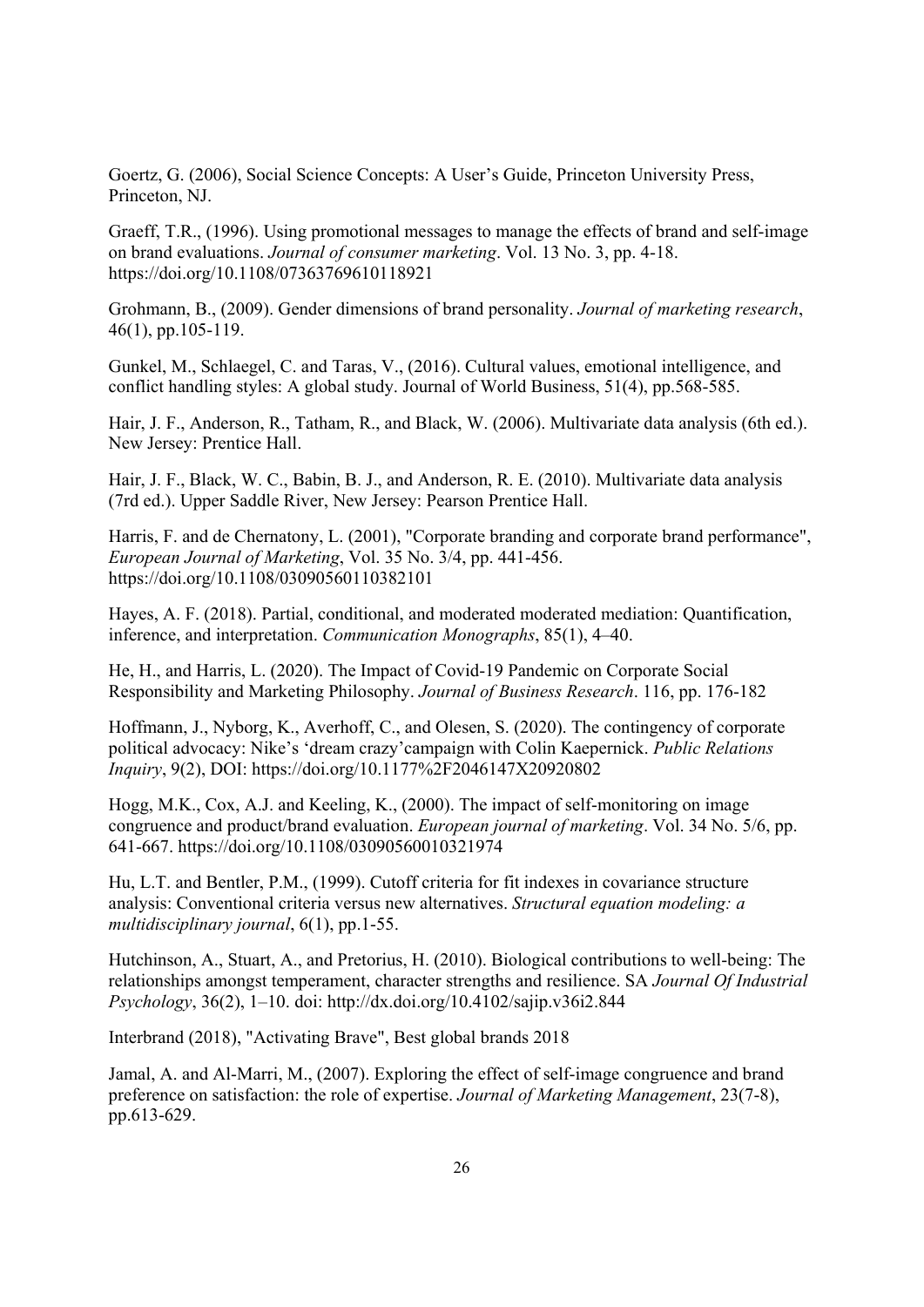Jayawickreme, E. and Di Stefano, P., (2012). How can we study heroism? Integrating persons, situations and communities. *Political Psychology*, 33(1), pp.165-178.

Jordan, J. V. (2005). Relational resilience in girls. In E. Goldstein & R. B. Brooks (Eds.), Handbook of resilience in children (pp.91–105). New York, NY: Springer

Jung, C.G., (1938). Psychological aspects of the mother archetype. CE 9i, par, 149, p.76.

Kapferer, J.N., (2012). The new strategic brand management: Advanced insights and strategic thinking. Kogan page publishers.

Kim, C.K., Han, D. and Park, S.B., (2001). The effect of brand personality and brand identification on brand loyalty: Applying the theory of social identification. *Japanese psychological research*, 43(4), pp.195-206.

Kim, J.K., Overton, H., Bhalla, N. and Li, J.Y., (2019). Nike, Colin Kaepernick, and the politicization of sports: Examining perceived organizational motives and public responses. *Public Relations Review*, p.101856.

Kim, Y. and Woo, C.W., (2019). The buffering effects of CSR reputation in times of productharm crisis. *Corporate Communications: An International Journal*. https://doi.org/10.1108/CCIJ-02-2018-0024

Kinsella, E.L., Ritchie, T.D. and Igou, E.R., (2015). Zeroing in on heroes: A prototype analysis of hero features. *Journal of personality and social psychology*, 108(1), p.114.

Kinsella, E.L., Ritchie, T.D. and Igou, E.R., (2017). On the bravery and courage of heroes: considering gender. *Heroism Science*, 2(1), p.4.

Kuenzel, S. and Vaux Halliday, S. (2008), "Investigating antecedents and consequences ofbrand identification", *Journal of Product and Brand Management*, Vol. 17 No. 5, pp. 293-304.

Lam, S.K., Ahearne, M. and Schillewaert, N. (2012), "A multinational examination of the symbolic-instrumental framework of consumer-brand identification", *Journal of International Business Studies*, Vol. 43 No. 3, pp. 306-331.

Lee, H. S., and Cho, C. H. (2012). Sporting event personality: Scale development and sponsorship implications. *International Journal of Sports Marketing & Sponsorship*, vol. 14, no. 1, pp.  $51-68$ 

Levenson, M. R. (1990). Risk taking and personality. *Journal of personality and social psychology*, 58(6), 1073.

Lin, J.S. and Sung, Y., (2014). Nothing can tear us apart: The effect of brand identity fusion in consumer–brand relationships. *Psychology and Marketing*, 31(1), pp.54-69.

London, P. (1970). The rescuers: Motivational hypotheses about Christians who saved Jews from the Nazis. In J. Macaulay and L. Berkowitz (Eds.), Altruism and helping behavior: Social psychological studies of some antecedents and consequences (pp. 241–250). New York: Academic Press.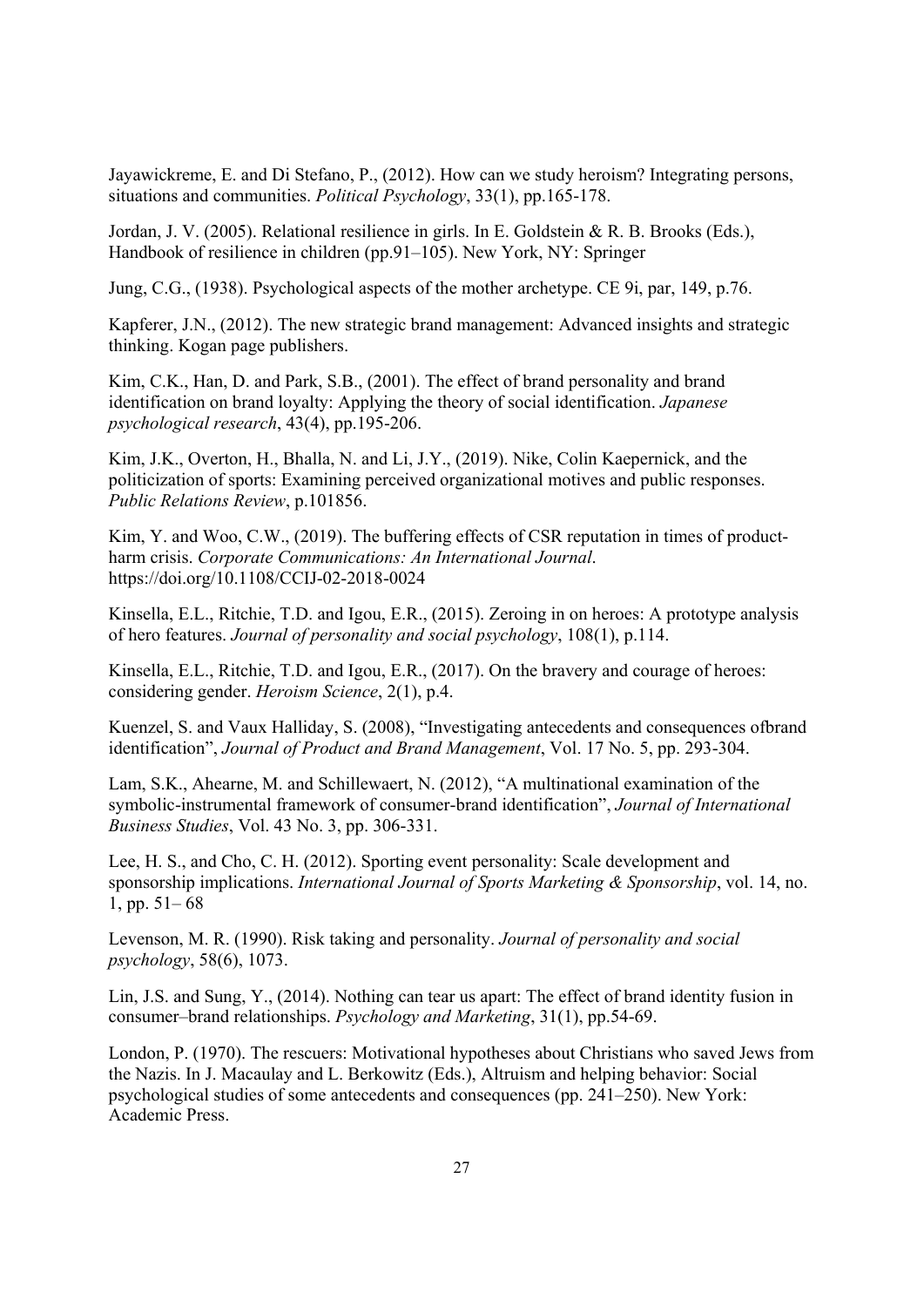Lord, H. G. (1918). The psychology of courage. Boston: John W. Luce.

MacKenzie, S.B., Podsakoff, P.M. and Podsakoff, N.P. (2011), "Construct measurement and validation procedures in MIS and behavioral research: Integrating new and existing techniques", *MIS Quarterly*, 35(2), pp. 293-334.

Malär, L., Krohmer, H., Hoyer, W.D. and Nyffenegger, B., (2011). Emotional brand attachment and brand personality: The relative importance of the actual and the ideal self. *Journal of marketing*, 75(4), pp.35-52.

Martínez-Martí, M. L., and Ruch, W. (2017). Character strengths predict resilience over and above positive affect, self-efficacy, optimism, social support, self-esteem, and life satisfaction. *The Journal of Positive Psychology*, 12(2), 110-119.

McCullough, M.E., Kimeldorf, M.B. and Cohen, A.D., (2008). An adaptation for altruism: The social causes, social effects, and social evolution of gratitude. *Current directions in psychological science*, 17(4), pp.281-285.

Mitchell, A.A. and Olson, J.C., (1981). Are product attributes the only mediator of advertising effects on brand attitude: A second look. *Journal Marketing Research*, 27, pp.109-219.

Morhart, F., Malär, L., Guèvremont, A., Girardin, F. and Grohmann, B., (2015). Brand authenticity: An integrative framework and measurement scale. *Journal of Consumer Psychology*, 25(2), pp.200-218.

Mukherjee, R., and Banet-Weiser, S. (Eds.). (2012). Commodity activism: Cultural resistance in neoliberal times. NYU Press.

Mukherjee, S. and Althuizen, N., (2020). Brand activism: Does courting controversy help or hurt a brand?. *International Journal of Research in Marketing*. https://doi.org/10.1016/j.ijresmar.2020.02.008

Odoom, R., Kosiba, J.P., Djamgbah, C.T. and Narh, L., (2019). Brand avoidance: underlying protocols and a practical scale. *Journal of Product and Brand Management*. https://doi.org/10.1108/JPBM-03-2018-1777

Oliner, S. P. (2003). Do unto others: Extraordinary acts of ordinary people. Boulder, CO: Westview Press.

Park, K. and Jiang, H., (2020). Signaling, Verification, and Identification: The Way Corporate Social Advocacy Generates Brand Loyalty on Social Media. *International Journal of Business Communication*, p.2329488420907121.

Patton, M.Q. (2001), Qualitative Research & Evaluation Methods, 3rd ed., Sage, Thousand Oaks, Calif.

Pearson, C. and Mark, M., (2001). The hero and the outlaw: Building extraordinary brands through the power of archetypes. New Jork: McGraw-Hill.

Peterson, C. (2006). A primer in positive psychology. New York: Oxford University Press.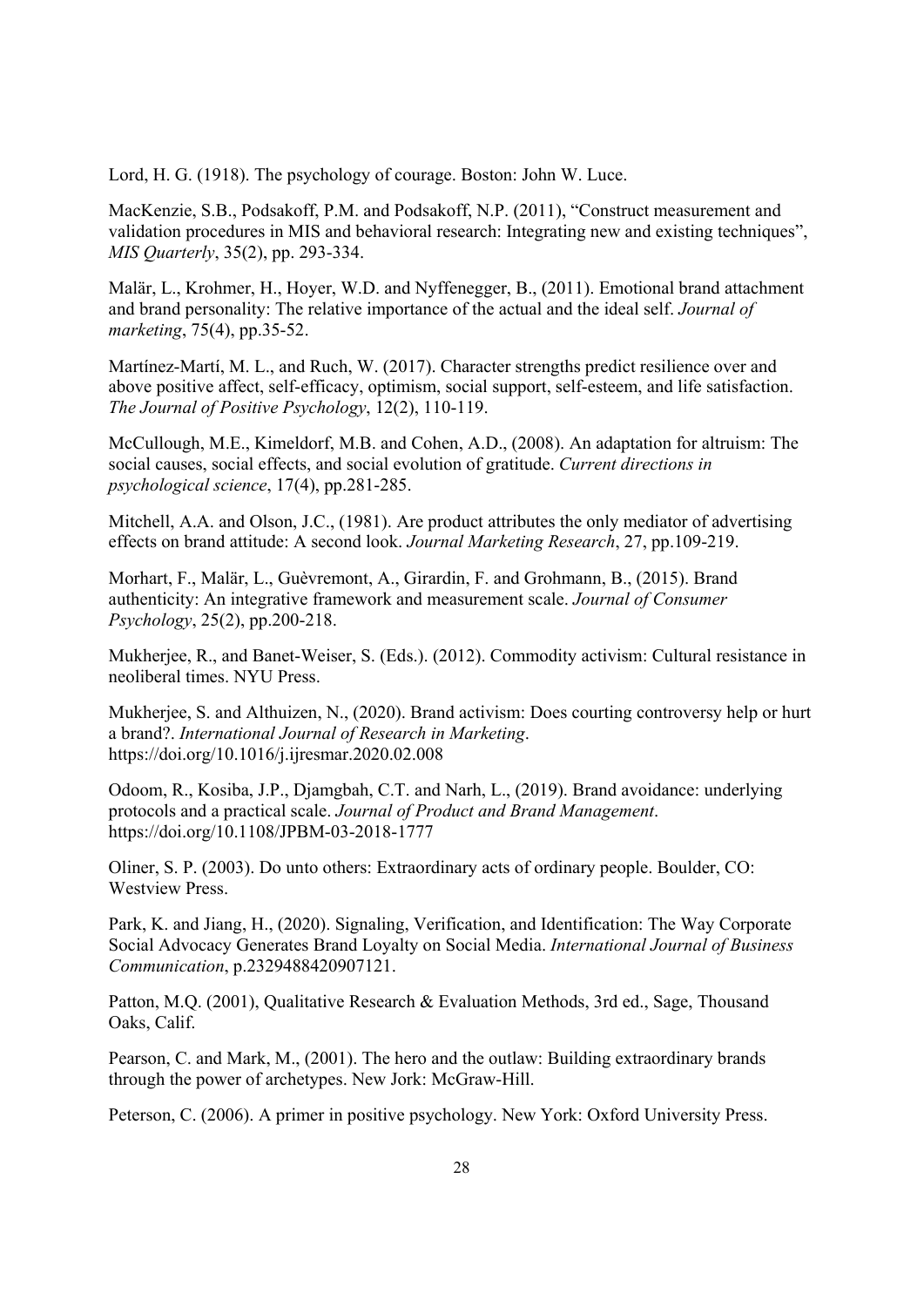Peterson, C. and Seligman, M.E.P., (2004). Character strengths and virtues: A classification ion and handbook.

Podsakoff, P.M., MacKenzie, S.B. and Podsakoff, N.P. (2016), "Recommendations for creating better concept definitions in the organizational, behavioral, and social sciences", *Organizational Research Methods*, 19 (2), pp. 159-203.

Podsakoff, P.M., MacKenzie, S.B., Lee, J.Y. and Podsakoff, N.P., (2003). Common method biases in behavioral research: a critical review of the literature and recommended remedies. *Journal of applied psychology*, 88(5), p.879.

Preacher, K. J., Rucker, D. D., and Hayes, A. F. (2007). Assessing moderated mediation hypotheses: Theory, method, and prescription. *Multivariate Behavioral Research*, 42, 185–227.

Ruch, W., and Proyer, R. T. (2015). Mapping strengths into virtues: The relation of the 24 VIAstrengths to six ubiquitous virtues. *Frontiers in Psychology*, 6, pp.460.

Schultz, A. (2020). LVMH Converts Perfume Production to Hand Sanitizer, available at: https://www.barrons.com/articles/lvmh-converts-perfume-production-to-hand-sanitizer-01584380869

Seligman, M. E. P. (2002a). Authentic happiness. New York: The Free Press.

Seligman, M. E. P. (2011). Flourish. New York: The Free Press

Semaan, R.W., Ashill, N. and Williams, P., (2019). Sophisticated, iconic and magical: A qualitative analysis of brand charisma. *Journal of Retailing and Consumer Services*, 49, pp.102- 113.

Sirgy, M. J. (1982). Self-concept in consumer behavior: A critical review. *Journal of consumer research*, 9(3), 287-300.

Sirgy, M.J. and Johar, J.S., (1999). Toward an integrated model of self-congruity and functional congruity. ACR European Advances.

Sirgy, M.J., (1982). Self-concept in consumer behavior: a critical review. *Journal of consumer research*, 287–300.

Sirgy, M.J., Grewal, D., Mangleburg, T.F., Park, J.O., Chon, K.S., Claiborne, C.B., Johar, J.S. and Berkman, H., (1997). Assessing the predictive validity of two methods of measuring selfimage congruence. *Journal of the academy of marketing science*, 25(3), p.229.

Smith, N. (2016), "Brand Archetypes — Meet the Hero", Nvision Designs, Available at: http://www.nvision-that.com/design-from-all-angles/brand-archetype-the-hero

Smith, S. and Milligan, A. (2011). Bold: How to be Brave in Business and Win, Kogan Page Publishers, London, UK

Sobande, F. (2019). Woke-washing:"Intersectional" femvertising and branding "woke" bravery. *European Journal of Marketing*. Doi: https://doi.org/10.1108/EJM-02-2019-0134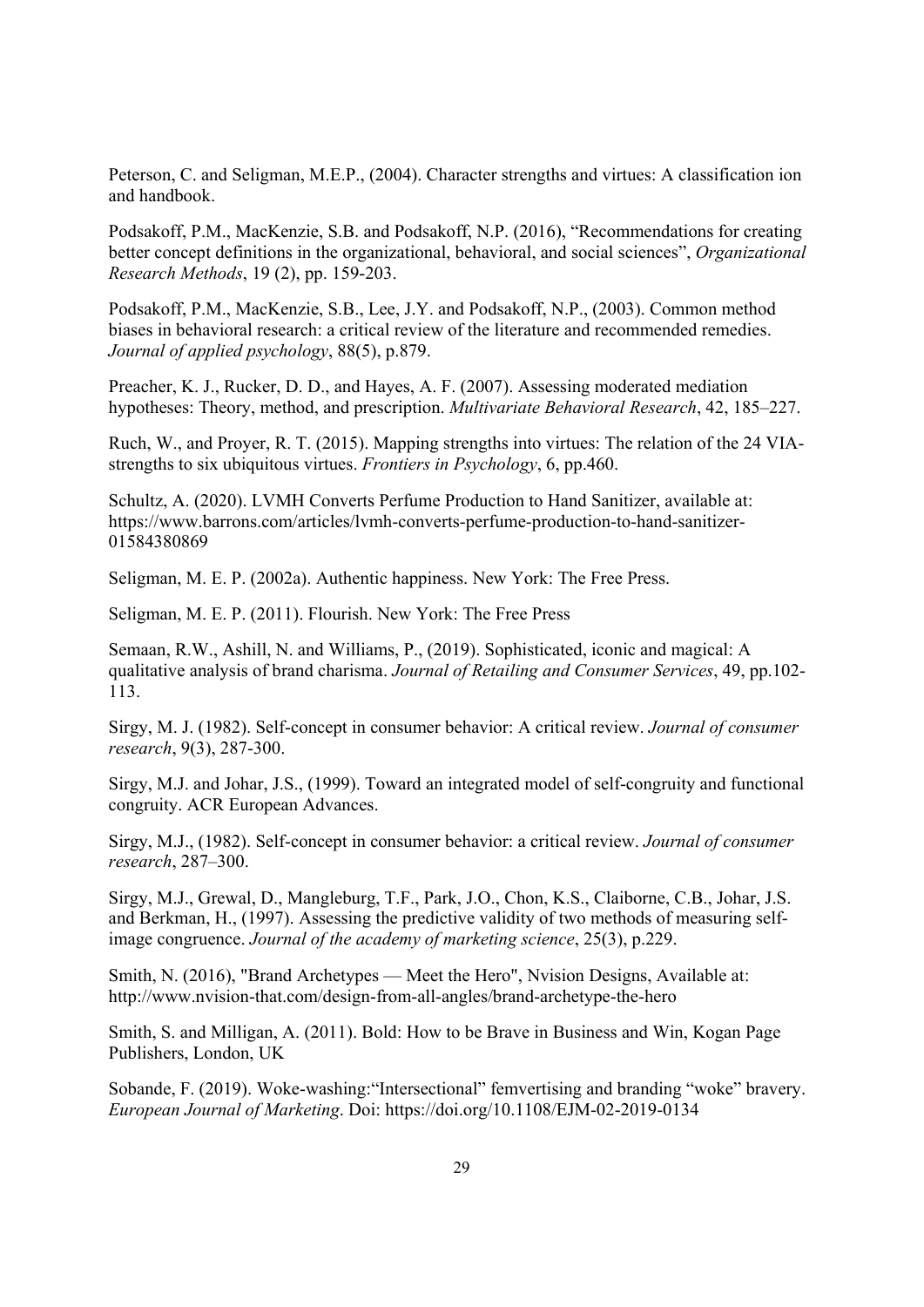Stokburger-Sauer, N., Ratneshwar, S. and Sen, S. (2012), "Drivers of consumer-brand identification", *International Journal of Research in Marketing*, Vol. 29No.4,pp. 406-418.

Strauss, A., Corbin, J., (1994). Grounded theory methodology. Handbook of Qual. Res. 17, 273– 285.

Su, N. and Reynolds, D., (2017). Effects of brand personality dimensions on consumers' perceived self-image congruity and functional congruity with hotel brands. *International Journal of Hospitality Management*, 66, pp.1-12.

Tuškej, U. and Podnar, K., (2018). Consumers' identification with corporate brands: Brand prestige, anthropomorphism and engagement in social media. *Journal of Product and Brand Management.* Vol. 27 No. 1, pp. 3-17. https://doi.org/10.1108/JPBM-05-2016-1199

Tuškej, U., Golob, U. and Podnar, K. (2013), "The role of consumer-brand identification in building Brand relationships", *Journal of Business Research*, Vol. 66No. 1, pp. 53-59.

Walker, L.J. and Frimer, J.A., (2007). Moral personality of brave and caring exemplars. *Journal of personality and social psychology*, 93(5), p.845.

Walker, L.J. and Hennig, K.H., (2004). Differing conceptions of moral exemplarity: just, brave, and caring. *Journal of personality and social psychology*, 86(4), p.629.

Walker, L.J., Frimer, J.A. and Dunlop, W.L., (2010). Varieties of moral personality: Beyond the banality of heroism. *Journal of personality*, 78(3), pp.907-942.

Werner, C., and Schermelleh-Engel, K. (2010). Introduction to structural equation modeling with LISREL. Goethe University, Frankfurt. Retrieved on February, 5, 2011.

Wolter, J.S., Brach, S., Cronin Jr, J.J. and Bonn, M., (2016). Symbolic drivers of consumer– brand identification and disidentification. *Journal of Business Research*, 69(2), pp.785-793.

Xie, C., Bagozzi, R.P. and Grønhaug, K., (2019). The impact of corporate social responsibility on consumer brand advocacy: The role of moral emotions, attitudes, and individual differences. *Journal of Business Research*, 95, pp.514-530.

Yi, Y. and Gong, T., (2013). Customer value co-creation behavior: Scale development and validation. *Journal of Business research*, 66(9), pp.1279-1284.

Yoon, Y., Gürhan‐Canli, Z. and Schwarz, N., (2006). The effect of corporate social responsibility (CSR) activities on companies with bad reputations. *Journal of consumer psychology*, 16(4), pp.377-390.

Zaichkowsky, J.L. (1985), "Measuring the involvement construct", *Journal of Consumer Research*, Vol. 12 No. 3, pp. 341-352.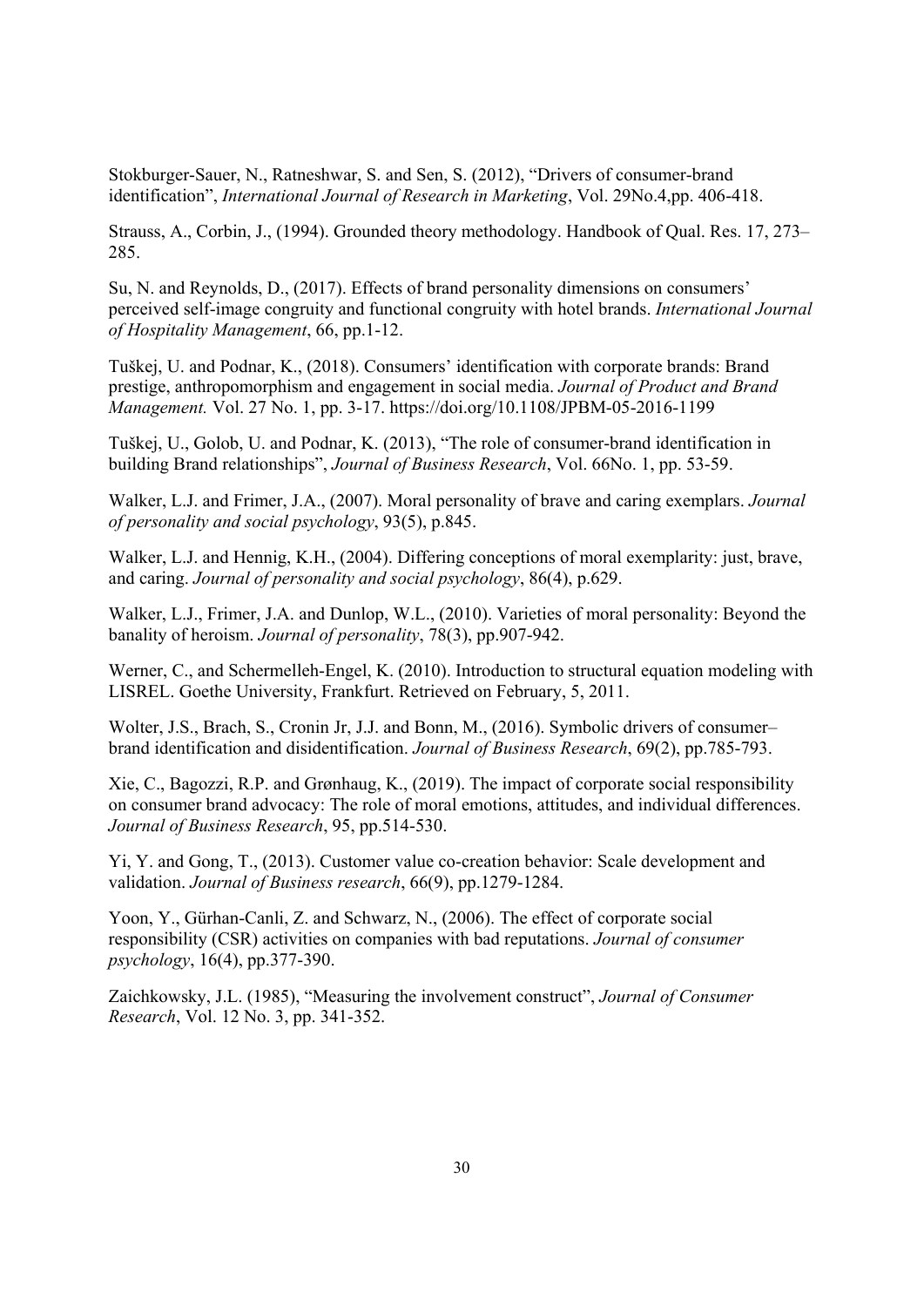| Construct      | <b>Stream</b> | <b>Definition and characteristics</b> | <b>Citation</b>         |
|----------------|---------------|---------------------------------------|-------------------------|
| <b>Bravery</b> | Psychology    | Willingly risking one's life for      | Lord, 1918              |
| (adjective)    |               | others                                |                         |
| <b>Brave</b>   | Psychology    | Heightened sense of                   | London, 1970            |
| (personality)  |               | adventurousness                       |                         |
| <b>Brave</b>   | Psychology    | Personal efficacy and optimism        | Oliner, 2003            |
| (personality)  |               |                                       |                         |
| <b>Brave</b>   | Psychology    | Heightened motivations and            | Walker and Frimer       |
| (personality)  |               | inherently redemptive                 | (2007)                  |
| <b>Brave</b>   | Morality and  | Caring and moral excellence           | Walker, Frimer, and     |
| (personality)  | positive      |                                       | Dunlop $(2010)$         |
|                | psychology    |                                       |                         |
| <b>Brave</b>   | Psychology    | a distinctive personality             | Dunlop and Walker       |
| (personality)  |               | characterized by dominance            | (2013)                  |
|                |               | (behavioral), need for personal       |                         |
|                |               | growth (characteristic                |                         |
|                |               | adaptations) and early life           |                         |
|                |               | elements such as redemptions          |                         |
|                |               | and early advantages                  |                         |
|                |               | (integrative life are underlying      |                         |
|                |               | traits elements) leading to           |                         |
|                |               | exceptional bravery                   |                         |
| <b>Bravery</b> | Morality and  | commitment to noble causes            | Franco et al., 2011;    |
| (character     | positive      | and welfare of others and             | Franco and Zimbardo,    |
| strength of    | psychology    | propensity to make sacrifices to      | 2006; Becker and Eagly, |
| Heroism)       |               | achieve their purpose                 | 2004                    |
| <b>Bravery</b> | Morality and  | Courage shown by rescuers of          | London, 1970;           |
| (character     | positive      | the weak                              | Jayawickreme and        |
| strength of    | psychology    |                                       | Stefano, 2012; Dunlop   |
| Heroism)       |               |                                       | and Walker, 2013        |
| <b>Bravery</b> | Psychology    | Classified under the virtue of        | Ruch and Proyer (2015); |
| (character     |               | courage, bravery means not            | Martínez-Martí & Ruch   |
| strength of    |               | shrinking from threat,                | (2017).                 |
| Courage)       |               | challenge, difficulty, or pain        |                         |
| <b>Brave</b>   | Personality   | Pro-social risk takers, or heroes     | Levenson, 1990          |
| (personality)  | and social    |                                       |                         |
|                | psychology    |                                       |                         |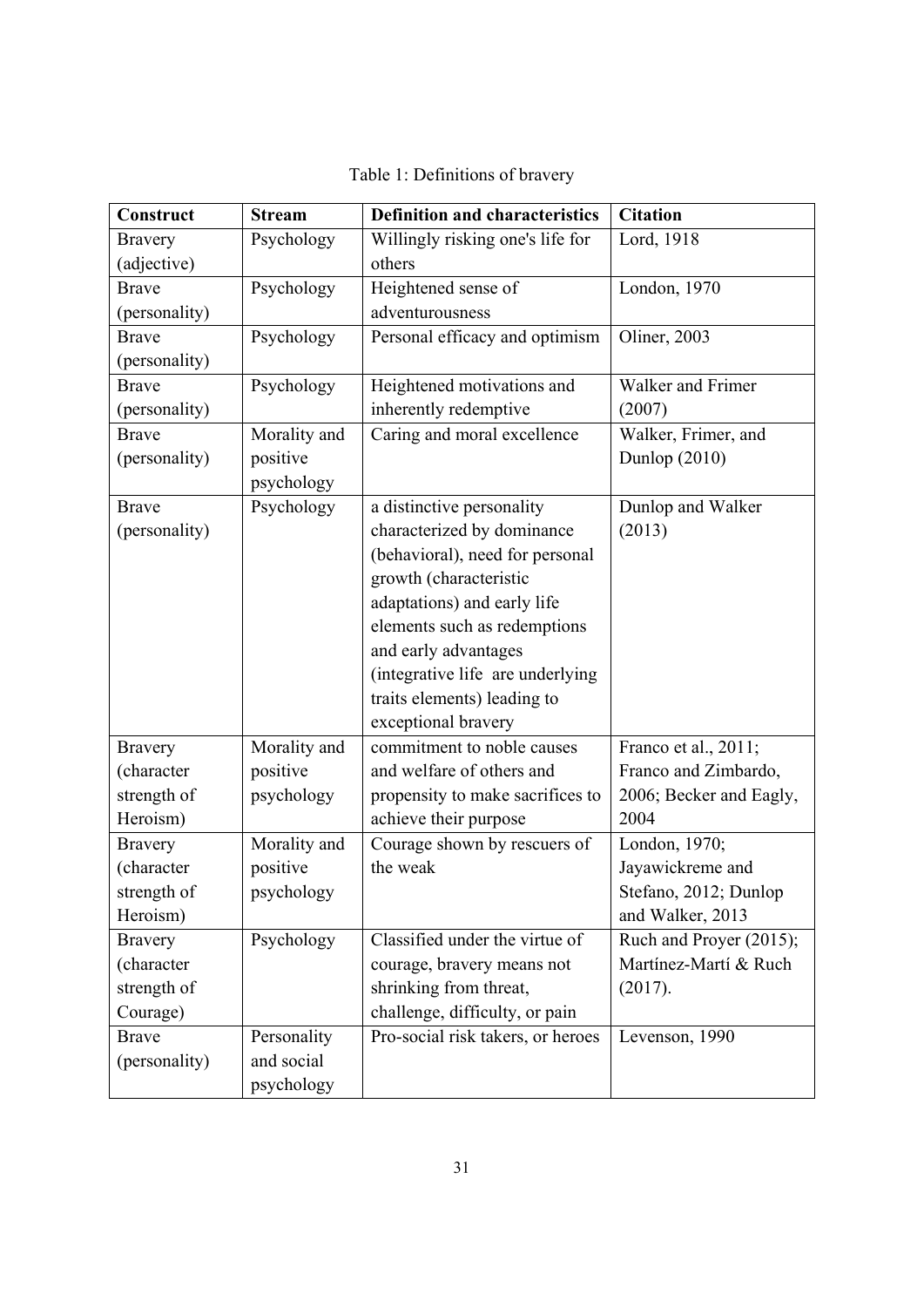| <b>Bravery</b> | Morality and | Knowingly putting oneself in     | Dorner 2012          |
|----------------|--------------|----------------------------------|----------------------|
| (adjective)    | positive     | harm's way, be it physical,      |                      |
|                | psychology   | mental, or social; coming to the |                      |
|                |              | aid of others and conquering     |                      |
|                |              | fears                            |                      |
| <b>Brave</b>   | Marketing    | media representations depicting  | Sobande, 2019        |
|                | and          | racial and gender issues         |                      |
|                | advertising  |                                  |                      |
| <b>Brave</b>   | Branding and | Commodity and brand activism     | Mukherjee and Banet- |
|                | advertising  |                                  | Weiser, 2012         |

# Table 2. Dimensions of brand bravery

| <b>Characteristics</b> | <b>Definition</b>   | Illustration / quotes from qualitative     | <b>Supporting</b> |
|------------------------|---------------------|--------------------------------------------|-------------------|
| / dimensions /         |                     | study                                      | literature        |
| themes                 |                     |                                            |                   |
| identified from        |                     |                                            |                   |
| <b>Qual study</b>      |                     |                                            |                   |
| <b>Altruism</b>        | The brand thinks    | "Lego - which makes us think of            | Becker and        |
|                        | of the greater good | plastic bricks - reformulated the literal  | Eagly,            |
|                        | of different        | essence of its product when they           | (2004);           |
|                        | stakeholders,       | replaced traditional plastic toys with     | Peterson,         |
|                        | environment and     | sugarcane plastic. The brand's             | (2006);           |
|                        | society at large    | commitment to cut the use of plastic to    | Dunlop and        |
|                        | and displays        | save the environment is one of a kind."    | Walker,           |
|                        | socially            | "Burger king agreed to melt all plastic    | (2013)            |
|                        | responsible         | toys and offered to give free meals to     |                   |
|                        | conduct             | all those who brought back the plastic     |                   |
|                        |                     | toys (including those of MacDonald's).     |                   |
|                        |                     | All this due to the petition by 2 sisters  |                   |
|                        |                     | aged 7 and 9 to get the fast food giant    |                   |
|                        |                     | to stop giving away free plastic toys."    |                   |
| <b>Bold</b>            | Characterized by    | Netflix brought an industry                | Smith and         |
|                        | non conformity to   | breakthrough and changed the               | Milligan          |
|                        | industry standards  | consumer's entertainment consumption       | (2011)            |
|                        | or stereotypes      | preferences by giving rise to the era of   |                   |
|                        |                     | Binge Watching. It showed quite some       |                   |
|                        |                     | grit especially after it failed to land up |                   |
|                        |                     | with a contract to stream HBO content.     |                   |
|                        |                     | It still went ahead and invested millions  |                   |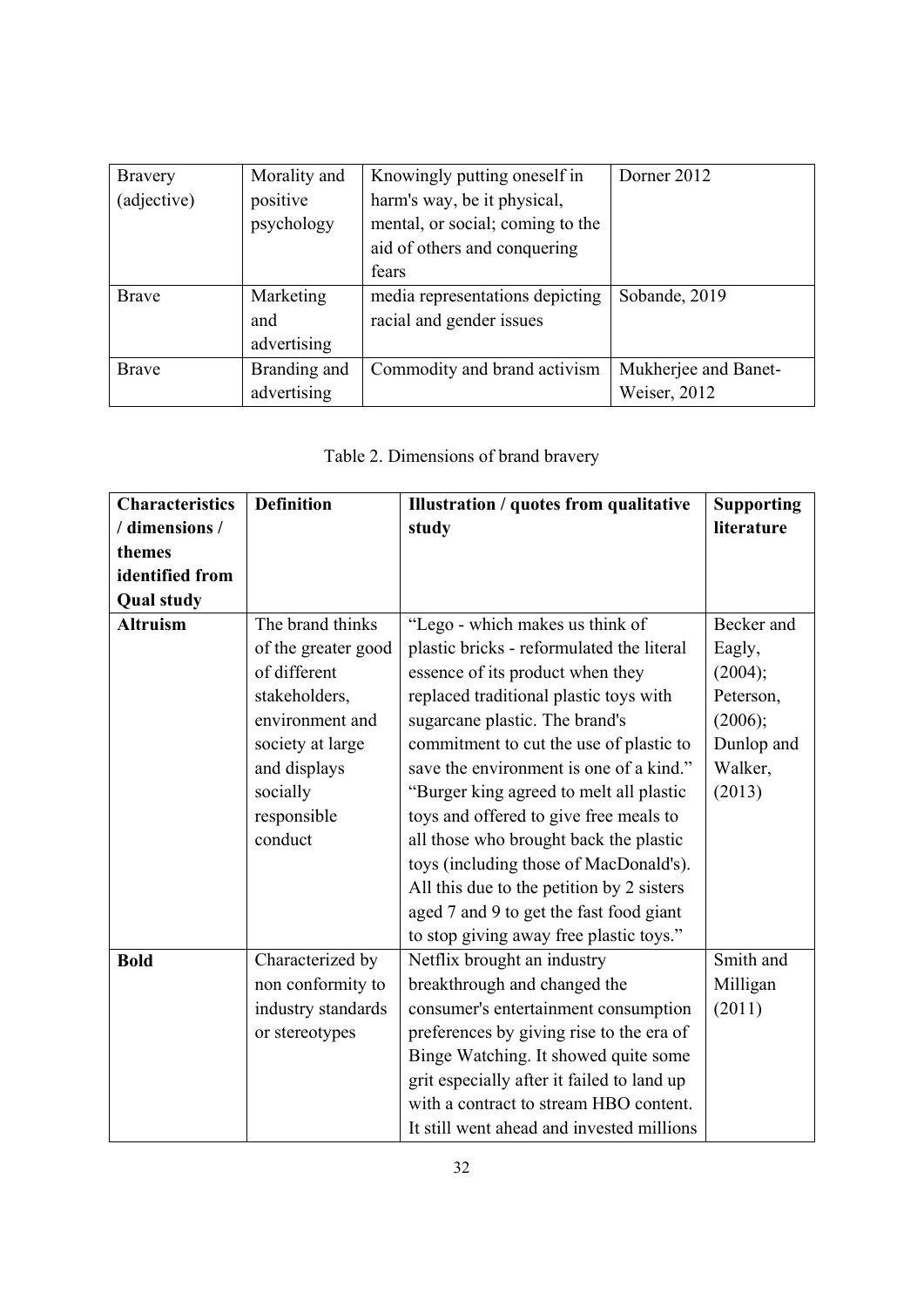|                   |                     | of dollars to stream all episodes of      |            |
|-------------------|---------------------|-------------------------------------------|------------|
|                   |                     | house of cards together. The brand        |            |
|                   |                     | hasn't looked back since then. It's truly |            |
|                   |                     | amazing how they changed the              |            |
|                   |                     | dynamics of TV viewing."                  |            |
| Confident         | A positive          | "When a fast food brand runs out of its   | Davis      |
|                   | characteristics     | key ingredient but KFC used               | (2018)     |
|                   | where the brand     | transparency and apologized for its       |            |
|                   | does not deter      | chicken shortfall. In fact KFC used       |            |
|                   | from admitting      | humor to persuade its customers to wait   |            |
|                   | when it is wrong,   | and trust them till they get back to      |            |
|                   | is sure of itself   | doing what they are really good at.       |            |
|                   | and thus confident  | They came up with FCK apology to          |            |
|                   | to acknowledge its  | respond to the chicken shortfall".        |            |
|                   | flaws               |                                           |            |
| <b>Determined</b> | The brand takes a   | "Despite facing the music, Nike stood     | Lee and    |
|                   | stand for what it   | by its decision to run the campaign       | Cho (2012) |
|                   | believes in, is     | with Colin Kaepernick - former NFL        |            |
|                   | resolute,           | player who got banned for protesting      |            |
|                   | uninhibited and     | against racial abuse, by kneeling down    |            |
|                   | clearly             | During a national anthem. Nike didn't     |            |
|                   | communicates its    | care what its customer will think of the  |            |
|                   | stand on            | brand."                                   |            |
|                   | controversial       | "Starbucks employed 10,000 refugees       |            |
|                   | issues              | when US president Donald Trump put        |            |
|                   |                     | forward the immigration ban on middle     |            |
|                   |                     | eastern countries - reaffirming its       |            |
|                   |                     | identity as a brand which is liberal,     |            |
|                   |                     | accommodating and welcoming to            |            |
|                   |                     | every individual regardless of race,      |            |
|                   |                     | class, ethnicity or gender."              |            |
| <b>Enduring</b>   | Characterizes true  | Nokia was on the top and ruled the        | Martínez-  |
|                   | strength of the     | Indian market till 2011-13, till it faced | Martí and  |
|                   | brand who can       | losses and was forced to shut down.       | Ruch       |
|                   | sustain even the    | But today, Nokia has made a comeback      | (2017).    |
|                   | turbulent times,    | to the Indian market, competing with      |            |
|                   | has a strong spirit | already established brands and making     |            |
|                   | to recover from     | a name for itself once again.             |            |
|                   | failures and is     | Maggi launched the same product with      |            |
|                   | resilient           | a Rs. 2 price hike even after the big     |            |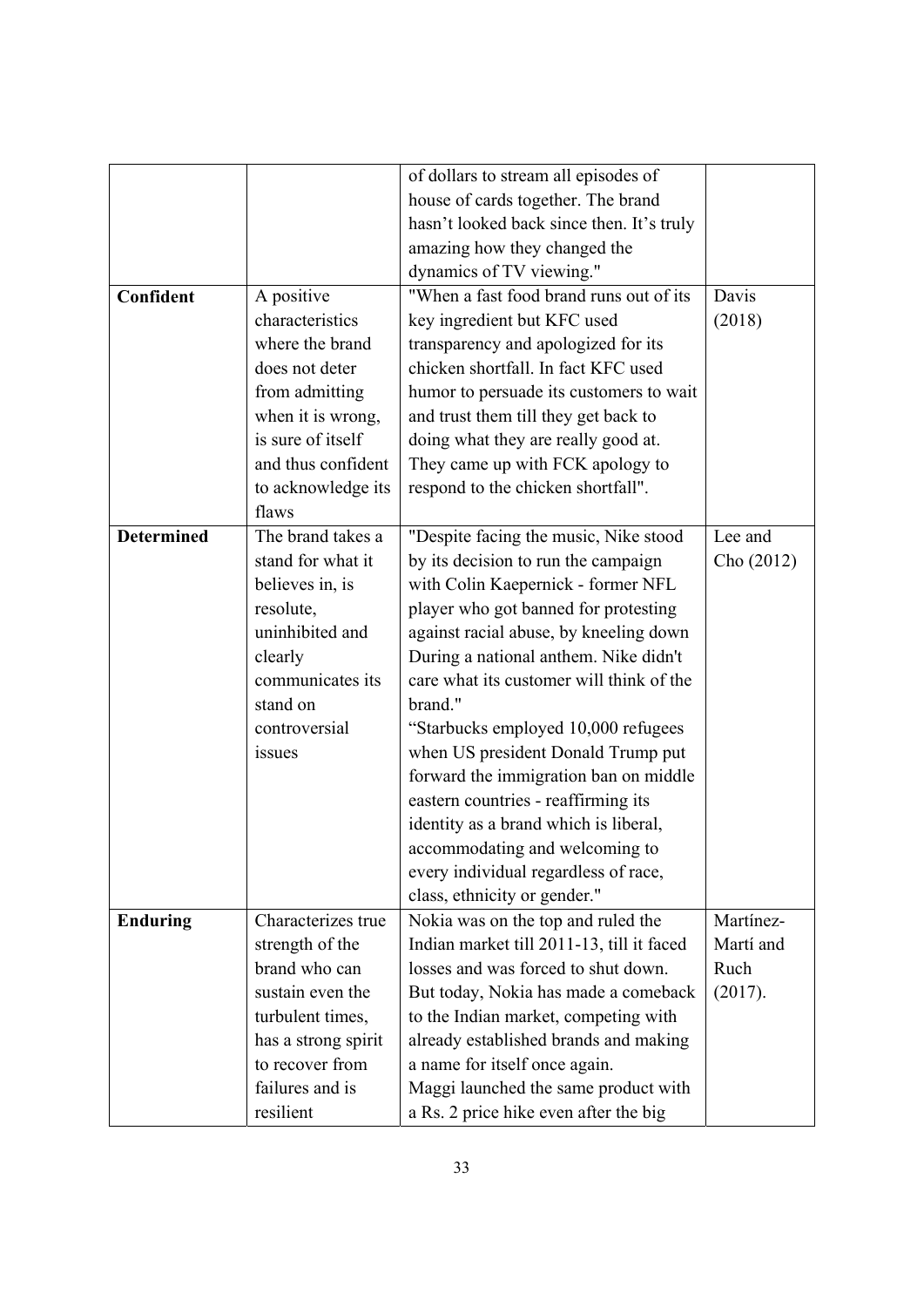|                 |                                                                                                                                                             | defamation caused due to high lead<br>content case which was followed by<br>halting of Maggi's production and<br>distribution, burning of existing Maggi<br>stock - it was brave of Maggi to come<br>back after such a backlash                                                                                                                                                                                                                                                                                                                        |                                                                                       |
|-----------------|-------------------------------------------------------------------------------------------------------------------------------------------------------------|--------------------------------------------------------------------------------------------------------------------------------------------------------------------------------------------------------------------------------------------------------------------------------------------------------------------------------------------------------------------------------------------------------------------------------------------------------------------------------------------------------------------------------------------------------|---------------------------------------------------------------------------------------|
| <b>Fearless</b> | The brand is not<br>afraid to explore<br>unchartered<br>territories, has the<br>courage to tread<br>unknown waters,<br>takes risks, and<br>open to innovate | "Despite being trolled so much on<br>social media, Apple doesn't stop from<br>innovating. It was daring on apple's<br>part to launch a phone without a<br>headphone jack - despite that the brand<br>holds a strong position in the market<br>and is loved by many. It also had the<br>guts to launch a completely new and<br>different iOS platform in a market<br>ruled by Windows"<br>"Adidas risked so much by launching"<br>the 'superstar' sneakers which were<br>very popular in the 80's. This was very<br>unconventional and brave I believe" | Levenson<br>(1990);<br>Jordan<br>(2005);<br>Martínez-<br>Martí and<br>Ruch<br>(2017). |

# Table 3: Final items retained after CFA and loadings

| Factor          | <b>Statement</b>                                                                           | Loadings |
|-----------------|--------------------------------------------------------------------------------------------|----------|
| <b>Altruism</b> | The Brand is socially responsible and employs sustainable<br>business practices            | .714     |
|                 | The Brand believes in the greater good                                                     | .661     |
|                 | The Brand goes above and beyond its own interest to benefit<br>others                      | .626     |
|                 | This Brand is not afraid to adapt its strategies if it benefits the<br>society at large    | .621     |
|                 | This Brand is willing to reinvent itself for a cause                                       | .617     |
| <b>Bold</b>     | The Brand has a path distinct from its competitors                                         | .684     |
|                 | The Brand acknowledges its constraints                                                     | .609     |
|                 | The brand is unyielding and sticks to its ground even if doing<br>so may cost its business | .593     |
|                 | The Brand is true to itself                                                                | .544     |
| Courageous      | The Brand is not afraid to declare its flaws                                               | .755     |
|                 | The Brand concedes its mistakes                                                            | .711     |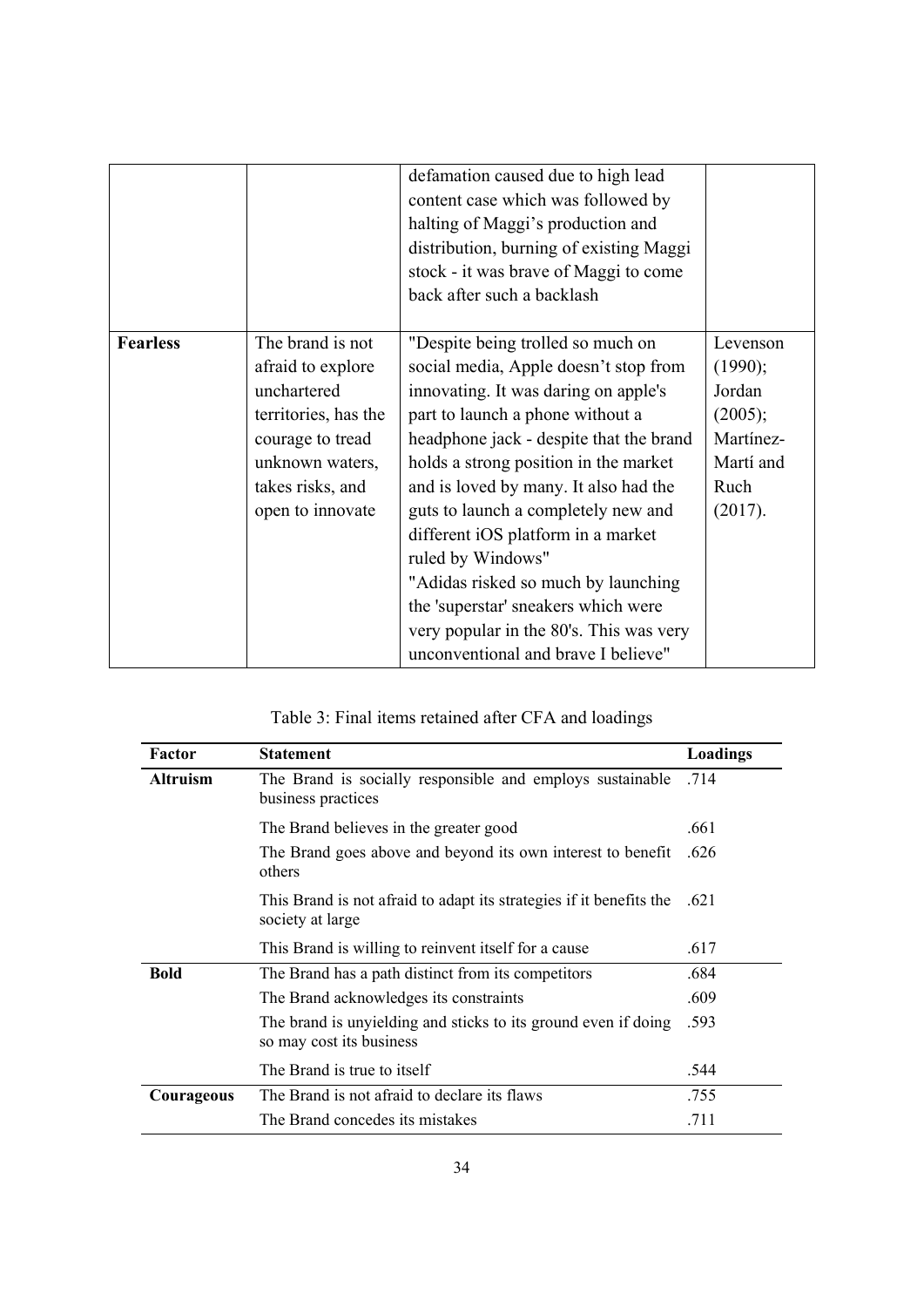| <b>Determined</b> | The brand remains relentless and refuses to succumb to<br>external power | .739 |
|-------------------|--------------------------------------------------------------------------|------|
|                   | The Brand challenges the status quo                                      | .542 |
|                   | The brand is resolute and holds on to its Values                         | .538 |
|                   | The spirit of the Brand remains unshaken despite failures                | .534 |
| <b>Enduring</b>   | The Brand stands up to its competitors                                   | .736 |
|                   | The Brand challenges itself                                              | .577 |
|                   | The Brand has a never-say-die vision                                     | .487 |
| <b>Fearless</b>   | The Brand is fearless in venturing into new territories                  | .778 |
|                   | The Brand defines new frontiers in business                              | .640 |
|                   | The Brand is courageous in taking chances / risks                        | .614 |
| Gritty            | The Brand is revolutionary and questions the existing<br>stereotypes     | .806 |
|                   | The Brand is innovative and defies the industry norms                    | .609 |
|                   | The Brand is rebellious                                                  | .500 |

Table 4: Test of Chi-square Difference

| <b>Construct Pair</b>                        | $\chi$ 2 | DF  | $\chi$ 2 /DF | <b>CFI</b> | <b>RMSEA</b> | <b>SRMR</b> |
|----------------------------------------------|----------|-----|--------------|------------|--------------|-------------|
| <b>Brand Bravery / Brand Integrity</b>       |          |     |              |            |              |             |
| Single factor model                          | 1618.221 | 344 | 4.704        | 0.649      | 0.111        | 0.293       |
| Two factor model                             | 495.366  | 343 | 1.444        | 0.958      | 0.039        | 0.045       |
| <b>Brand Bravery / Brand Credibility</b>     |          |     |              |            |              |             |
| Single factor model                          | 659.33   | 318 | 2.073        | 0.88       | 0.06         | 0.064       |
| Two factor model                             | 465.307  | 317 | 1.468        | 0.951      | 0.04         | 0.046       |
| <b>Brand Bravery / Brand Trustworthiness</b> |          |     |              |            |              |             |
| Single factor model                          | 1613.697 | 371 | 4.35         | 0.692      | 0.106        | 0.282       |
| <b>Two Factor model</b>                      | 490.277  | 370 | 1.325        | 970        | 0.033        | 0.043       |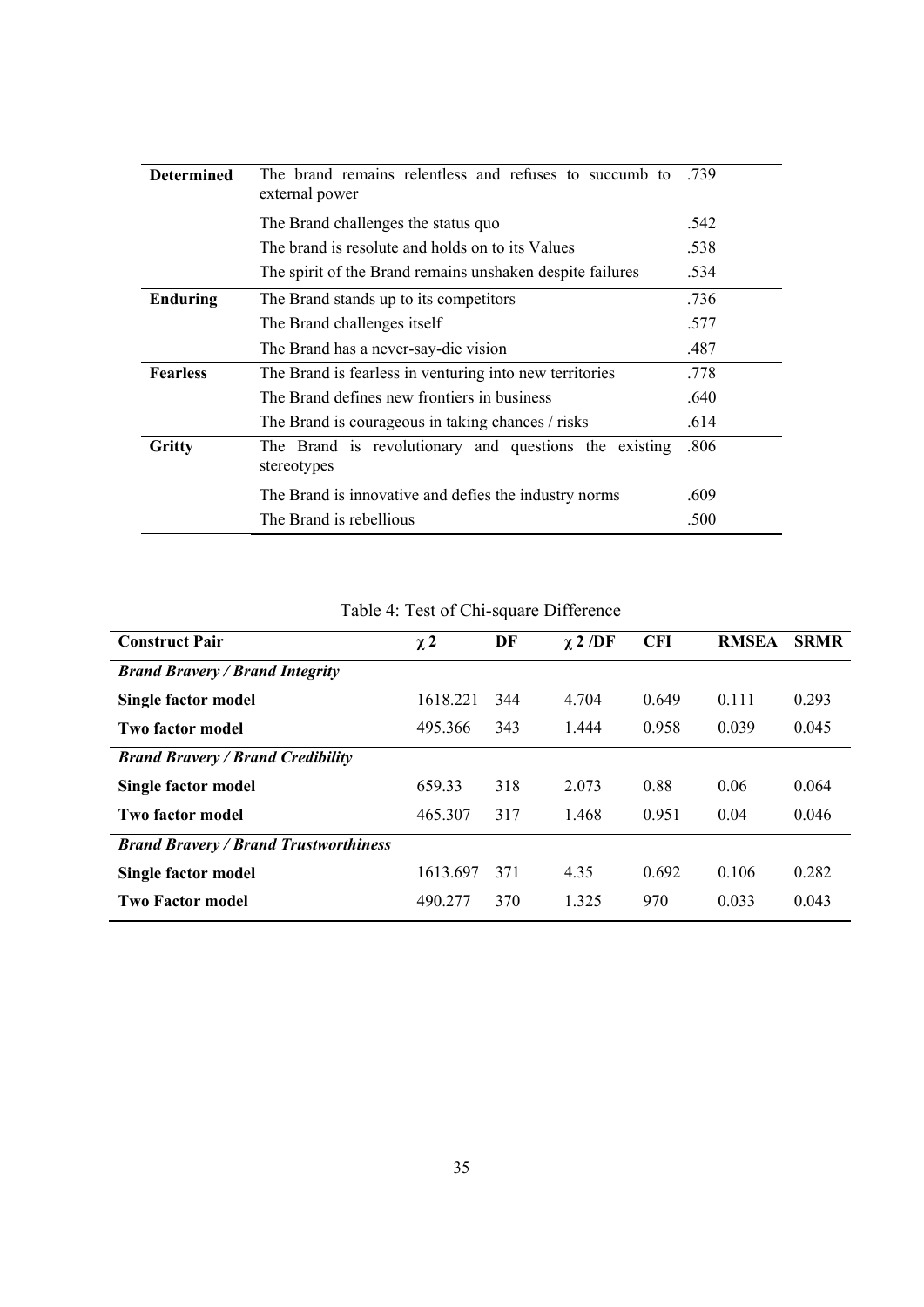| Construct                     | <b>AVE</b> | r <sup>2</sup> between constructs |  |  |
|-------------------------------|------------|-----------------------------------|--|--|
| <b>Perceived Band bravery</b> | 0.778      |                                   |  |  |
| <b>Brand integrity</b>        | 0.75       | 0.64                              |  |  |
| <b>Brand credibility</b>      | 0.69       | 0.36                              |  |  |
| <b>Brand trustworthiness</b>  | 0.741      | 0.28                              |  |  |

Table 5: Discriminant validity of brand bravery with other correlated constructs

Table 6: Convergent validity (study 4)

|                                           | Alpha | <b>CR</b> | <b>AVE</b> |  |
|-------------------------------------------|-------|-----------|------------|--|
| Perceived brand bravery                   | 0.923 | 0.978     | 0.866      |  |
| <b>Self brand congruity</b>               | 0.861 | 0.868     | 0.691      |  |
| <b>Consumer brand identification</b>      | 0.842 | 0.861     | 0.608      |  |
| <b>Resistance to negative information</b> | 0.873 | 0.919     | 0.739      |  |
| <b>Brand attitude</b>                     | 0.905 | 0.889     | 0.668      |  |
| <b>Positive word of mouth</b>             | 0.876 | 0.89      | 0.729      |  |
|                                           |       |           |            |  |

Table 7: Discriminant validity (study 4)

|                                                                                | Brave      | <b>SBC</b> | <b>CBI</b> | <b>RNI</b> | <b>ATT</b> | <b>PWOM</b> |
|--------------------------------------------------------------------------------|------------|------------|------------|------------|------------|-------------|
| Perceived brand bravery                                                        | 0.931      |            |            |            |            |             |
| Self brand congruity                                                           | $0.696***$ | 0.831      |            |            |            |             |
| Consumer brand<br>identification                                               | $0.677***$ | $0.778***$ | 0.78       |            |            |             |
| Resistance to negative<br>information                                          | $0.629***$ | $0.418***$ | $0.448***$ | 0.86       |            |             |
| Brand attitude                                                                 | $0.432***$ | $0.573***$ | $0.527***$ | $0.391***$ | 0.817      |             |
| Positive word of mouth                                                         | $0.698***$ | $0.654***$ | $0.741***$ | $0.617***$ | $0.540***$ | 0.854       |
| Significance of correlations: * $p < 0.050$ , ** $p < 0.010$ , *** $p < 0.001$ |            |            |            |            |            |             |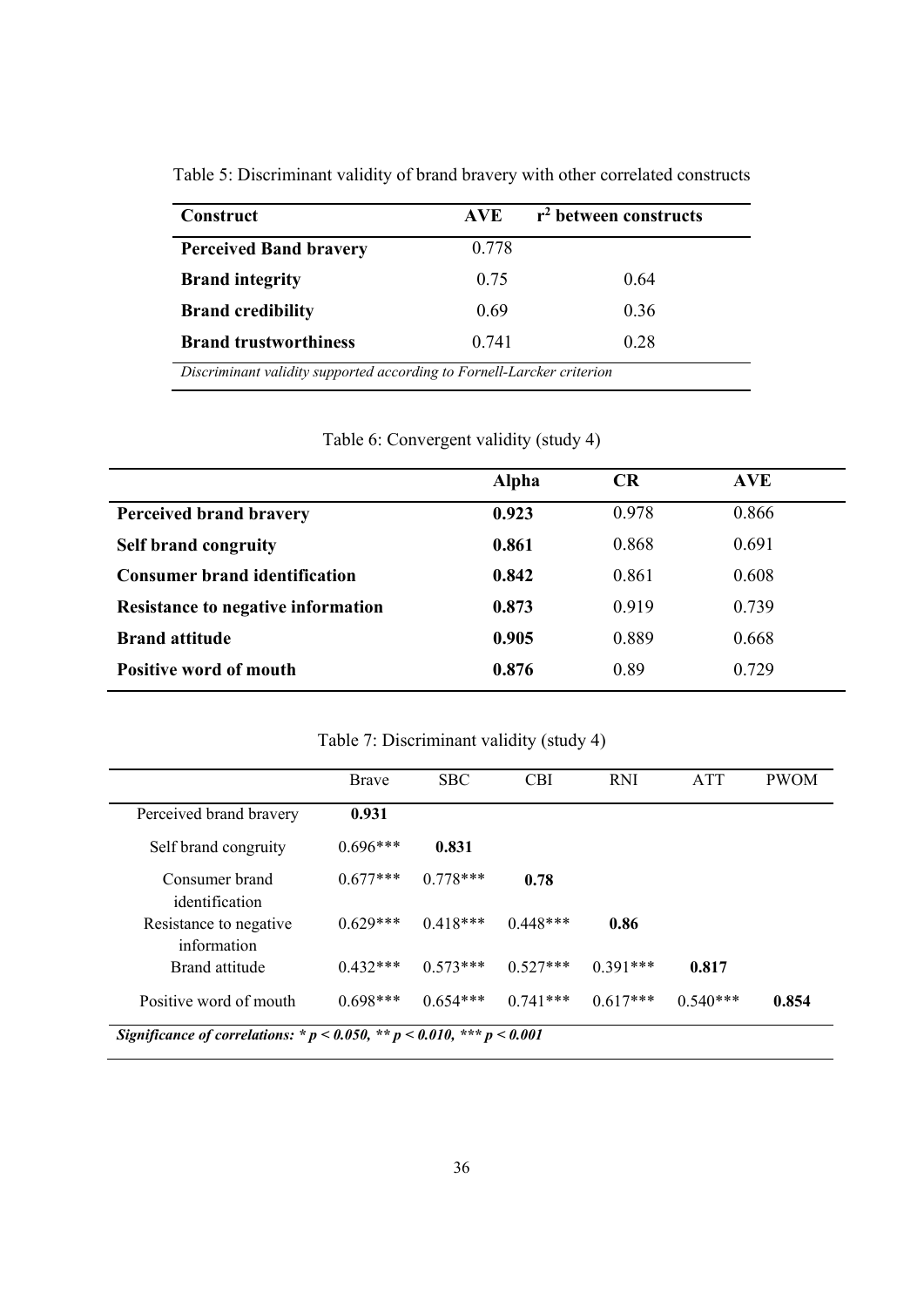| Table 8: Direct Effects (study 4) |                   |                 |             |      |                                |  |
|-----------------------------------|-------------------|-----------------|-------------|------|--------------------------------|--|
|                                   | <b>Hypothesis</b> | <b>Estimate</b> | t-statistic | р    | <b>Hypothesis</b><br>supported |  |
| Brave $\rightarrow$ RNI           | H1a               | 0.991           | 6.303       | 0.00 | Yes                            |  |
| Brave $\rightarrow$ PWOM          | H <sub>1</sub> b  | 1.081           | 6.220       | 0.00 | Yes                            |  |
| $Brave \rightarrow BATT$          | H <sub>2</sub>    | 0.569           | 4.323       | 0.00 | Yes                            |  |
| $Brave \rightarrow CBI$           | H3                | 0.924           | 6.140       | 0.00 | Yes                            |  |

Table 8: Direct Effects (study 4)

*RNI: Resistance to negative information, PWOM: Positive word of mouth, BATT: Brand Attitude, CBI: Consumer brand identification* 

Table 9: Summary of hypotheses test results with self brand congruity as mediator (study 4)

| Table 9: Summary of hypotheses test results with sell brand congruity as mediator (study 4) |                         |                                     |                                          |                    |                             |                                |
|---------------------------------------------------------------------------------------------|-------------------------|-------------------------------------|------------------------------------------|--------------------|-----------------------------|--------------------------------|
| <b>Hypothesi</b>                                                                            | Dependen<br>t variable  | variable                            | Independent Direct effect                | Indirect<br>effect | <b>Type of</b><br>mediation | <b>Hypothesis</b><br>supported |
| H4                                                                                          | <b>Brand</b><br>bravery | <b>Brand</b><br>attitude            | $\beta = 0.321*$                         | $\beta = 0.140*$   | Partial                     | Yes                            |
| <b>H5</b>                                                                                   | <b>Brand</b><br>bravery | consumer<br>brand<br>identification | $\beta = 0.547** \qquad \beta = 0.225**$ |                    | Partial                     | Yes                            |
| <i>Note:</i> ** $p < 0.05$ ; * $p < 0.01$                                                   |                         |                                     |                                          |                    |                             |                                |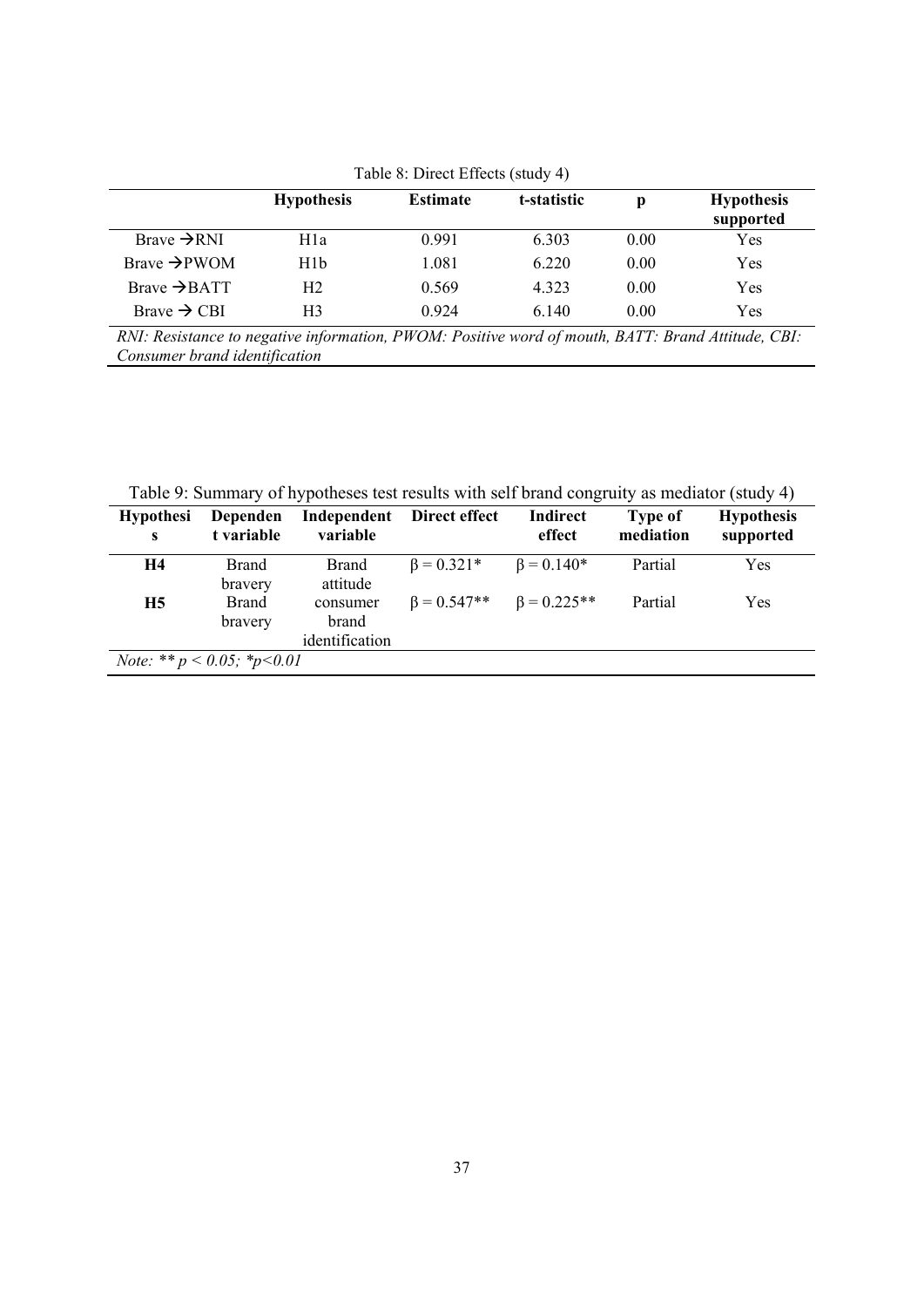

**Figure 1: Second order reflective model of perceived brand bravery**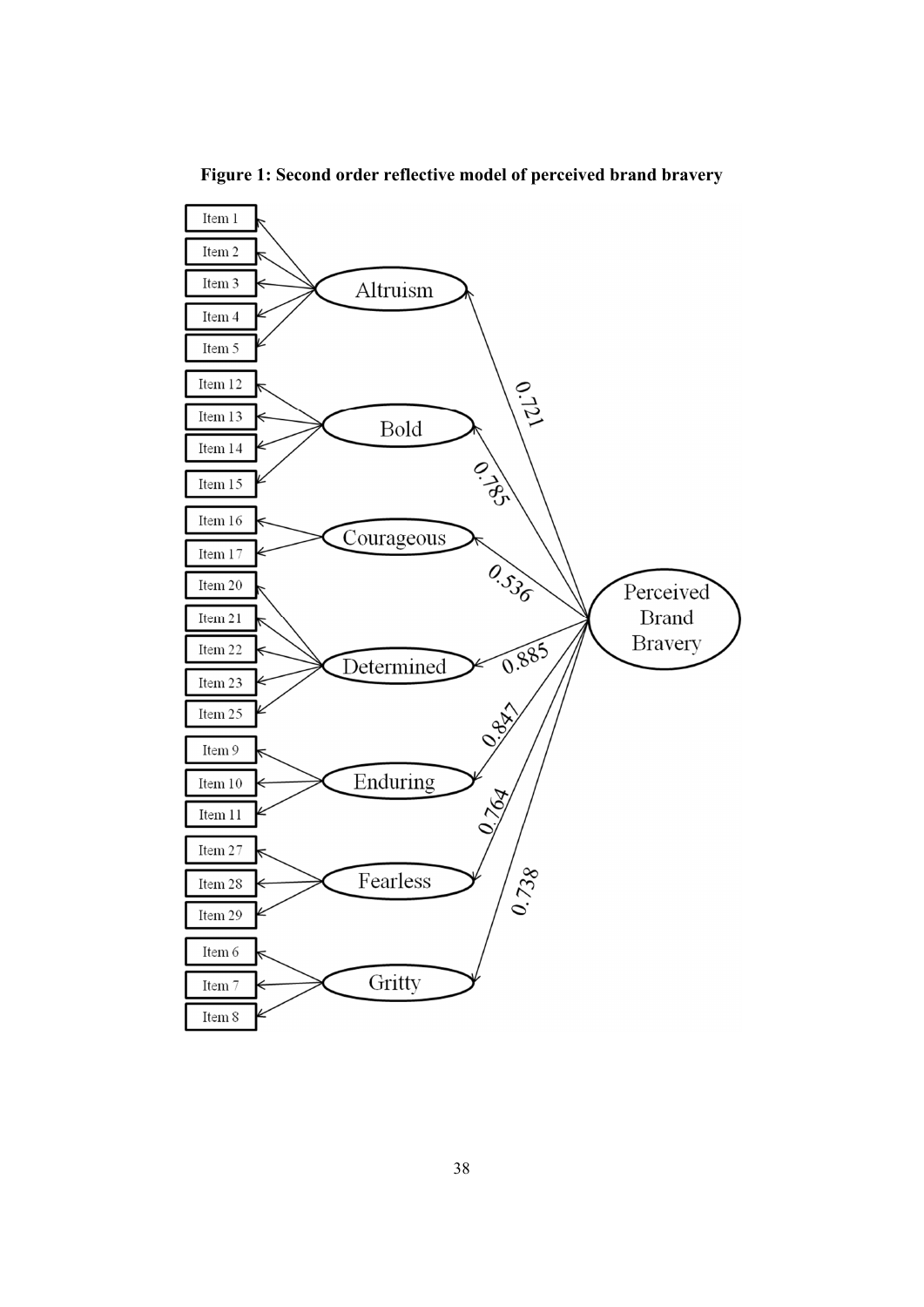### **Figure 2: Scale development summary**



**Phase 3 – Discriminant validity** 

- Another survey is conducted with  $N = 280$  participants to test the discriminant validity of higher order brand bravery construct with other theoretically distinct but related concepts such as brand integrity, credibility and brand trustworthiness.

- Discriminant validity is established using chi square difference test and Fornell-Larcker criterion



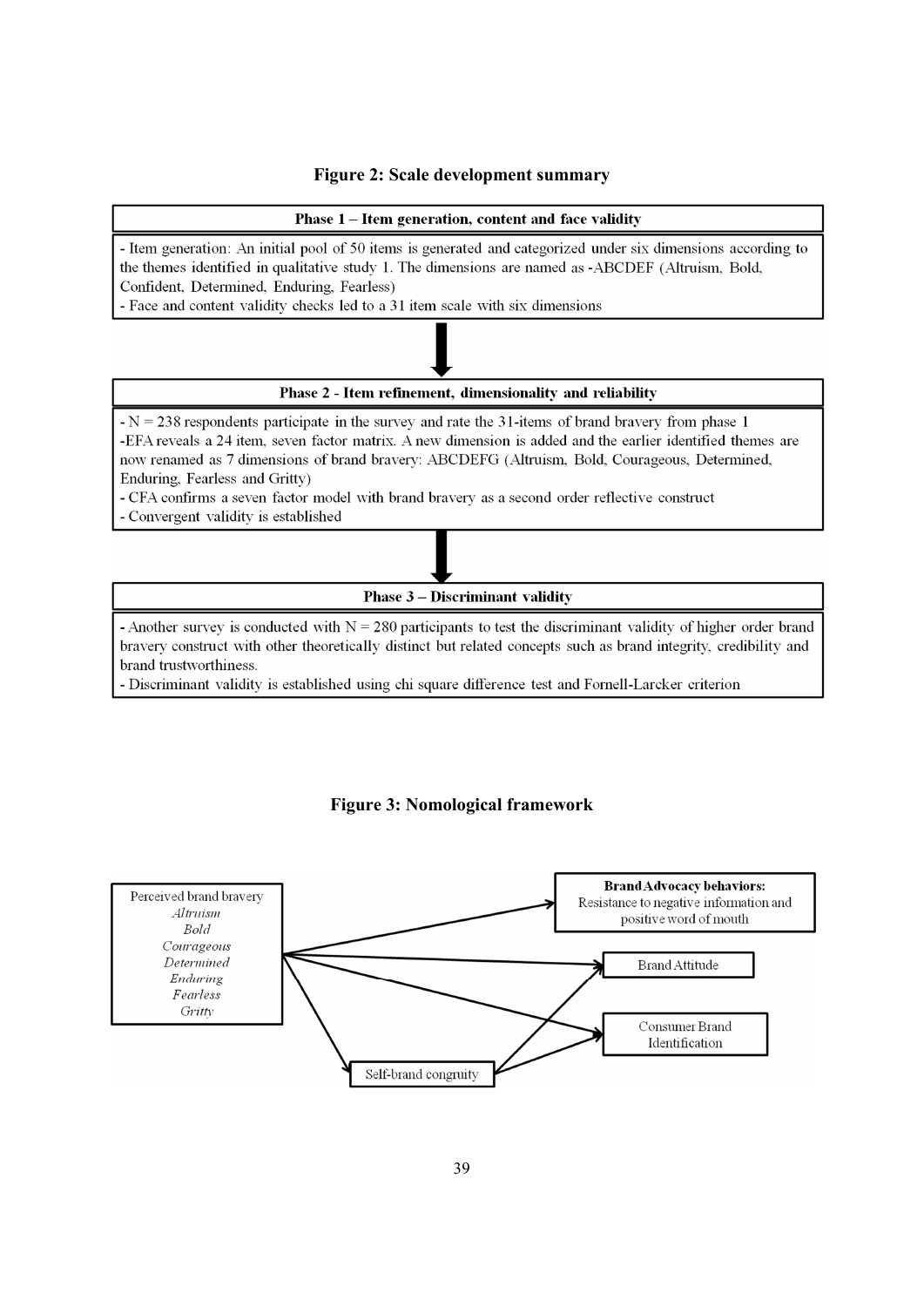| Sub                 | <b>Statements</b>                                                                    |
|---------------------|--------------------------------------------------------------------------------------|
| <b>Dimensions</b>   |                                                                                      |
| <b>Altruism</b>     | The Brand believes in the greater good                                               |
|                     | The Brand goes above and beyond its own interest to benefit others                   |
|                     | This Brand is not afraid to adapt its strategies if it benefits the society at large |
|                     | This Brand is willing to reinvent itself for a cause                                 |
|                     | The Brand is socially responsible and employs sustainable business practices         |
| <b>Bold</b>         | The Brand is rebellious                                                              |
|                     | The Brand is innovative and defies the industry norms                                |
|                     | The Brand is revolutionary and questions the existing stereotypes                    |
|                     | The Brand is unique and stands out of the crowd                                      |
|                     | The Brand challenges the status quo                                                  |
| Confident           | The Brand is not afraid to declare its flaws                                         |
|                     | The Brand is true to itself                                                          |
|                     | The Brand has a path distinct from its competitors                                   |
|                     | The Brand acknowledges its constraints                                               |
|                     | The Brand concedes its mistakes                                                      |
|                     | The Brand challenges itself                                                          |
|                     | The Brand stands up to its competitors                                               |
| <b>Determined</b>   | The brand is strong willed and stands up for what it believes                        |
|                     | The brand is unyielding and sticks to its ground even if doing so may cost its       |
|                     | business                                                                             |
|                     | The brand is resolute and holds on to its values                                     |
|                     | The brand remains relentless and refuses to succumb to external power                |
| <b>Endurance</b>    | The spirit of the Brand remains unshaken despite failures                            |
|                     | The Brand has the strength to overcome dismissals / rejection                        |
|                     | The Brand has the mettle to sustain adversities                                      |
|                     | The Brand has a never-say-die vision                                                 |
|                     | The Brand possesses the will to evolve continually and stay desirable and            |
|                     | relevant                                                                             |
| <b>Fearlessness</b> | The Brand is fearless in venturing into new territories                              |
|                     | The Brand defines new frontiers in business                                          |
|                     | The Brand is courageous in taking chances / risks                                    |
|                     | The Brand has firm resolve to succeed                                                |
|                     | The Brand stays solid and remains unaffected by criticism                            |

**Appendix A: Initial 31 items, 6 factor scale for brand bravery**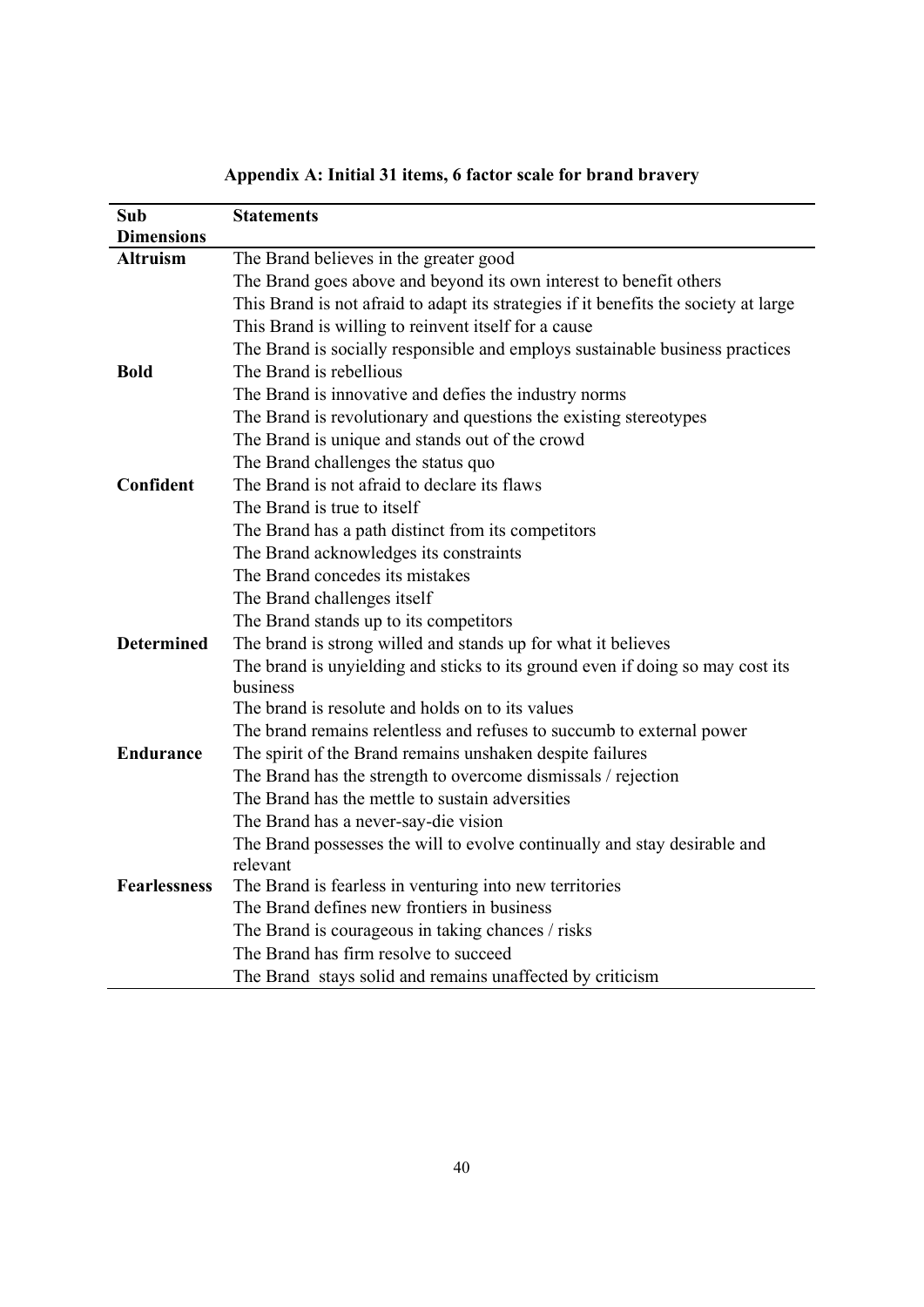### **Appendix B: illustrations of Human Bravery shortlisted from study 1**

Definition of Brave (as per Oxford English Dictionary): willing to do things that are difficult, dangerous, or painful; not being afraid, showing courage, not giving up etc.

1) Neerja Bhanot: An Indian head purser for the airline who died while saving passengers on Pan Am Flight 73 which had been hijacked by terrorists during a stopover in Karachi, Pakistan, on 5 September 1986.

2) Nelson Mandela (1918 – 2013) had the courage to fight against the unjust system of apartheid. For his political activities, he was sentenced to 20 years in prison, but he was released to lead a free South Africa.

3) Mahatma Gandhi. (1869 – 1948) was the leader of the non-violent movement for Indian independence. Gandhi led the influential Salt Tax protest and was jailed several times for his protests against British rule.

4) Mother Teresa (1910 – 1997) Born in Albania, Mother Teresa left for India with virtually no money and devoted her life to serving the poor of Calcutta – overcoming poverty, disease and criticism. She expanded her mission to support the poor and disadvantaged across the world.

5) Yuvraj Singh bravely fought cancer and returned to the field as he made his comeback in a T20 International against New Zealand in September 2012.